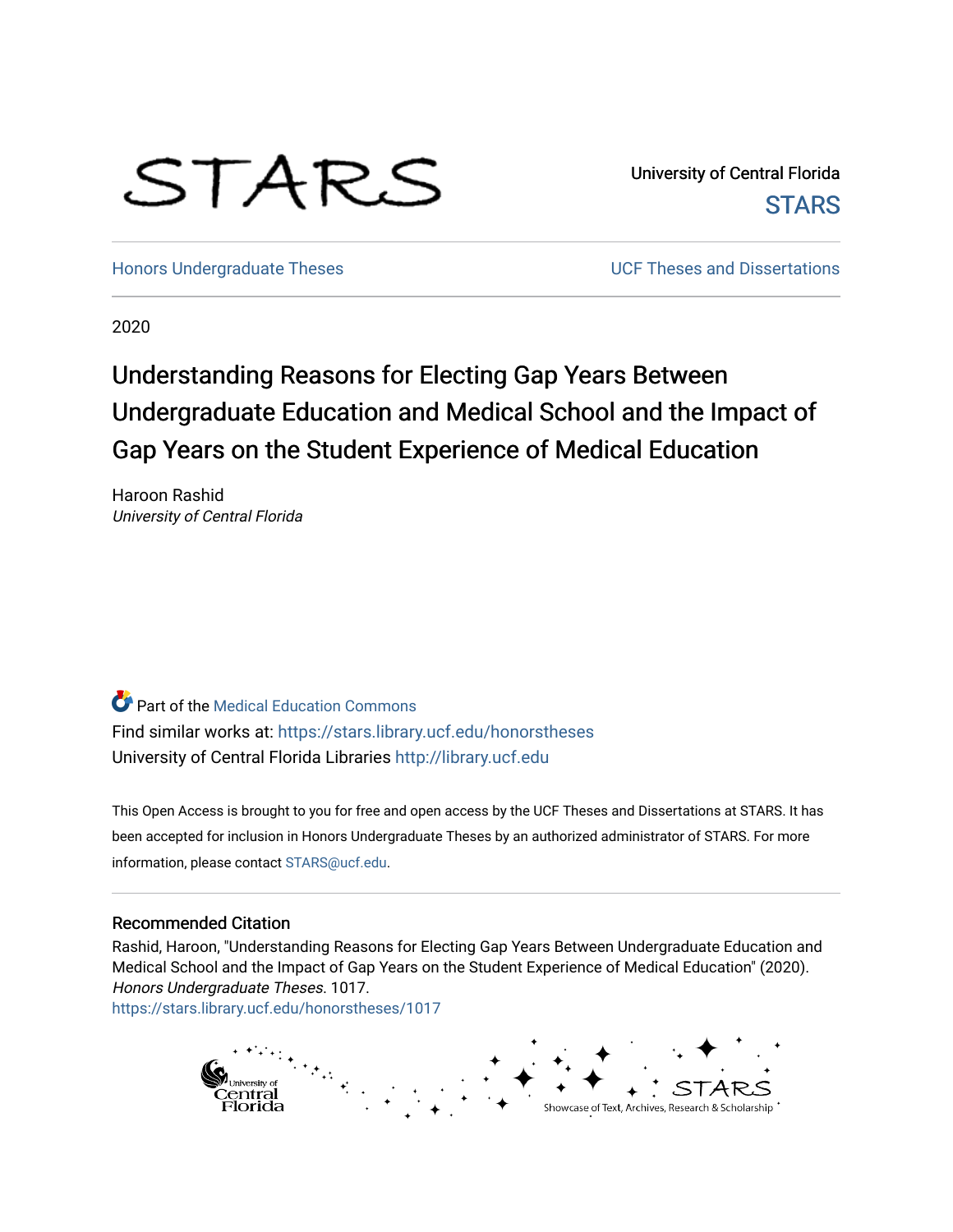# UNDERSTANDING REASONS FOR ELECTING GAP YEARS BETWEEN UNDERGRADUATE EDUCATION AND MEDICAL SCHOOL AND THE IMPACT OF GAP YEARS ON THE STUDENT EXPERIENCE OF MEDICAL EDUCATION

#### by

## HAROON RASHID

#### A thesis submitted in partial fulfillment of the requirements for the Honors in the Major Program in Biomedical Sciences in the College of Medicine and in the Burnett Honors College at the University of Central Florida Orlando, Florida

#### Fall Term 2020

Major Professor: Jonathan Kibble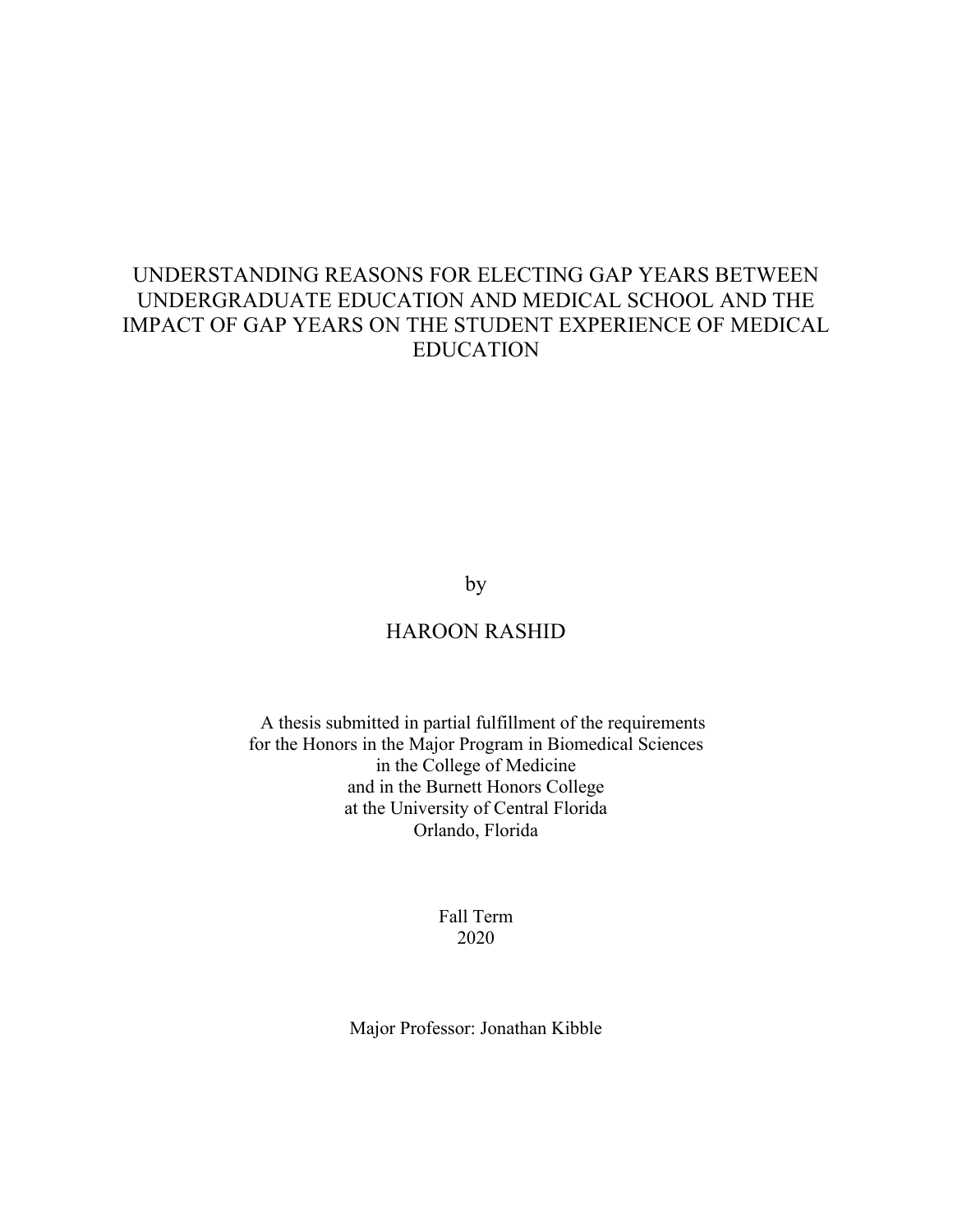#### ABSTRACT

Gap years have grown in popularity among many students attempting to go to medical school in recent years. According to the Association of American Medical Colleges (AAMC), more than half of matriculated students now have taken time off between their undergraduate studies and medical school1. While many claim benefits to taking gap years, research on the impacts of these experiences on medical students is largely nonexistent. This study aims to qualitatively analyze the gap year phenomena and its impacts on medical students through semi-structured interviews conducted at the University of Central Florida College of Medicine. Through these interviews, the researchers collected in-depth responses that were thematically analyzed through a qualitative research methodology. Emergent themes (adaptability, professional identity formation, resilience, refocusing of goals, "real world" experience, reinforcement of motivation) were found which offer insight into the reasons and motivations for electing gap years, and how medical students view the impact of their gap year experiences.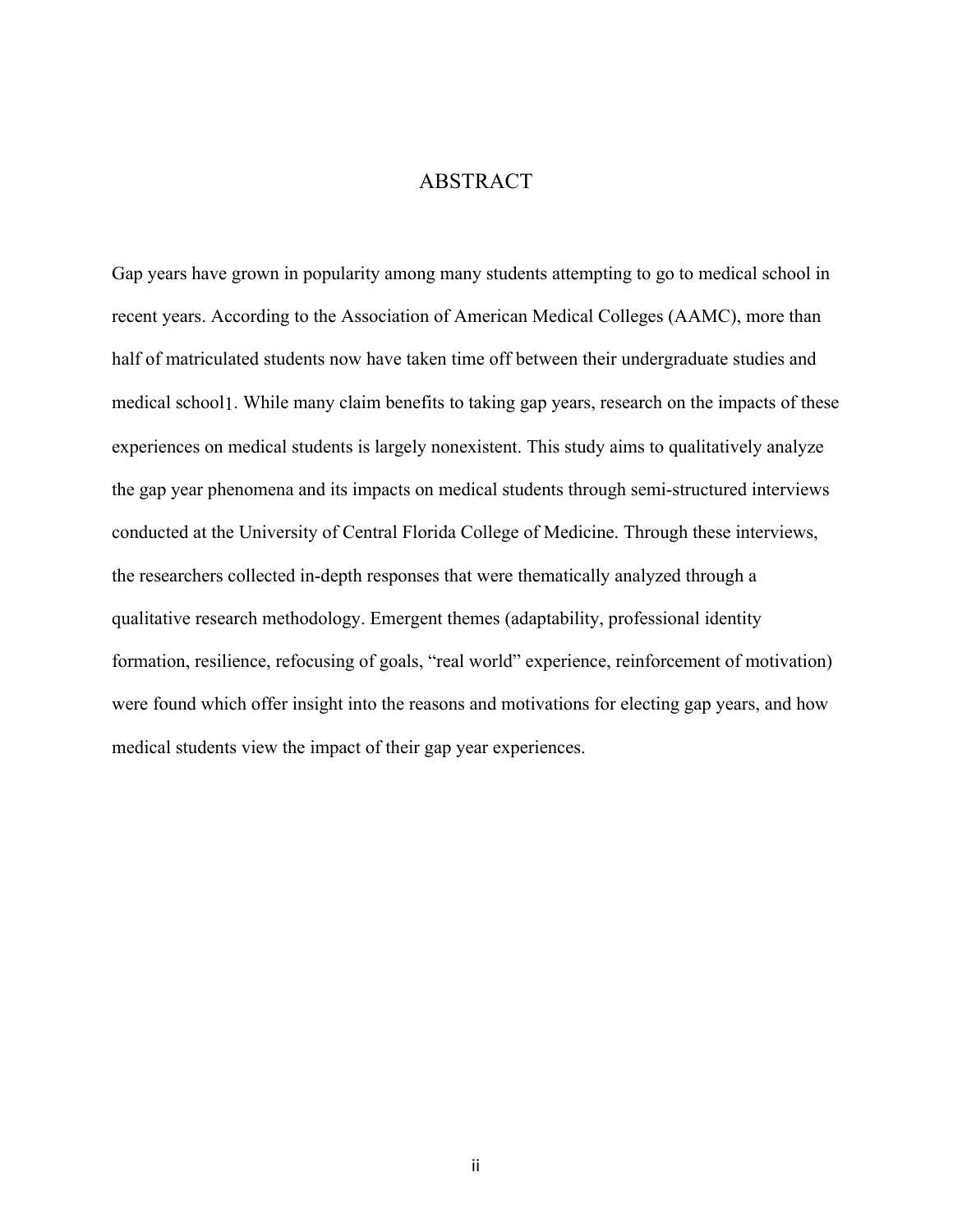# TABLE OF CONTENTS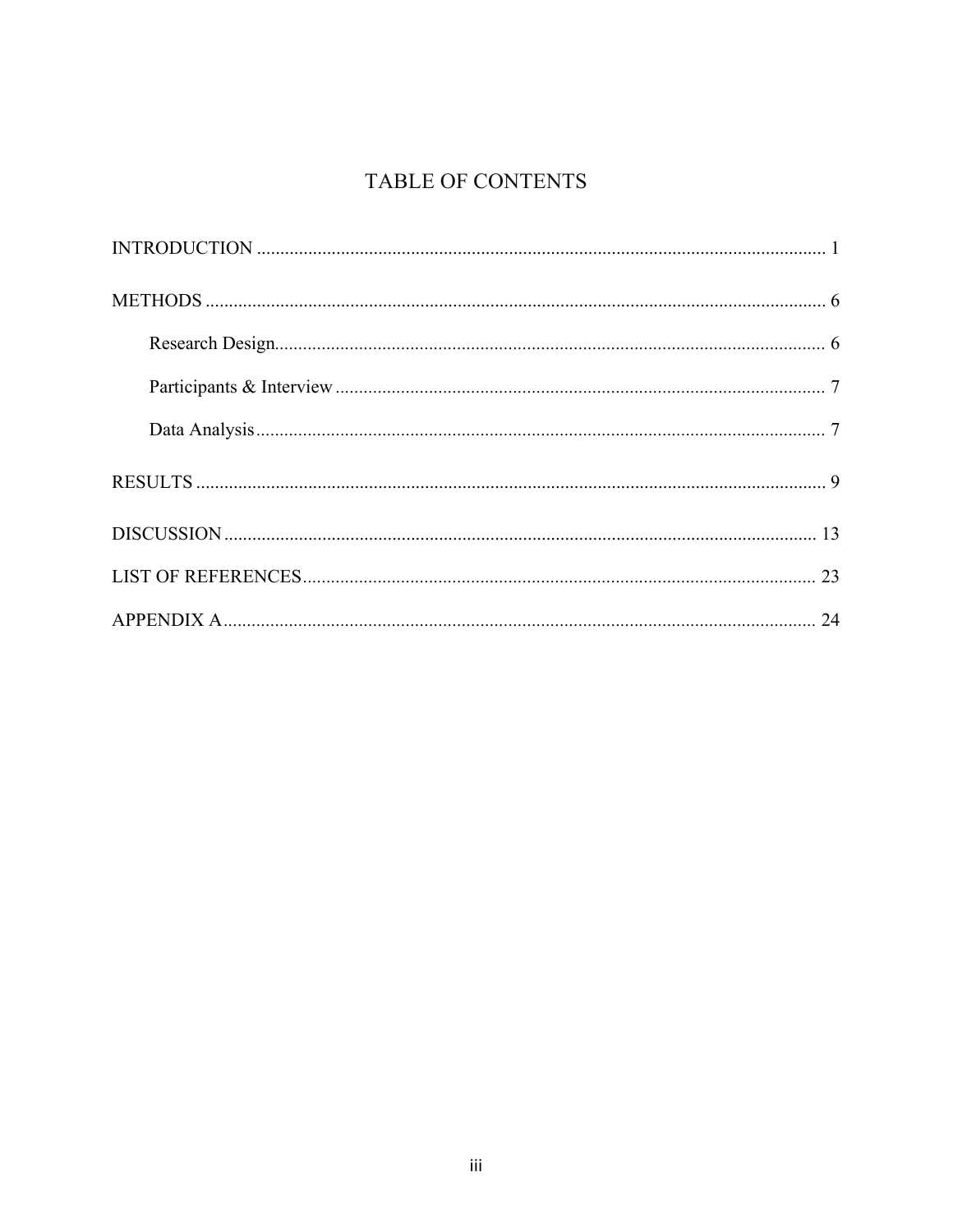#### INTRODUCTION

In recent years, it has become increasingly common for students to elect a gap year, or several, between college and medical school. Defined as a period of time "which an individual takes 'out' of formal education, training, or the workforce where that time sits in the context of a longer term career trajectory," gap years manifest in various forms2. The Association of American Medical Colleges (AAMC) recognizes taking additional coursework and strengthening GPAs, studying for the MCAT, and taking time for reflection and rejuvenation as some of the common uses of gap years. Furthermore, many students take this time to participate in structured activities such as volunteer tourism, part-time or full-time work in health care delivery, as well as parttime or full-time work in non-medical disciplines3. Other students elect to take gap years to participate in unstructured activities including leisure travel and relaxation activities. Yet still, many students become "gappers" due to unsuccessful medical school application attempts. Regardless, all types of gappers have in common the 'gap' between their undergraduate and medical educations during which time they participated in experiences not, generally, afforded to traditional medical school applicants. A quick internet search on medical school gap years yields a high volume of blog posts and personal testimonies of students who have participated in gap year activities. However, research looking at gap years in relation to a medical education is scarce and large-scale studies have not been conducted. Undoubtedly, there is great interest amongst educators and students alike of how gap year experiences translate to student outcomes in medical school, and what motivates or predisposes students to elect them in the first place.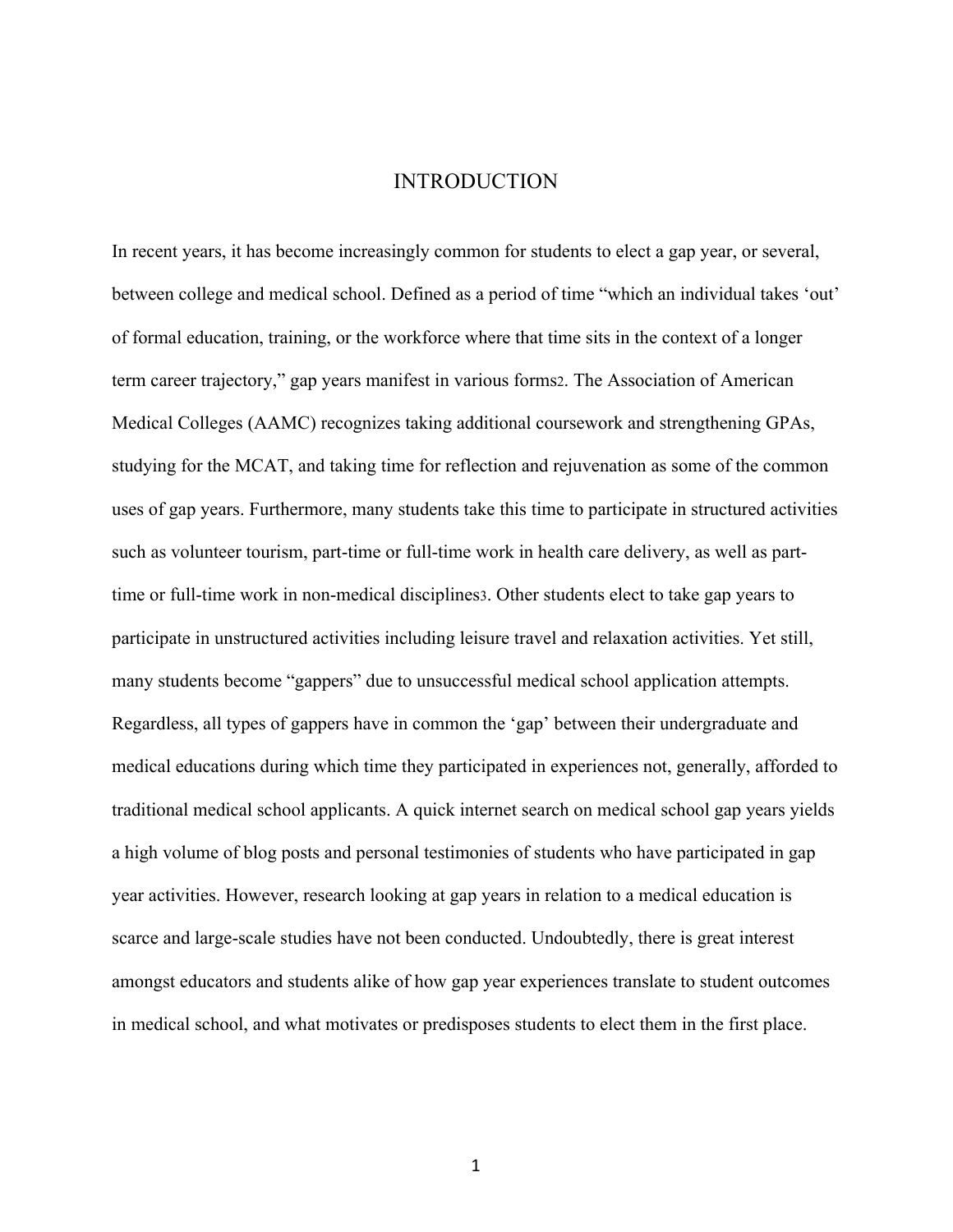A study by Birch and Miller attempted to analyze the determinants of electing a gap year between high school and university and found that students with lower academic achievements in high school were more likely to defer their undergraduate studies. Conversely, students with higher academic achievement levels, as measured by high school exam scores and university entrance exams, were less likely to defer an acceptance to a university. The study also found students living in rural areas to be more likely to take gap years, and older students less likely to take a similar break. They also reported that gappers earned higher grades in university, with stronger relationships and larger gains reported for students on the lower end of the grades distribution in high school. These findings suggest some tangible benefits of gap years at the university level, but its basis in arbitrary markers misses out on capturing the essence of motivation behind these decisions4.

Another study by the University of Sydney attempted to deconstruct the gap year while analyzing the academic profiles of university students who participated in gap year experiences. The researchers found that uncertainty regarding post-high school studies and lower academic motivation predicted an inclination towards electing a gap year, where lower academic performance and lower motivation predicted the uncertainty. They further found that gap year experiences were positively correlated with and predicted academic motivation during university3. Assessing gap years in the context of motivational factors, both before and after participation, arguably provides a richer understanding of the phenomenon's impact.

The value of gap year experiences has further been assessed through their impacts on the career decision-making process, as indicated in a case study designed by Coetzee and Bester. This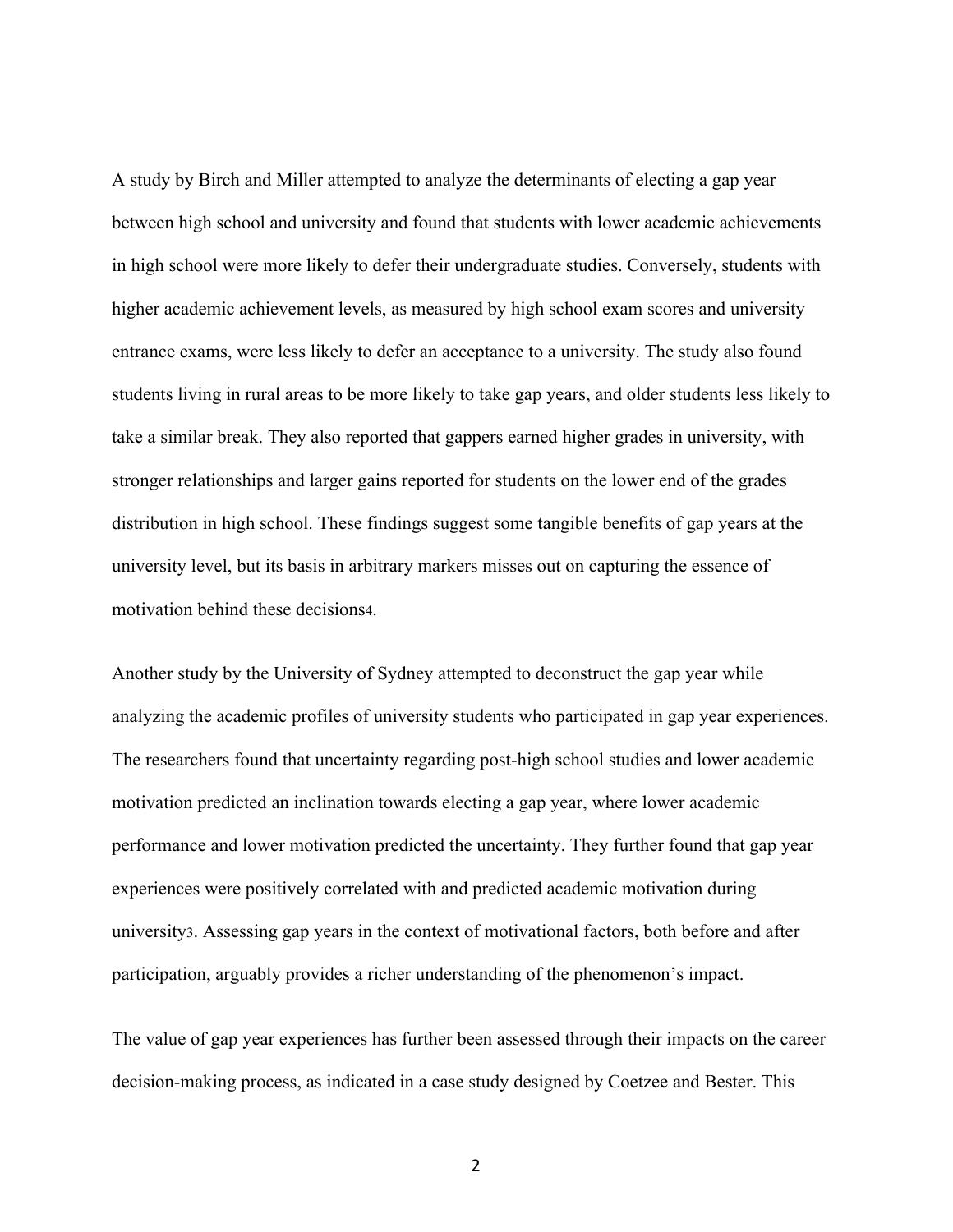qualitative study, framed in a constructivist-interpretivist model, utilized a hermeneutic and dialogical approach to understand career development in South Africa, recognizing that many cultural and social perspectives would lend to this development. By using this model, they aimed to contextualize the personal factors and experiences of gap year students in relation to certain career development theories. The study showed that in regard to career development and the career decision-making process, the primary value in a gap year experience may be found in the extra time it gave to gap year students for finalizing career decisions and the personal growth lent by the experience5. Personal growth as result of a gap year experience is itself part of a complex learning process enjoined with moral and intellectual development. O'Shea's research showed that delaying higher education, particularly for involvement in community, social, or volunteer work, allowed students to make "significant gains in personal, civic, moral, and intellectual development." They further indicate these gains may help students take "full advantage of their university experience6."

Although gap years have been studied at other academic levels, there is a gap in the research when it comes to the impact of gap years on medical students and medical education. Medical school is a demanding and unique form of higher education that is seeing increasing diversity in the profile of applicants and their experiences. The term "nontraditional student" is generally used to refer to any type of student coming into medical school with some sort of unconventional academic background or delay in starting school due to extensive 'other' experience following completion of an undergraduate degree. As many do, Jauhar claims they "bring maturity, diversity, broader perspectives, [and] 'life experience'7." Certainly, it is becoming more common for students to apply to medical school with such experiences. According to the AAMC, more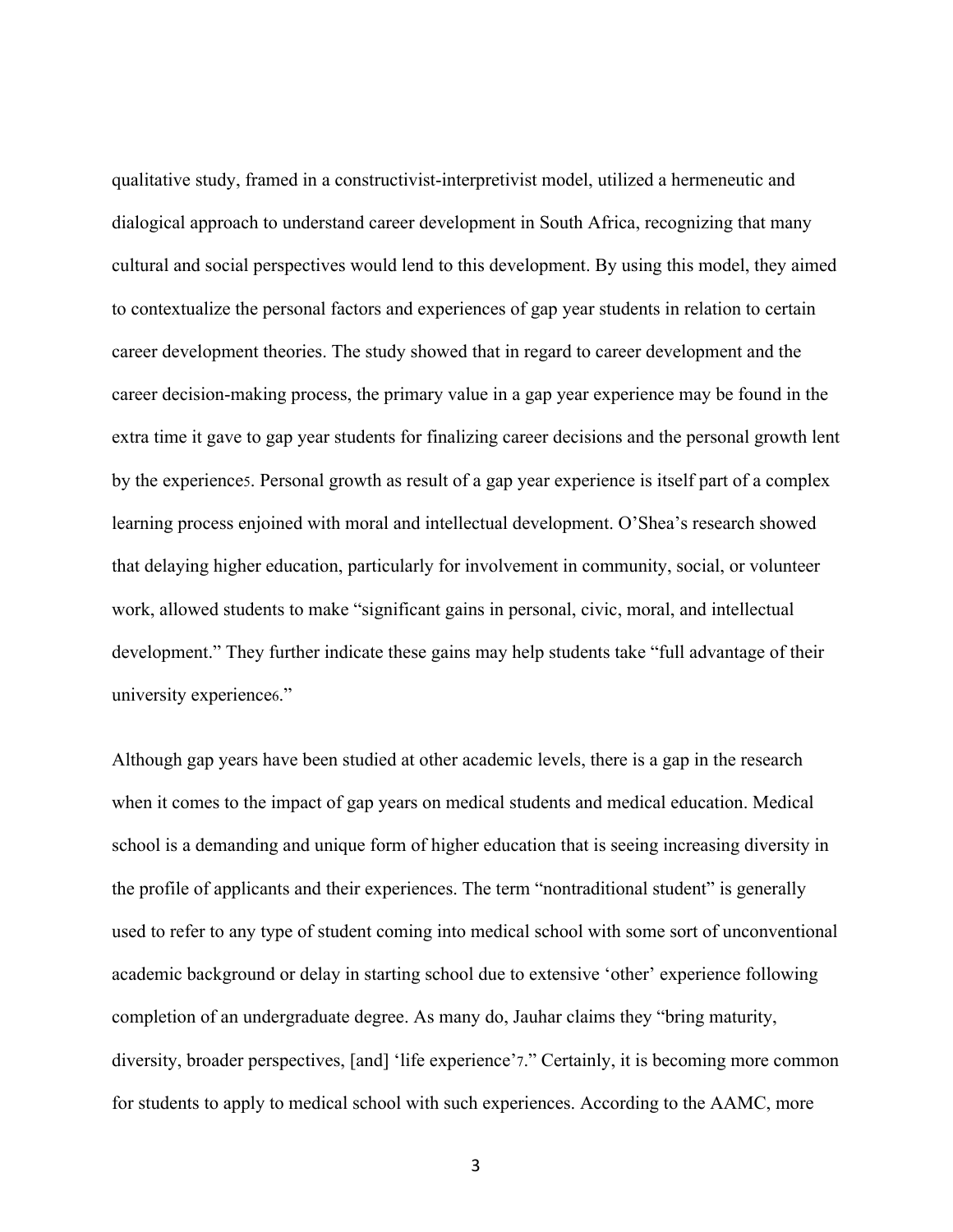than 59.9% of matriculating medical students indicated a gap of at least one year between college graduation and matriculation into medical school in the 2015 AAMC Matriculation Student Questionnaire1.

A study conducted at the University of Texas Medical School at Houston in 1987 attempted to examine whether there were any significant differences in the performance of students accepted through the traditional application process and those who were initially rejected. This was due to the state legislature changing the class size of 150 to 200 first-year students in 1979 which required the admission committee to select 50 additional students from the applicant pool who were previously interviewed but not chosen. Finding no meaningful differences between the two groups, the study's emphasis fell on the interview process and its inability to adequately predict future performance of medical school applicants in school and post-graduation. The study makes an important point: "There are no generally accepted criteria for identification of the 'good physician,' nor are there valid predictors of effective performance8." This indicates the difficulty with medical education research, where the few attempts to predict success of students based on differential factors relating to admission fall short of significant findings. There is simply no conclusive way of determining what makes a "good" student and a "good" doctor.

This study aims to provide new perspectives on the experiences of gap year students and the impacts these experiences have on them in medical school. It will attempt to use principles derived from a contemporary qualitative methodology known as interpretive phenomenological analysis (IPA), based in theories of phenomenology, hermeneutics, and idiography. Where-in, phenomenology refers to the "study of human experience and the way in which things perceived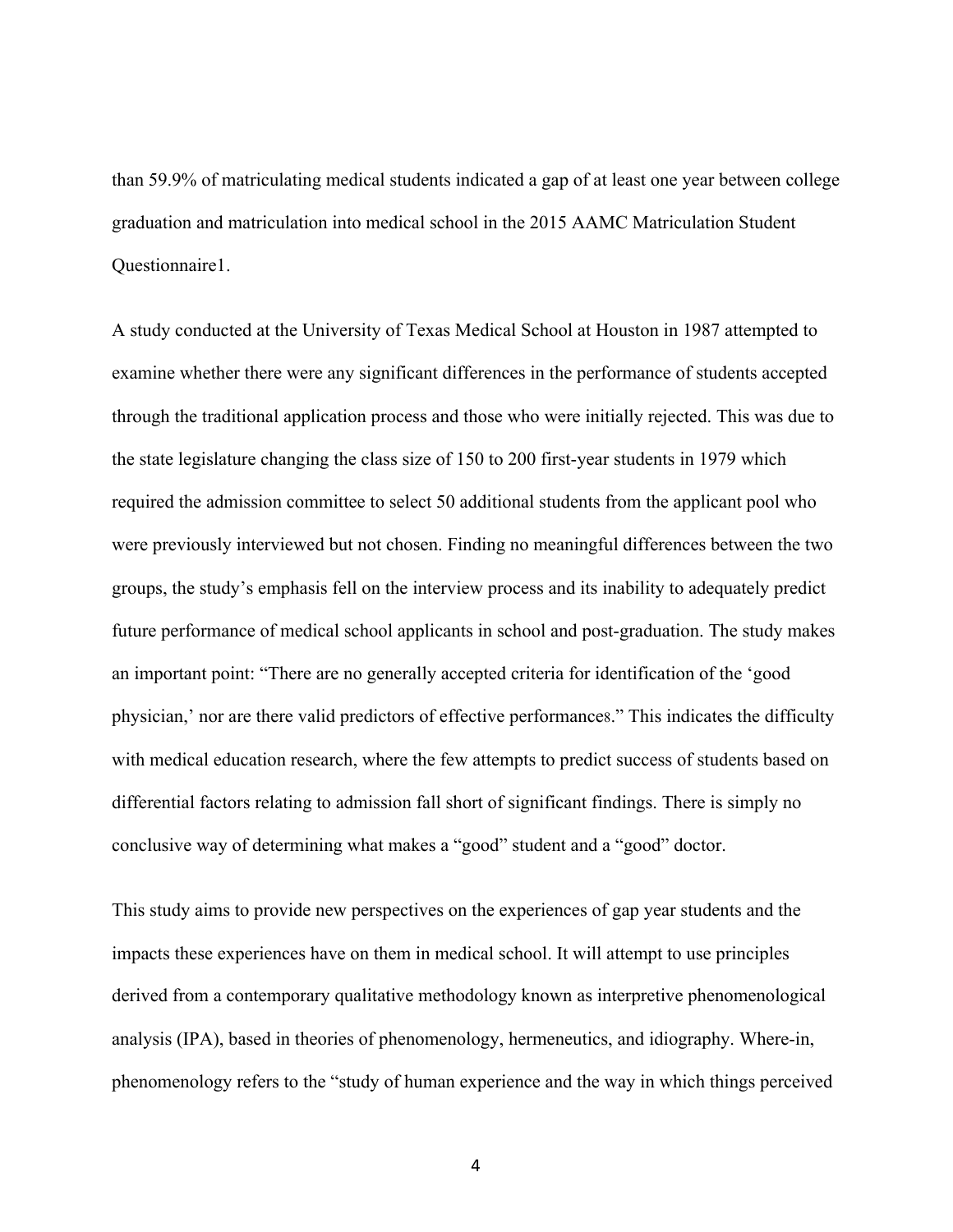as they appear to consciousness," and hermeneutics refers to the "practice or art of interpretation." Idiography refers to the "concern for individuality and a commitment to a rigorous finely-textured analysis of contingent, unique, and often subjective phenomena9." By studying the gap year phenomena with these theoretical orientations, this study aims to interpret the meaning gappers attach to their experiences by allowing them to explore their experiences through their own thoughts and feelings. Since the researcher involved with this study is themselves a pre-medical student inclined to take a gap year, meanings attributed to the responses of gappers interviewed in this study are further focused and contextualized from this perspective. As Noon confers, through analyzing individual experiences, a richer understanding for the thoughts, motivations, and behaviors of medical school gap year students can be offered9.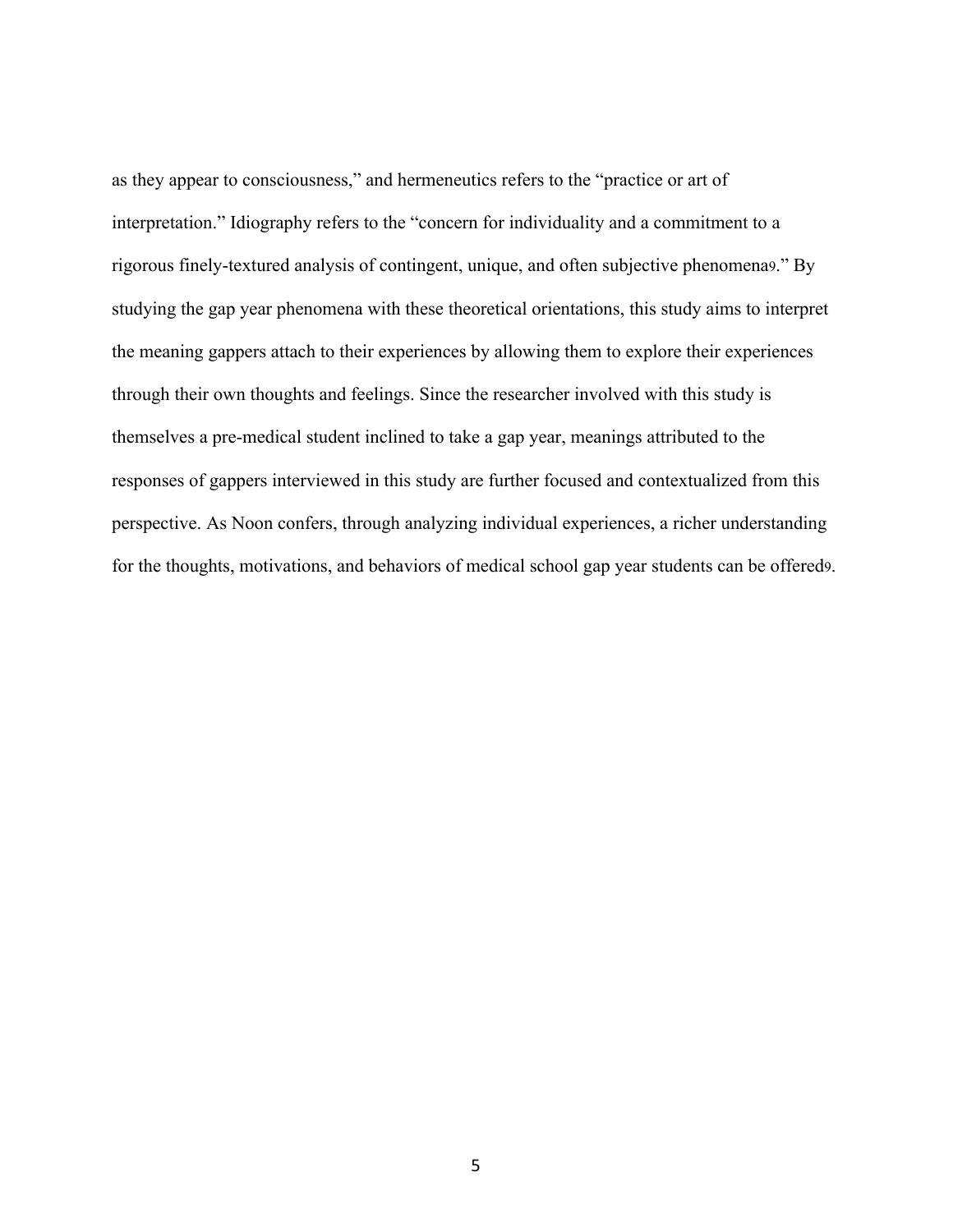#### **METHODS**

#### Research Design

This study aimed to understand the impacts of gap years on medical students by analyzing their perceptions of their experiences and the motivations that led them to elect the non-traditional option. This was completed through semi-structured interviews of non-traditional medical students who had taken time off between college and medical school. As was described previously, the study used a qualitative methodology to uncover a richer understanding of the topic.

Semi-structured interviews of medical students who took a gap year(s) were conducted over virtual Zoom call to collect the qualitative data necessary for data analysis. These interviews employed elements of IPA, discussed prior, where the aim was to interpret students, interpreting their own experiences9. Interviews were roughly split in two sections for organization purposes, with the first half of the interview asking questions pertaining to the motivations and reasons for electing gap years and the second half pertaining to the perceived benefits of these gap year(s) in medical school. Questions were structured and presented in a manner that allowed interviewees to explore their experiences in depth and offer rich responses that offered multiple angles at the issues and topics at hand. A select few interview questions formed the basis of every interview and are tabulated in the table below (Table 1). These questions were used to jumpstart conversations while various follow-up questions, comments, and sub-conversation topics were used to further conversations and garner further data from respondents.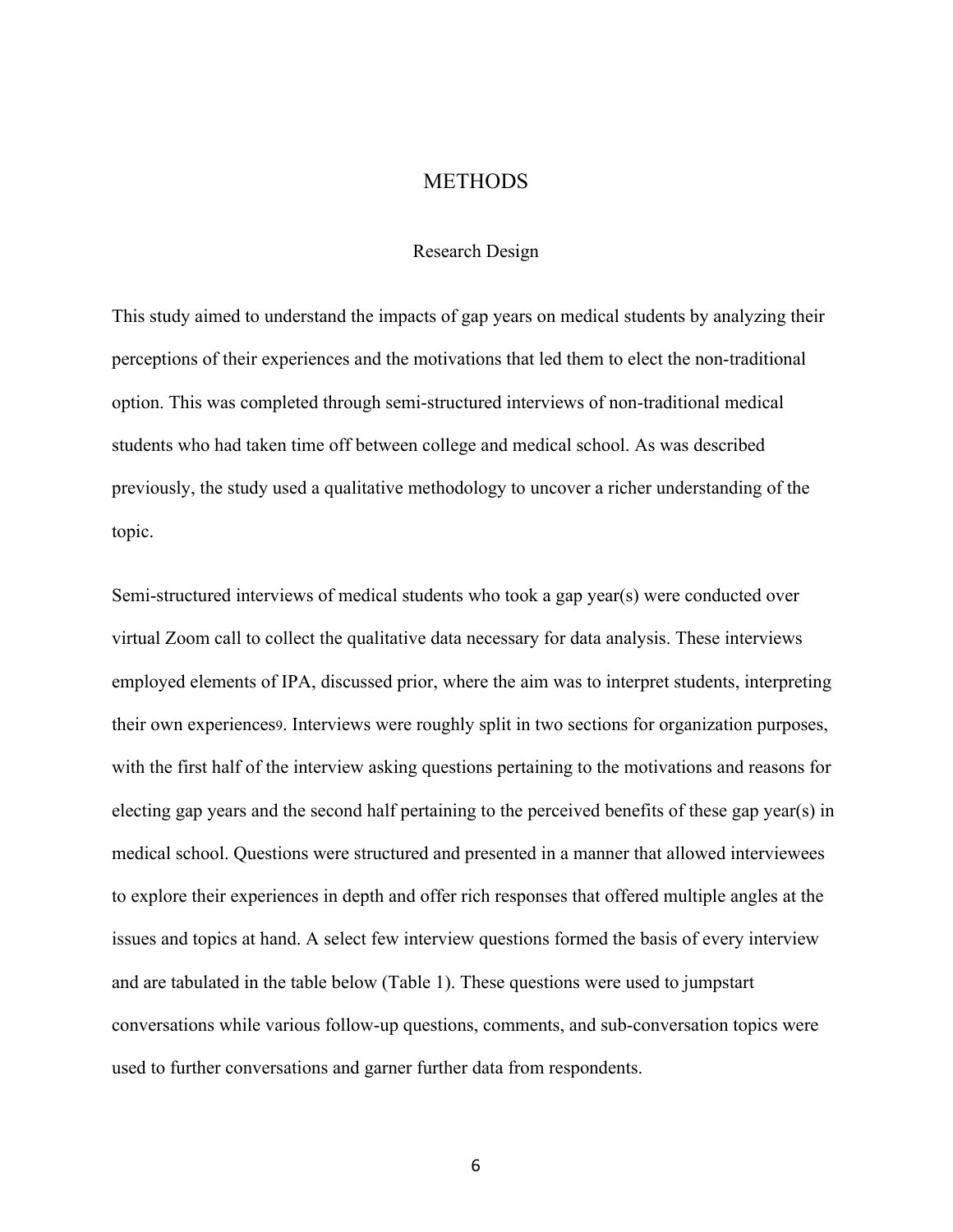| Table 1 |
|---------|
|---------|

| <b>Research Question</b>                                                                          | Interview Structure/Questions                                                                                                                                     |
|---------------------------------------------------------------------------------------------------|-------------------------------------------------------------------------------------------------------------------------------------------------------------------|
| What are the main                                                                                 | Rapport building:                                                                                                                                                 |
| motivations or reasons                                                                            | Self-disclosure of interviewer                                                                                                                                    |
| that students elect to<br>take gap years?                                                         | Where did you do your undergraduate degree and<br>what was your major?                                                                                            |
|                                                                                                   | What activities were you involved in during your gap<br>year(s) between undergraduate and medical school?                                                         |
|                                                                                                   | Why did you decide to do those activities in<br>particular during your gap year?                                                                                  |
|                                                                                                   | When did you first think about doing a gap year?                                                                                                                  |
| What were the perceived<br>benefits (if any) of<br>taking a gap year prior<br>to entering medical | What year are you in? Can you give me a quick<br>overview of what kind of things you have done so far<br>in the MD program? Extracurriculars?                     |
| school?                                                                                           | In what ways do your think your gap year<br>experiences helped to prepare you for medical<br>school?                                                              |
|                                                                                                   | Are there specific experiences that made some parts<br>of the curriculum easier?                                                                                  |
|                                                                                                   | Do you think skills and experiences from your gap<br>year have helped you become, or relate in any way<br>to, what Dean German describes as "The Good<br>Doctor?" |
|                                                                                                   | Do your gap year experience(s) relate in anyway to<br>longer term career goals?                                                                                   |
|                                                                                                   |                                                                                                                                                                   |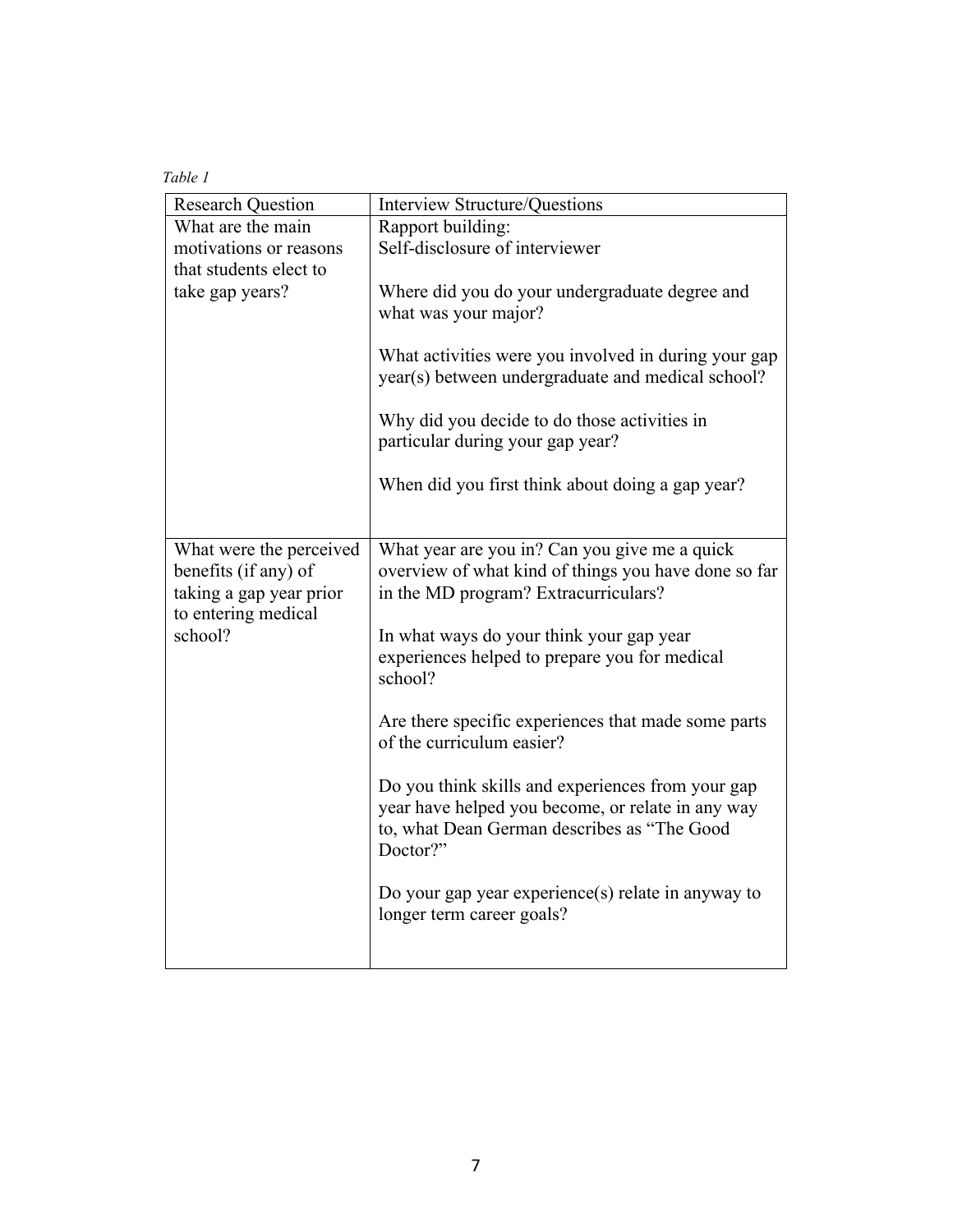#### Participants and Interviews

All participants for this study were volunteers recruited from the University of Central Florida College of Medicine who met the general requirements of having taken a gap year(s) prior to matriculating, regardless of circumstance. The aim was to recruit a diverse range of students representing both junior and senior students throughout the MD program at UCF COM. 9 participants were recruited for this study near the anticipated and designated maximum of 10 respondents through a recruitment email sent out to all students as well as a Facebook post made in the UCF COM Facebook group. Each respondent was contacted to schedule a virtual interview, which were then completed individually in one-on-on sessions via Zoom calls, not exceeding 60 minutes. The interviews were audio recorded by a built-in function, transcribed verbatim, and deidentified to ensure anonymity of respondents.

#### Data Analysis

Data were analyzed through QDA Miner software in where codes were assigned to singular incidences in the data following principles of conceptual abstraction. The data were broken down, analyzed for core ideas, and assigned codes using descriptions derived from the data as well as interpretations of the researcher. These were then compared across all transcripts to determine similarities and/or differences, as well as combined to construct emerging themes. Using QDA Miner's code analysis function, several pseudo-quantitative values such as coding frequencies were also determined. Only one researcher completed this analysis procedure.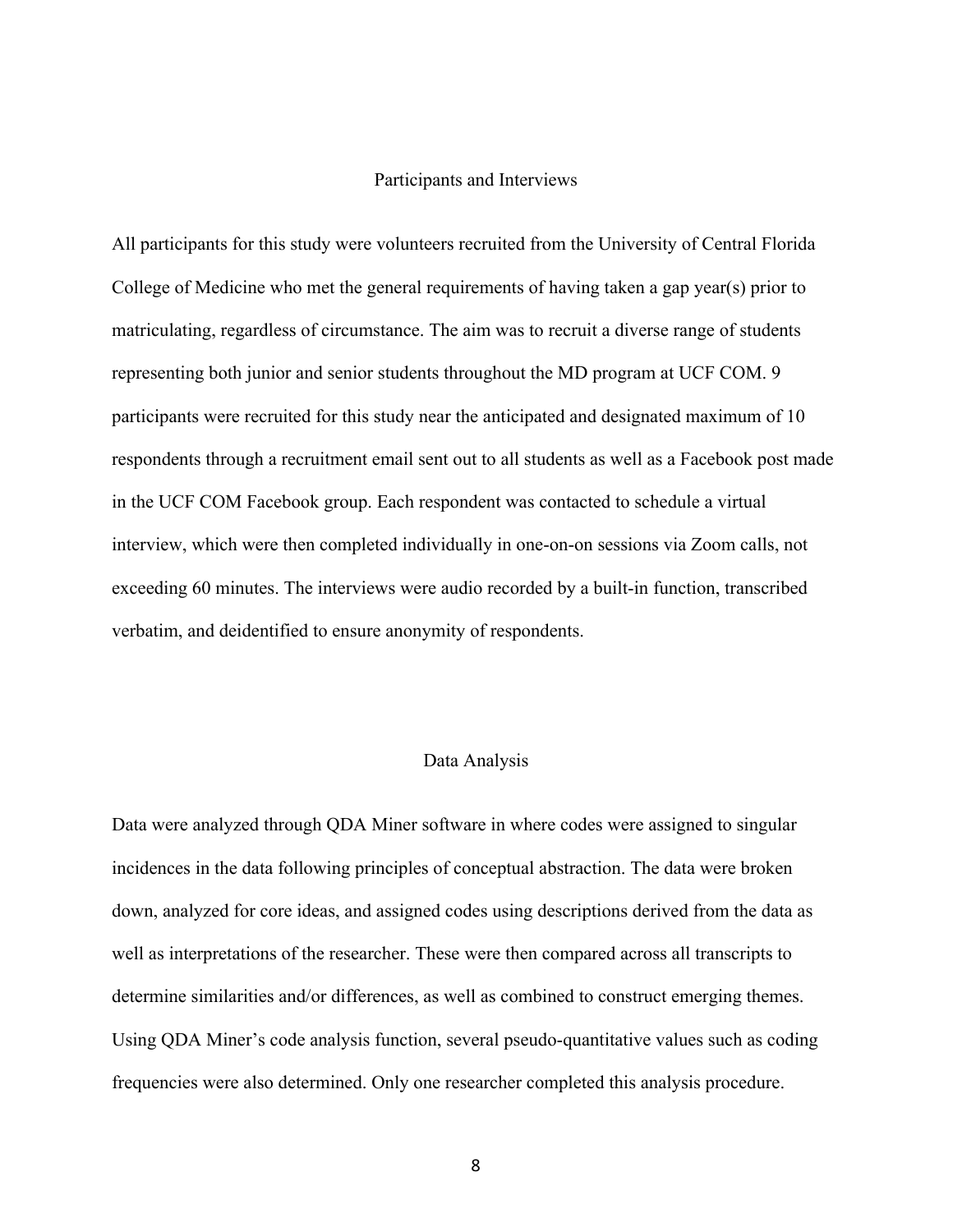#### RESULTS

Of the 9 respondents, 2 were first year medical students, 3 were second year students, 1 was a third year student, and 3 were fourth year students. Furthermore, 6 out of 9 students had previously applied to medical schools and been rejected prior to taking their first gap year(s). 6 students labelled their gap years as "forced", while 3 students elected to take a gap year(s) by choice. Only 4 students were pre-med throughout college, while 5 students started in different majors or with different career outlooks. All students were STEM majors throughout college. Five students were solely interested in medical school near the time of their graduation from college, while 4 students were considering applying to more research-focused programs such as PhD, MD/PhD, and Masters programs. Most students, 7, took 2 gap years, 1 took 3 gap years, and 1 took a single gap year before matriculating into the MD program at UCF.

Every student engaged in common activities required of pre-medical students such as clinical shadowing of physicians, community service and volunteering, as well as research during their time in their undergraduate programs. However, this was very variable with some students having extensive experience in one or more of these areas and others only having minimal experience. Overall, most students (6) felt their medical school applications could use improvement, particularly in the area of clinical experience, but only 4 students cited this as a reason to elect taking a gap year. Four students spent one or more of their gap years working in a non-clinical job, such as an office clerk or lab technician, while 4 students spent one or more of their gap years as a medical scribe. Six students engaged in clinical activities during their gap years, including 2 students working non-clinical jobs who participated in shadowing on the side.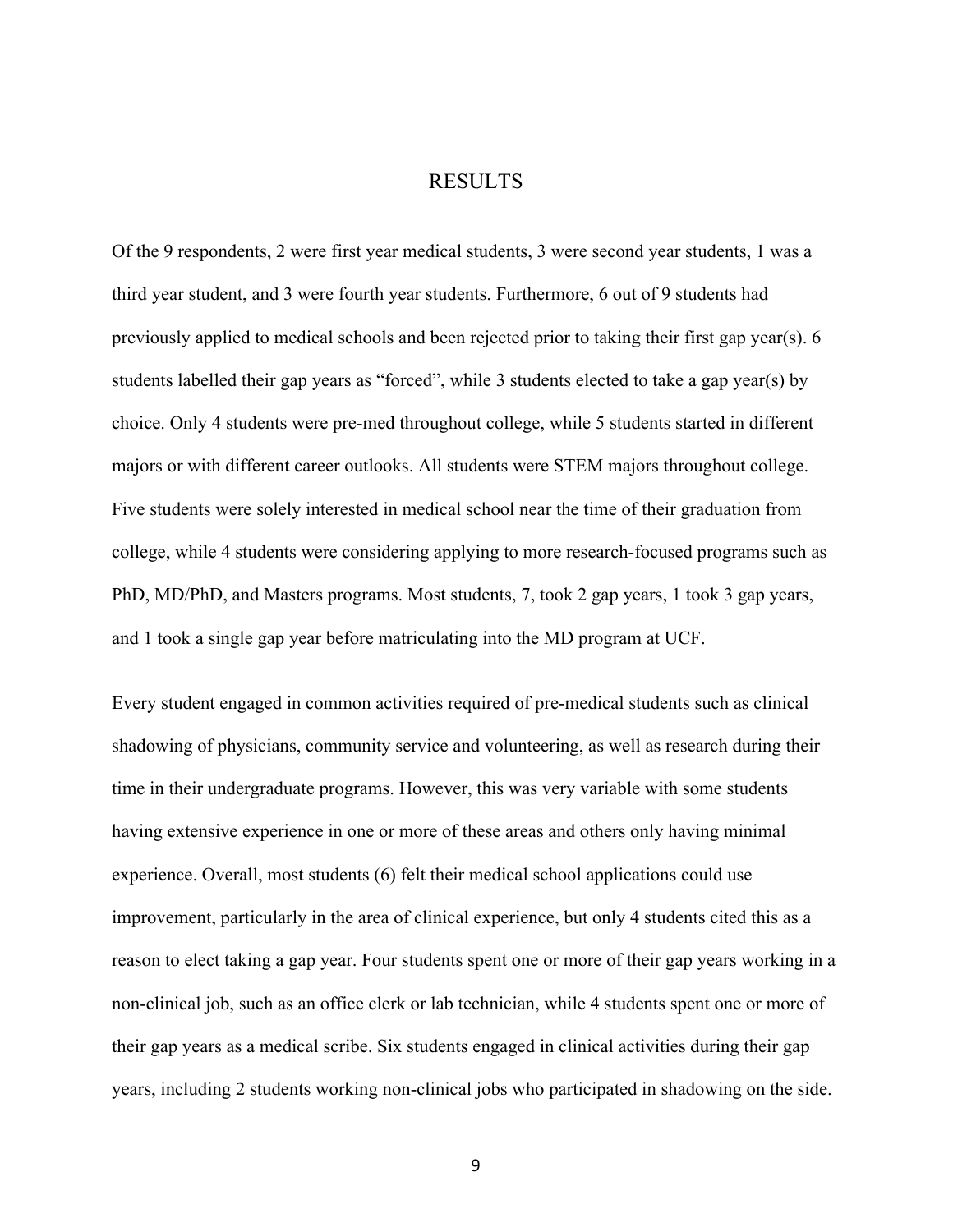Six students also engaged in service-based activities during their gap years. Five students explicitly reference experiencing burn-out during college, and 4 cite a motivation to take time off from school before continuing with medical school.

Several themes regarding the question of benefits perceived from taking a gap year were gathered from this data, as tabulated in the table below (Table 2).

| Themes                                                       | Quotes                                                                                                                                                                                                                                               |
|--------------------------------------------------------------|------------------------------------------------------------------------------------------------------------------------------------------------------------------------------------------------------------------------------------------------------|
| Adaptability to change $&$ failure                           | "roll with it. You can't really, you know,<br>complain about it too much. You can just be<br>like 'oh [expletive removed], well that kind of<br>sucks.' But you know, you just got to keep<br>going so."                                             |
|                                                              | "The people who had taken gap years and are<br>used to changes of plans and, you know, people<br>just being rude or people not doing this or not<br>doing that. You know, they're like, 'oh, okay.<br>That's the change, cool we can work with it."" |
| Professional identity formation and<br>understanding of role | "You're not the most important one<br>anymorethe patient is and taking care of the<br>patient is more important than your<br>learningand you are working as a team a lot<br>more and you have to figure out what your<br>roles are in that team"     |
|                                                              | "going out into the real world and you're<br>practicing and you're making a difference,<br>you're the moving piece in the puzzleI think<br>it gives you more of a sense of camaraderie"                                                              |
| Understanding the "real world"                               | "looking back it was probably one of the<br>most influential experiences for me, you know,<br>interacting with people that were older than<br>me, people from other countries, people that<br>had different, you know, goals.'                       |

#### *Table 2*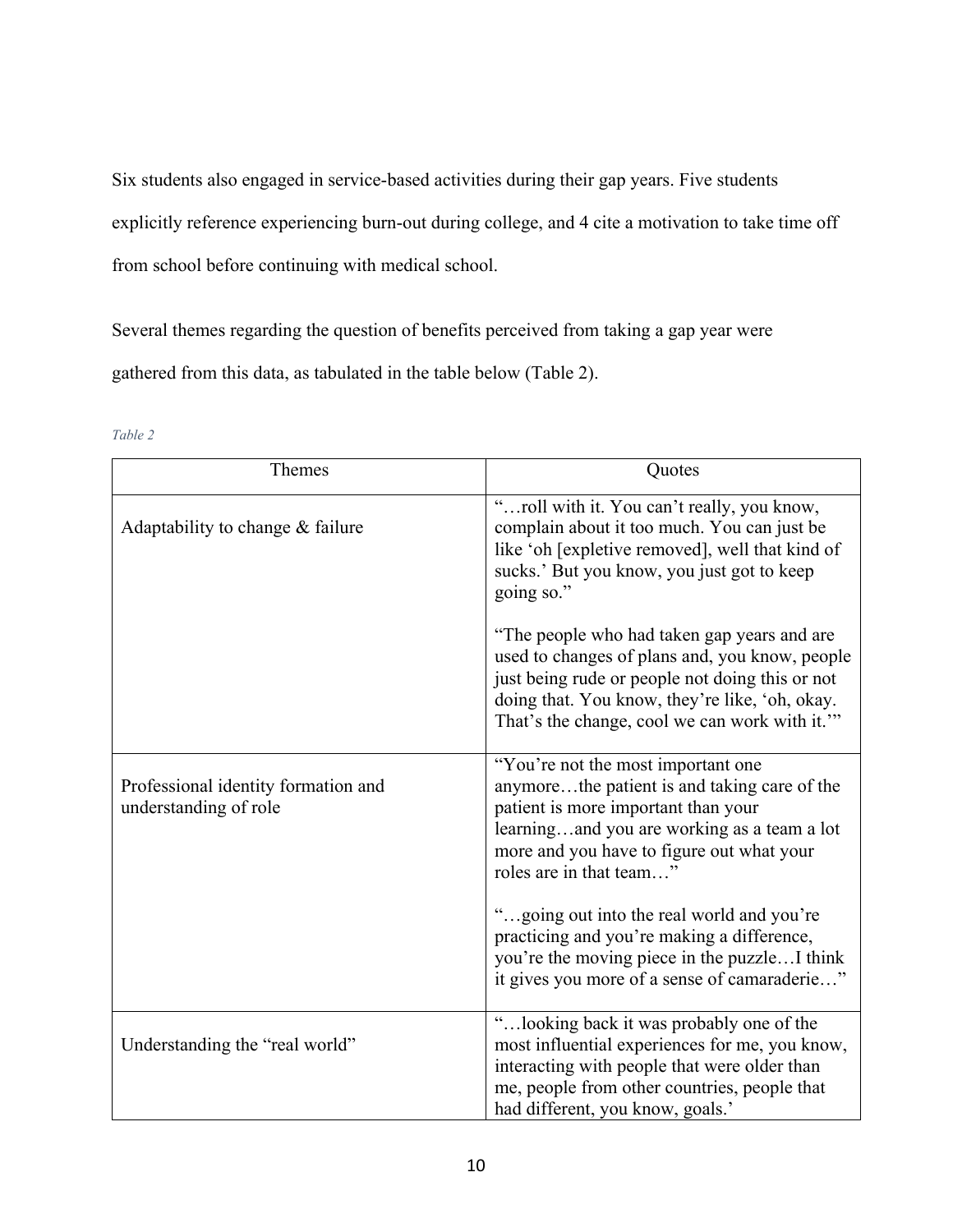|                                                   | " it's a great feeling knowing I know stuff.<br>That kinda all goes out the window when you<br>enter the real worldyou're in a new field,<br>instead of answering questions, now you've got<br>to use your knowledge to create something and<br>your deliverables could be as simple as a bar<br>graphbut now you have consequences." |
|---------------------------------------------------|---------------------------------------------------------------------------------------------------------------------------------------------------------------------------------------------------------------------------------------------------------------------------------------------------------------------------------------|
| Refocusing of goals                               | "students, myself included, that took gap<br>years. I feel like we try to connect with patients<br>more. We realize that there's a bigger emphasis<br>on connecting with patients, being a physician<br>for the patients"                                                                                                             |
|                                                   | "Everyone's pretty much going to be a<br>doctorYou're going to get there. So then the<br>question then our next goal kind of refocuses to<br>well if everyone's going to be a doctor, then I<br>want to be the best doctor I can be"                                                                                                  |
| Resiliency, burnout, and stress management        | "so if I had not decided to take a gap year<br>and I had gone ahead with like matriculating<br>into medical school I would not have had any<br>time to decompress and so I would have carried<br>all of that stress and anxiety and tension from<br>undergrad over"                                                                   |
|                                                   | "once you've come to experience the real<br>world and you've experience real world<br>stressors, then the stress of school, not that it's<br>not stressful, but you just learn to deal with it<br>more."                                                                                                                              |
| Reinforcement of motivation for medical<br>school | "it just helps you reset and figure out what<br>you want to do with your life and really like,<br>cause I feel school's just really 'go go go go go<br>go go. Like you don't have time to stop and<br>think, like is this what I want"<br>"doing a job that wasn't medicine kind of                                                   |
|                                                   | made me understand that I need to go into<br>medicine cause I can't be the kind of person<br>that sits in a cubicle. I went crazy."                                                                                                                                                                                                   |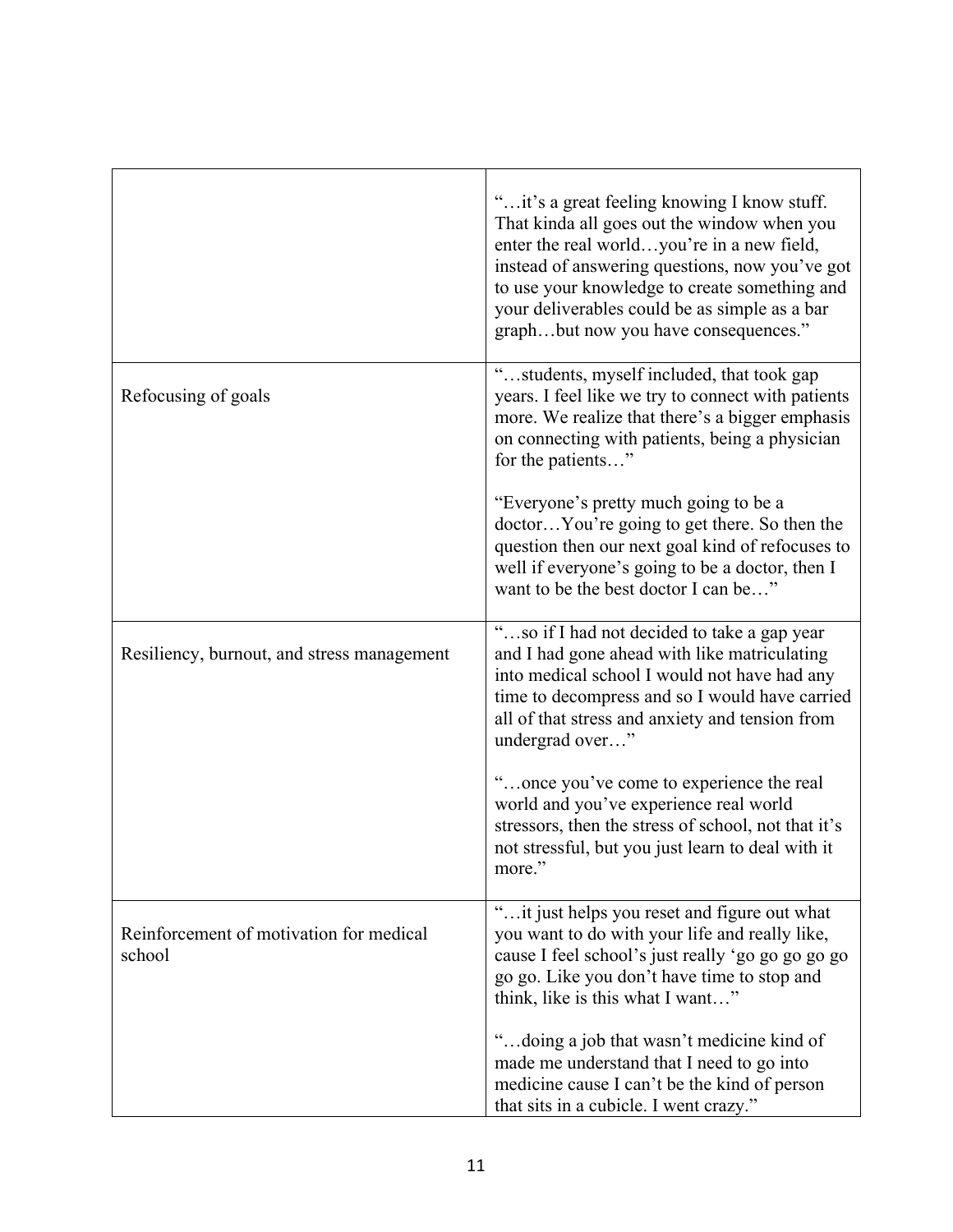| Disadvantage upon return to academic life | "I'd say I was definitely behind my classmates"<br>in just like studying skills and I'll be honest, I<br>didn't want to study when I got to school"            |
|-------------------------------------------|----------------------------------------------------------------------------------------------------------------------------------------------------------------|
|                                           | "Since I took three [gap years], I wasn't<br>exactly prepared for the amount of information<br>that was coming at me so fast, but you adapt<br>fairly quickly" |

An extensive breakdown of the coding results can be found in APPENDIX A.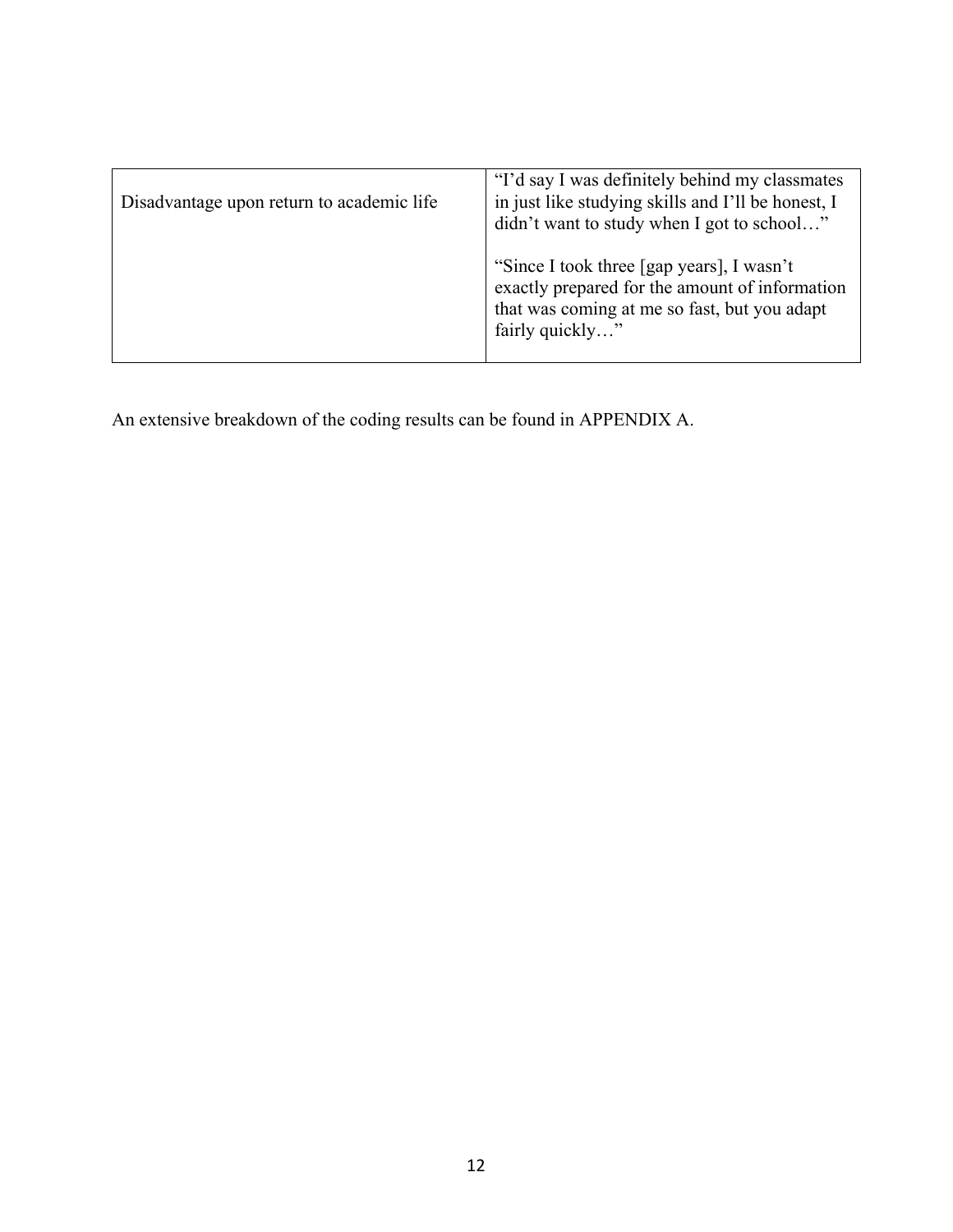#### DISCUSSION

This study employed a two-prong approach to gathering insight on the gap year phenomena that is growing more common in pre-medical spheres and medical school culture. The first question in this studied aimed to determine whether any themes could be found across the motivations and reasons for taking gap years. With a small sample size of 9 respondents, all selected from the same institution, these results are indeed not representative of the landscape of medical students across the country— nor are they meant to be. Among the 9 students we interviewed at the University of Central Florida, we found that the majority of them did not take a gap year by choice, meaning these experiences were not planned ahead and were instead forced. Most of the students studied here-in found themselves taking gap years after unsuccessful medical school application attempts. Some of these students engaged in activities such as medical scribing to gain more clinical experience they felt, or were explicitly told, they were lacking in college, while others decided to get involved with research instead. Furthermore, a couple students graduated college without applying to medical school and instead were looking to go into research-based graduate programs before deciding to apply to medical school in their gap year. Regardless of the reason, the unifying features observed across all students' experiences include a break from academics, opportunities to engage in experiences outside of school, and greater age. All students interviewed in this study were able to speak to the reality of having time to reflect, and each further demonstrated a high degree of self-reflective capacity through their responses. Despite the distribution in experiences, motivations, and outcomes, several themes were confidently elucidated from these responses.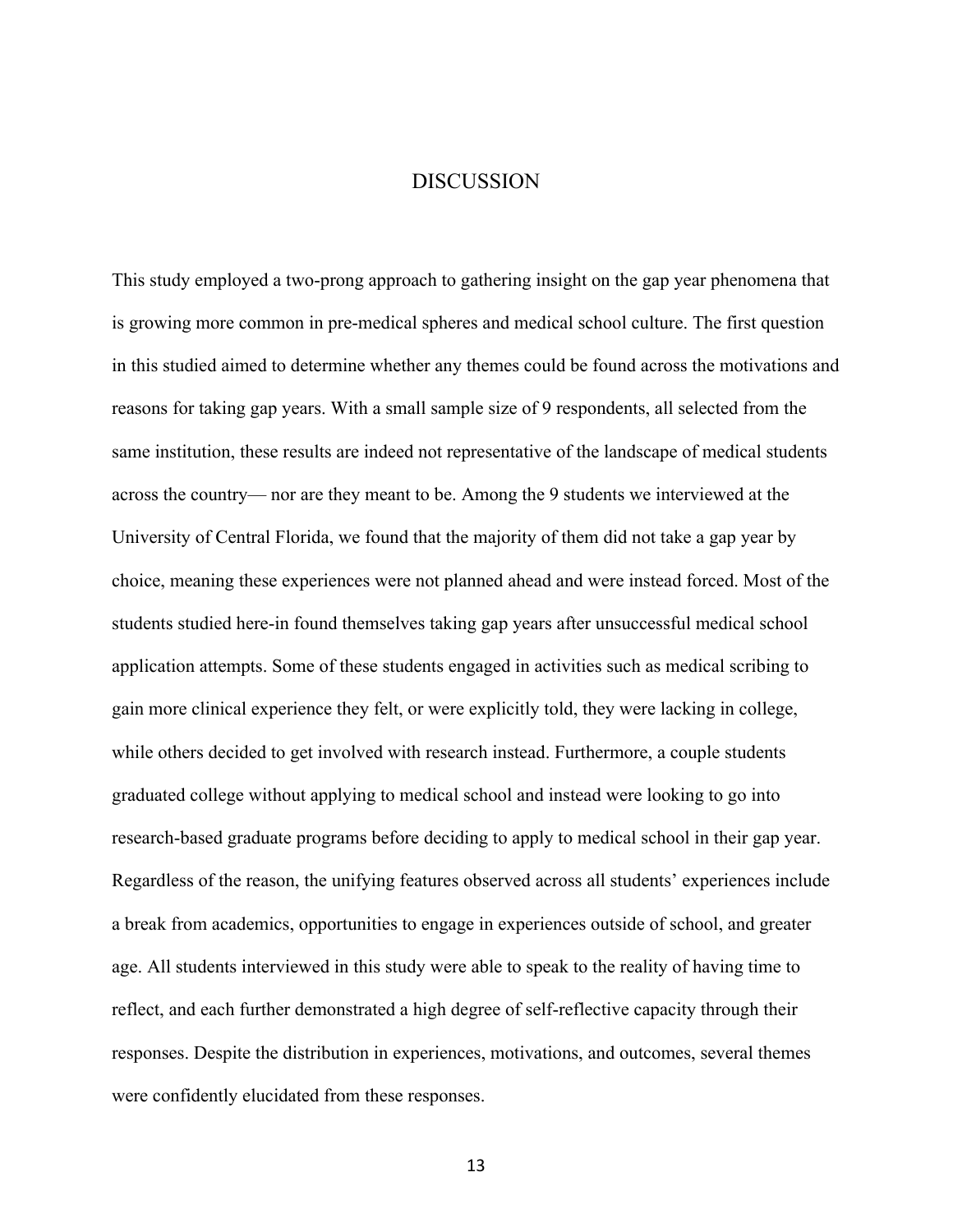#### Adaptability to change & failure

Across virtually all responses, one of the primary things students spoke about was the connection between their gap year experiences and a greater sense of adaptability in medical school. One after the other, students consistently referenced work-life experiences from their gap years in their personal assessments of their enhanced ability to withstand change and failures. Many even referenced the COVID-19 crisis as a present-day example of this, in where they spoke about how changes to curriculum and education delivery were easier for them to adapt to since they'd frequently been in positions previously in professional settings where last-minute changes occurred regularly with little notice. There was a consensus among the respondents that their peers who'd come straight to medical school from college were less willing to accept change, more likely to complain and pushback against school policies, and less likely to adapt to the implicit ambiguity they were already facing as students in medical school. Previous studies have shown that tolerance to ambiguity is a crucial competency for physicians to embody in their practice, and we already know that tolerance to ambiguity is found to be higher in older students in medical school10. Our subjects further demonstrated adaptability and enhanced tolerance to ambiguity through their managing of failed medical school application attempts and short-term uncertainty in their career outlooks as a result. This is also correlated with the overarching sense of humility seen among these students, largely stemming from failures, and especially medical school rejections. The students recounted that their enhanced sense of humility and humble attitude, has translated to ease in communicating with patients and better patient outcomes.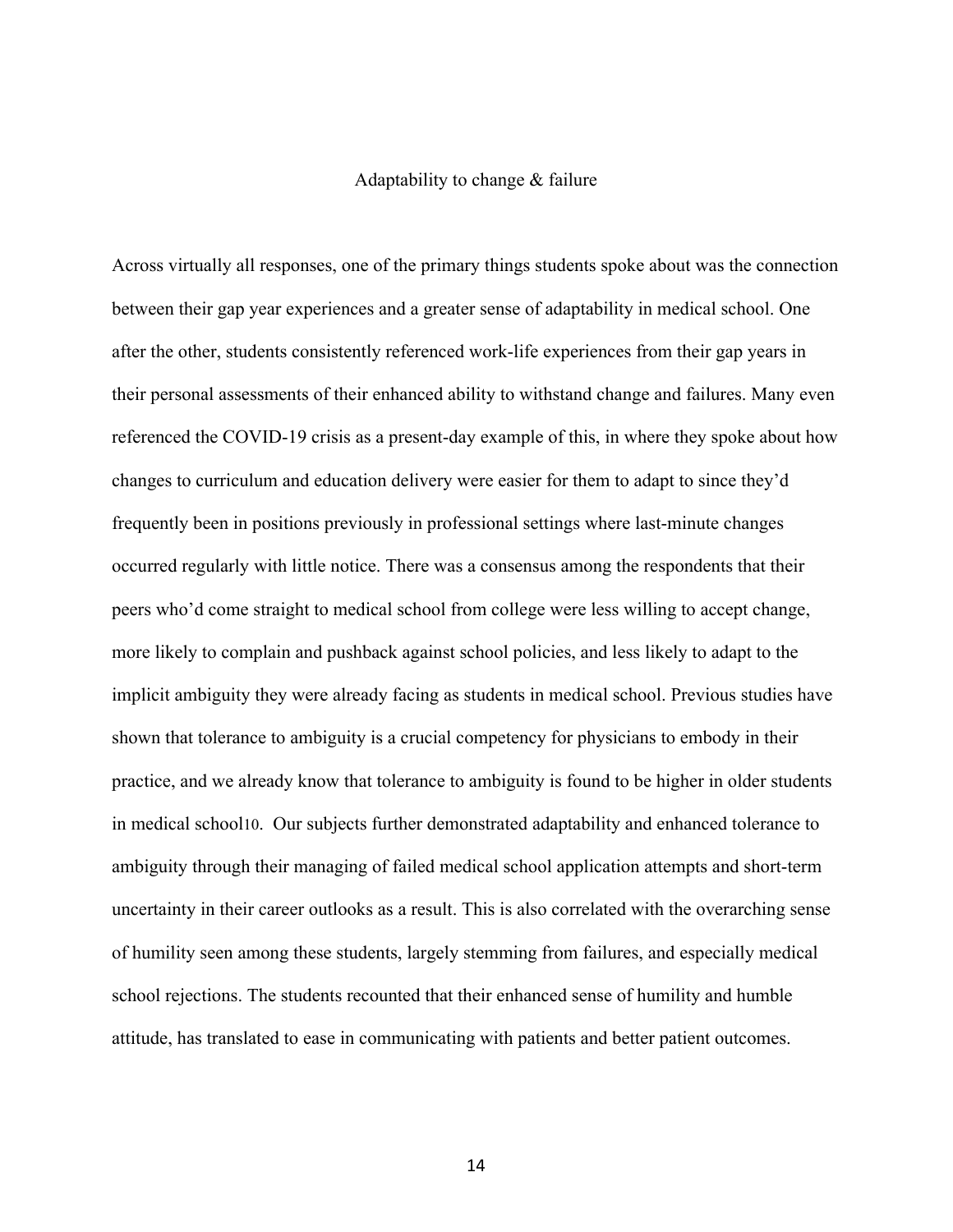#### Professional identity formation and understanding of role

Kalet et. al exclaim professional identity formation as one of the major goals of medical education around the country in where the core beliefs and values of a physician are instilled in medical students11. The students interviewed in our study showed accelerated understanding of these values and demonstrated a greater focus on their professional identities as physicians, or physicians-in-training, as a result of their gap year experiences. Students were quick to speak about intangible benefits such as greater communication skills, teamwork skills, accountability and responsibility. Conversely, they were less concerned about outcompeting other students or performing the best academically. Instead, references to the idea of being a "physician for the patient" were made across the interviews, and students often spoke about how they were more concerned about being present for the patient and fulfilling their role on the patient care team versus their own learning. One student spoke to the concept of "camaraderie" learned in her gap year working in a research lab, which pretty well sums up many other responses that similarly spoke to realizations and sometimes rude awakenings through gap year experiences and failures that showed students they weren't the "focus" anymore . Students also often spoke about how they themselves observed other gappers to have a better grasp on the professional aspects of being a medical student, especially in 3<sup>rd</sup> and 4<sup>th</sup> year where students round with residents and attending physicians on clinical rotations. It was obvious through their responses that these students viewed and identified themselves as part of the patient care team before they identified as students.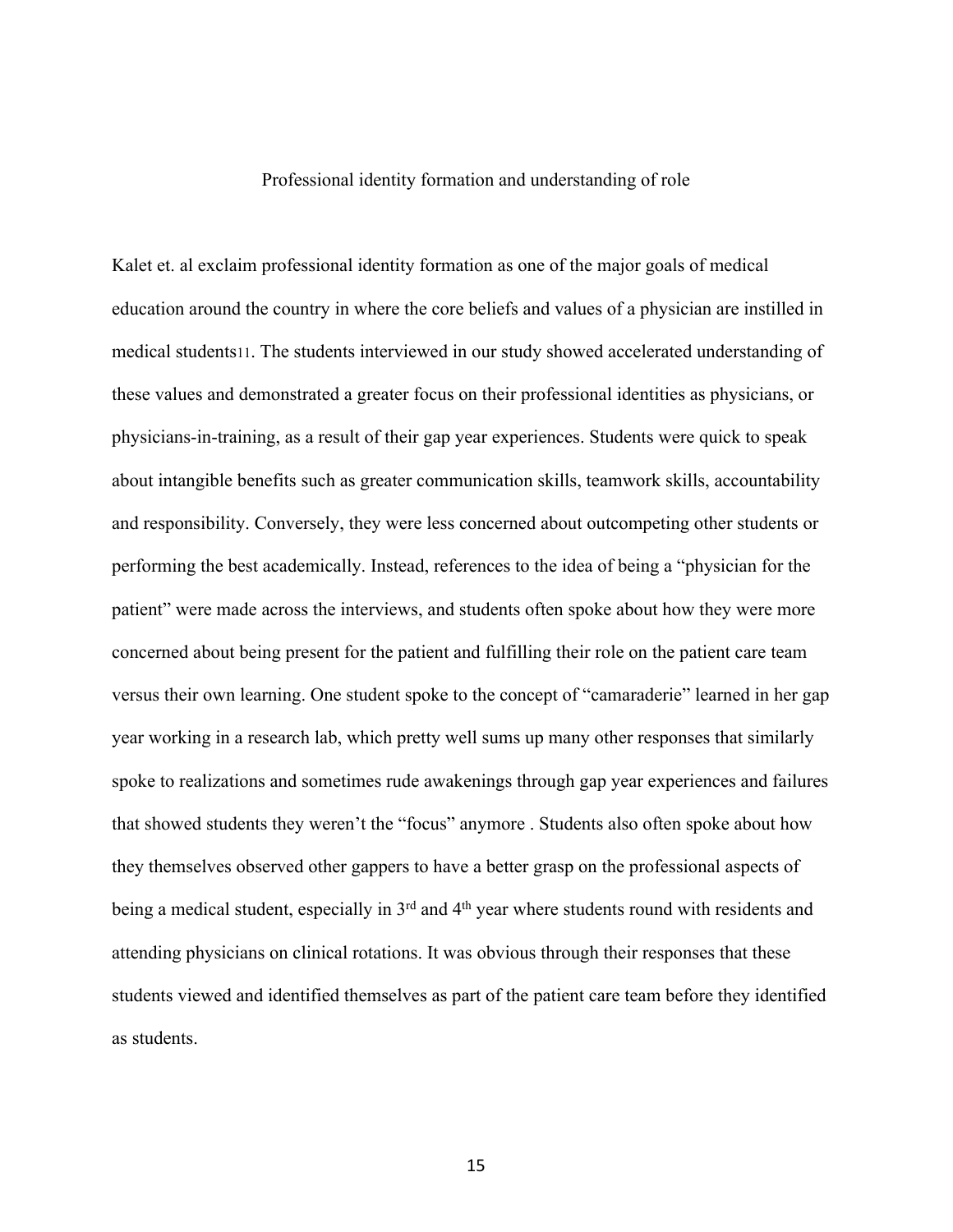#### Understanding the "real world"

Since these students were able to temporarily step out of the academic environment, they demonstrated a greater understanding of the "real world" in a professional sense. Through their own reflections, across almost all interviews, students pointed to their gap years as giving them an opportunity to see how the world works outside of school and the bubble of education. By gaining experience in various full-time and part-time roles, students picked up on and/or honed certain professional skills to a degree they believe would not have been possible, and was not possible, through similar involvement in college, albeit at a lower time commitment. Furthermore, students spoke highly about the diversity in perspectives they received through working with different people of different ages, backgrounds, and competencies, in their workplaces. Many students talked about having to work with difficult people, managing conflict, productivity, consequences, and more as being takeaways from their "real world" experiences that they are now able to apply in medical school, especially in 3rd and 4th years. Additionally, it is crucial for medical students and physicians to understand how the world functions outside of their spheres of influence, given that the people of the "real world"— with their "real world" stressors and concerns— are the ones they serve to treat. One student spoke about how her gap year experience working on a farm helped her to identify with other people her age who had directly gone off into careers after college, and thus gave her a better understanding of what caused them stress and was potentially impacting their health. The same student also spoke about working with farmers and how it gave her a better understanding of their health needs and legitimate health concerns that they were passing off as occupational hazards.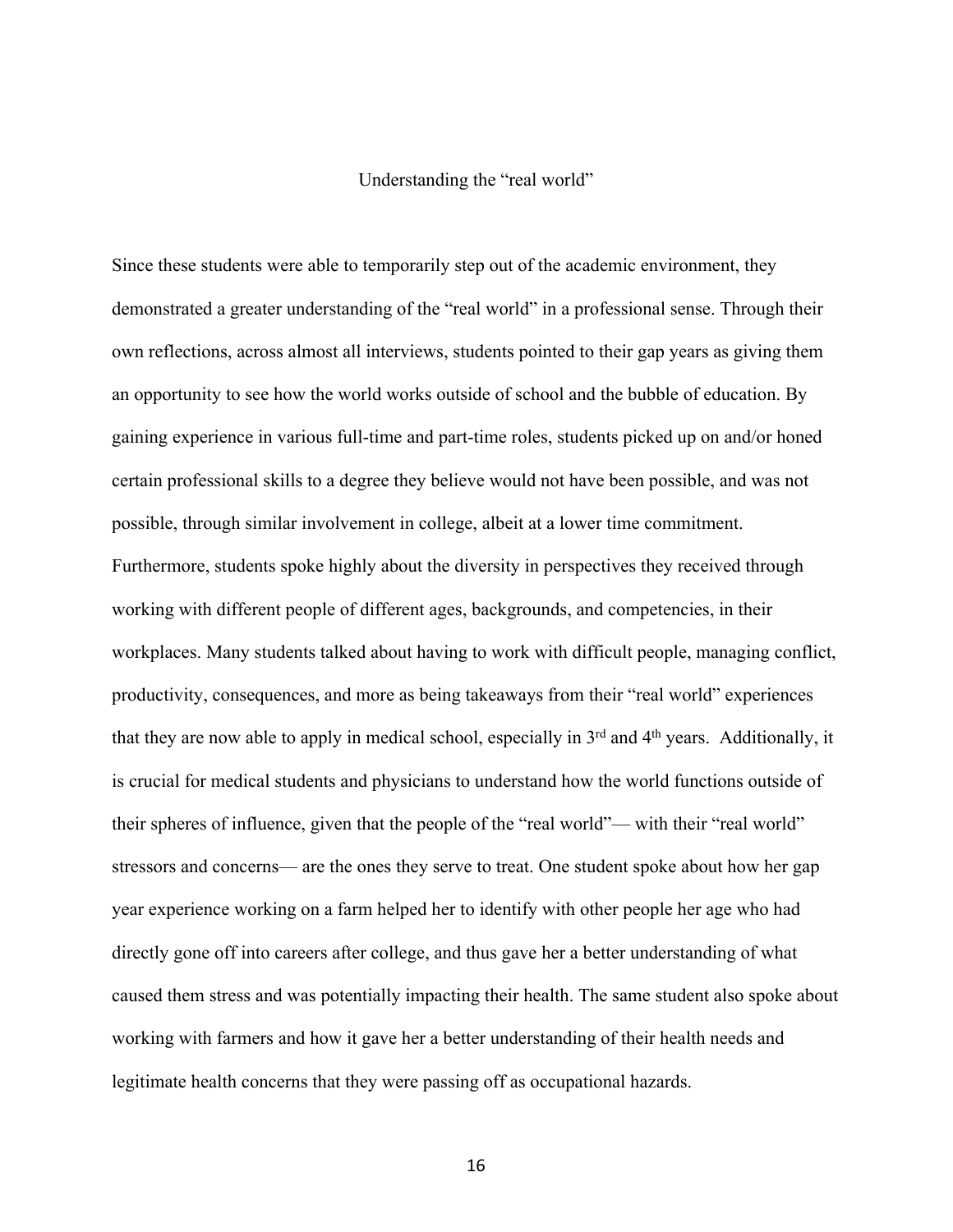#### Refocusing of goals

Interviewees also spoke very much to the refocusing of their goals during and as a result of their gap years. They largely believed that their gap years helped them to better prioritize items and assign importance to things in their lives by providing them with the time to reflect about what was important to them in the long-run. Seen across all interviews was the idea that medical school only constituted a part of one's life and was not to fully consume one's life. Intertwined with perspectives gained from being in the real world and gaining life experiences, these students were better able to assign importance to tasks that needed to be completed in medical school as well as relationships, hobbies, and other external interests. The majority of these students spoke about how since they had already gotten into medical school and felt they were bound to be doctors, that they're goals refocused to how to become the "best doctor". By being able to better prioritize tasks, assign greater value to life outside of medicine, and stress less about medical school, students were then able to focus more on becoming a better patient-oriented doctor as they wished.

#### Resiliency, burnout, and stress management

Burnout was seen across the dataset with most students recalling that they experienced burnout during college. Then, one of the secondary motivations for students to take a gap year was to take a break from school because of the burnout they experienced. This gave students a chance to decompress, relax, and develop strategies for better stress management in medical school. While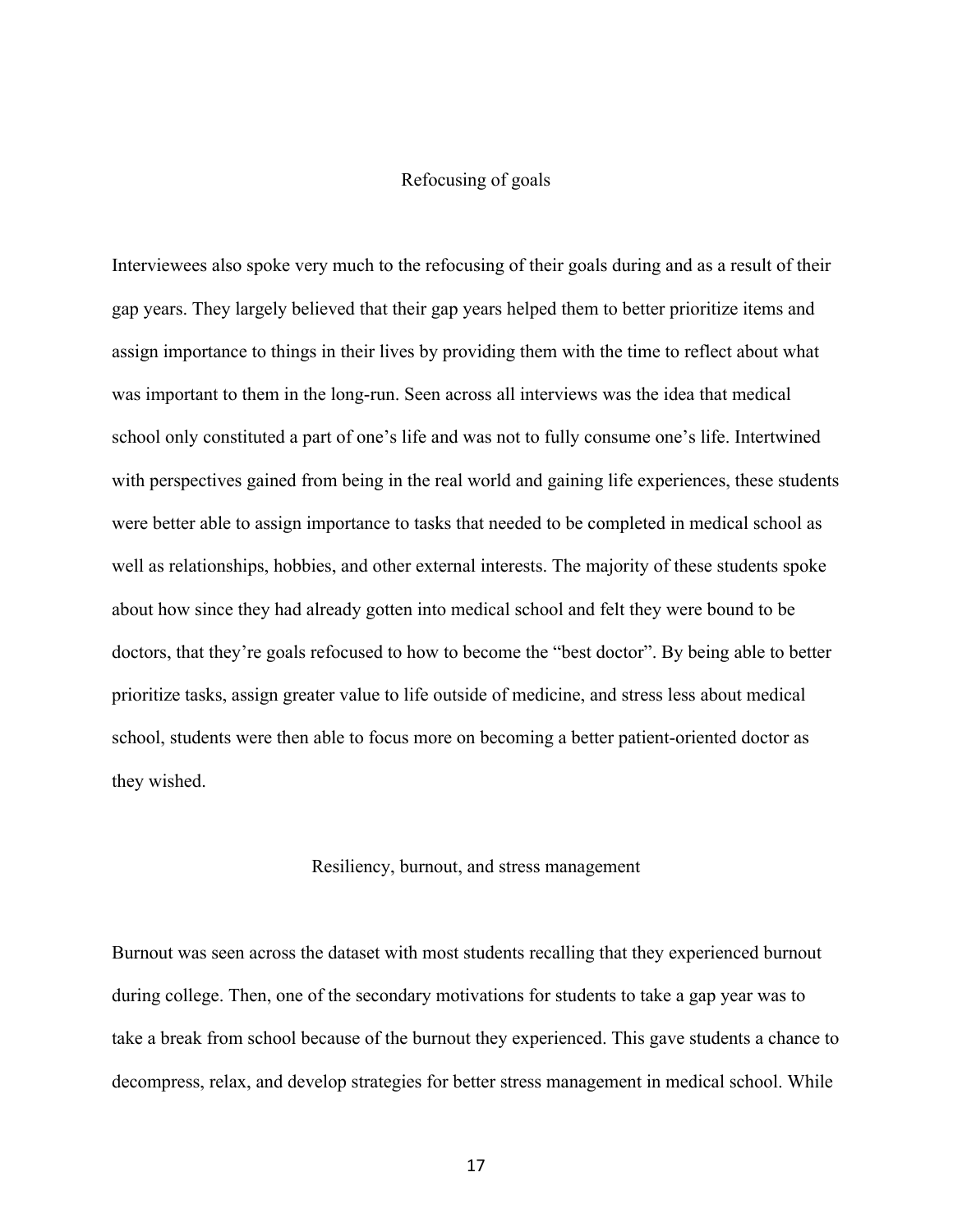still engaged in relatively stressful experiences and occupations during these gap years, students recalled that the stresses experienced there were different than those experienced in school. One student put it that in a job, your stresses largely stay at work and boundaries can be drawn between work and home, whereas school follows you everywhere and most especially into your home. Most students rather enjoyed the stresses of work and viewed them as challenges from which to learn. It was these responsibilities and experiences in their gap years, as well as having a break from school, that helped these students better manage stress in medical school. There was yet another consensus among students that their non-gapper peers tended to get stressed more and had greater difficulty bouncing back from challenges, whereas gappers found it easier to take confrontation, challenges, and setbacks in stride. This ability speaks to the resilience of these students, who attribute a good amount of this competency to their gap year experiences. While there is not much research on the resilience of medical students who've taken gap years, literature on resilience in medical school already finds that medical students with greater resilience levels have better quality of life and fare better in medical school and beyond12. This is a crucial competency that should receive more focus in medical education circles as psychological stress is already higher in medical students compared to their peers13.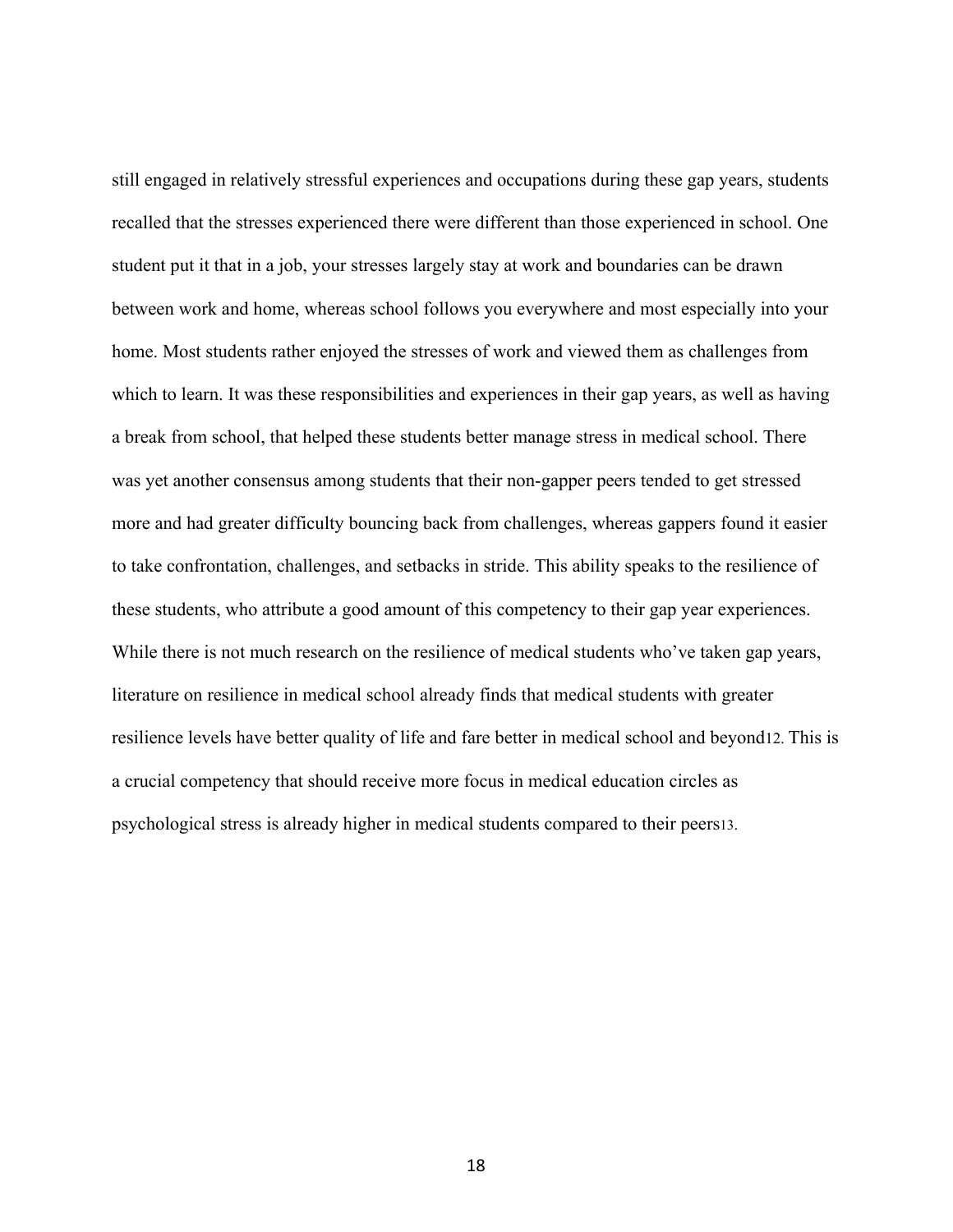#### Reinforcement of motivation for medical school

Six out of 9 students stated that, at the time of their first application, they were not entirely sure if they could make a convincing argument for why they wanted to go to medical school. Some of these students also were exploring other career paths that were more research heavy, and it was their gap year that led them to ultimately switch to medicine. In the University of Sydney study mentioned earlier, which assessed gap years between high school and undergraduate studies, uncertainty regarding post-graduate plans was associated with a higher likelihood of electing a gap year3. Across the dataset, we saw that students solidified and reinforced their motivations for going to medical school during their gap year experiences, even if medical school was always their plan. Some students found greater passion for medicine after they started scribing during their gap years, while other students found greater passion for medicine while working desk or research jobs and realizing how much they disliked those environments. This reinvigorated passion for medicine translates, once again, to better patient interactions and outcomes in medical school, as these students recall. Furthermore, many students claimed to know what they want to specialize in because of their gap year experiences, whether that was research in neuroscience that invigorated a passion for radiology and brain scans, or a scribing position with an oncologist. These motivations go even further, with all students having spoken about additional areas they would like to be involved in such as research, advocacy, or teaching, and directly relating those passions to experiences they had in their gap years.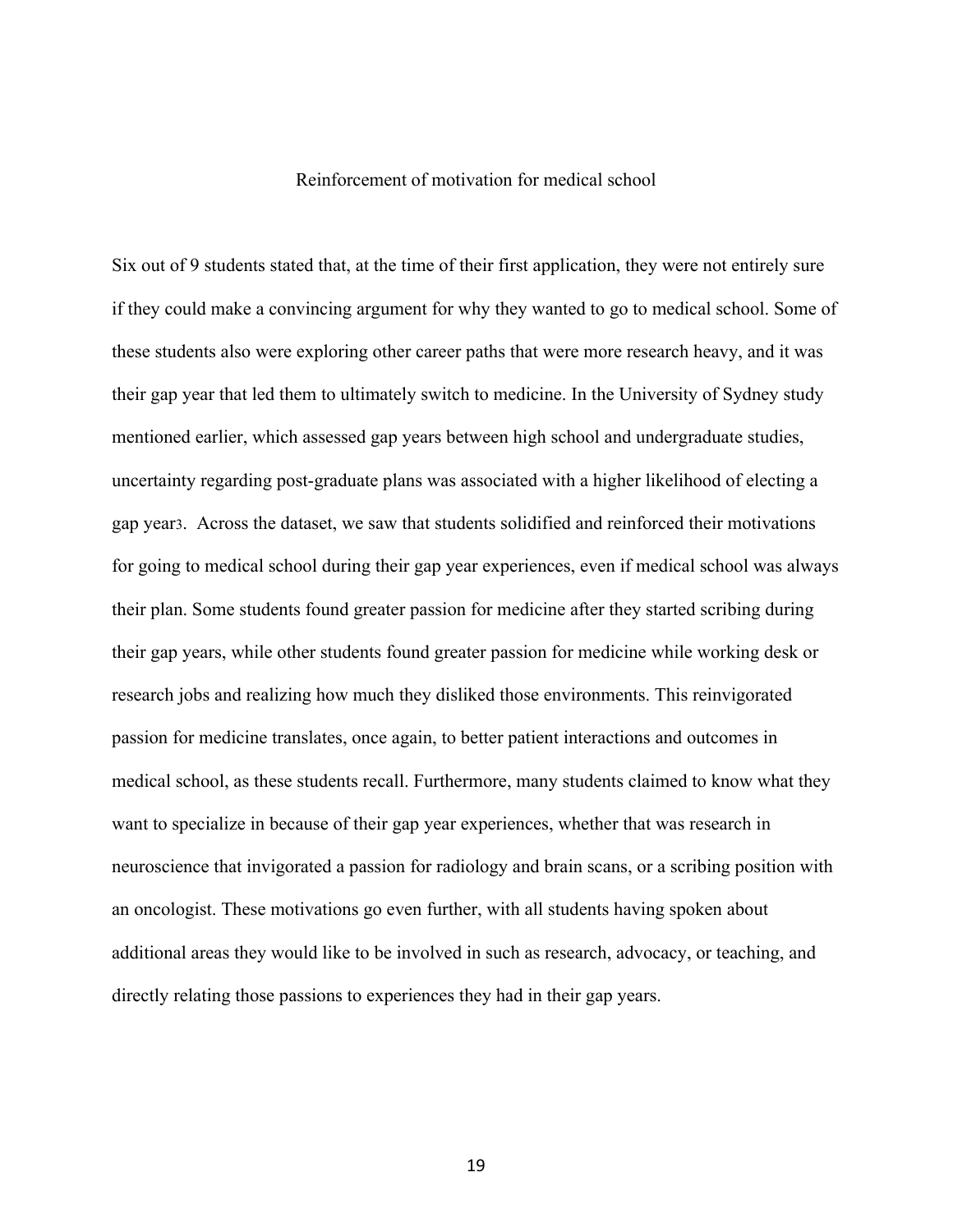#### Disadvantage upon return to academic life

Overall, every student interviewed expressed that there were no major benefits or disadvantages of taking gap years on academic performance specifically. Students did not find that their experiences helped better prepare them for the content of the curriculum, beyond some familiarity gained through research in certain fields. Students did feel that they were at a slight disadvantage having been out of academia and felt that their study skills were less sharp than students who had not taken a break between college and medical school. However, this disadvantage too was short-lived as most students cited their adaptability competency in helping them adapt rather quickly to being back in school. When speaking about the Focused Inquiry & Research Experience (FIRE) research project, a component of the UCF COM curriculum, students with extensive research experience in their gap years said that their involvement in those spaces did help them in being able to carry out their FIRE research project *in addition* to their regular schooling. Again, generally, the consensus among students was that most of the benefits of gap years manifested as intangible skills and competencies, including patient interface skills, maturity, empathy, and patience.

All the themes elucidated from across the interviews play into what we and the interviewees discuss to be "The Good Doctor", borrowing from the UCF COM tradition run by Dr. Deborah German, Dean of the College of Medicine, at each entering class' white coat ceremony. During this activity, new medical students entering the UCF COM are asked to share qualities they believe make up "The Good Doctor", and all terms are written on a blackboard at the front of the room. Participants in this study spoke to several qualities throughout their interviews that they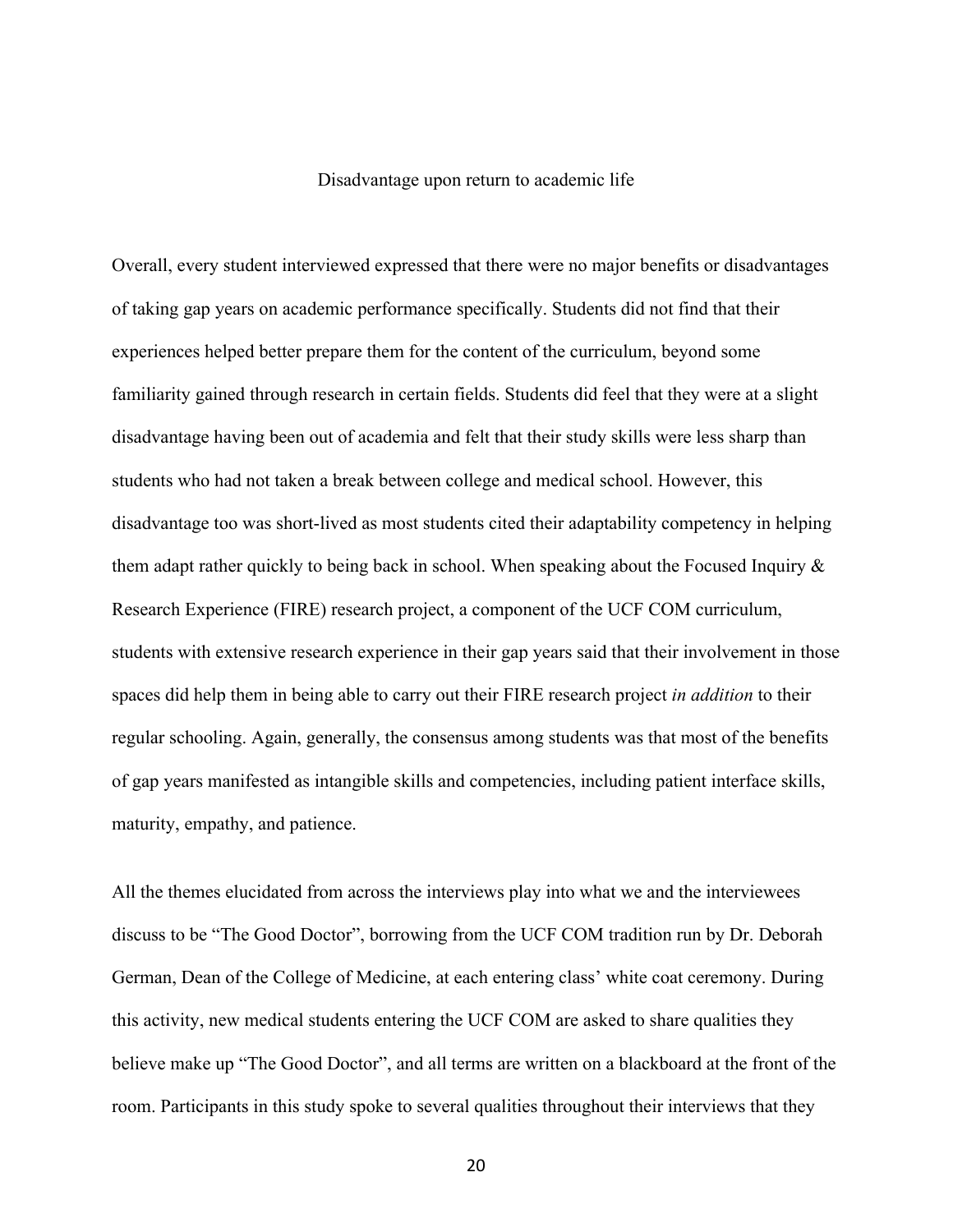believe embody "The Good Doctor", including the following: humility, genuineness, resilience, honesty, patience, empathy, and maturity. While there is no way to define "The Good Doctor", in the context of this study, we bring together all the themes and qualities our respondents shared and demonstrated to us and put them forth towards "The Good Doctor". This because our respondents believe these qualities and experiences contribute to them becoming better doctors (Figure 1).



*Figure 1*

In their self-reflective capacities, these students have indicated growth and maturity through their gap years and attribute this growth, described in the themes above, to better outcomes in medical school, most especially at the physician-patient front. The students were careful to point out that the benefits they see today are due to an equal combination between taking time off, the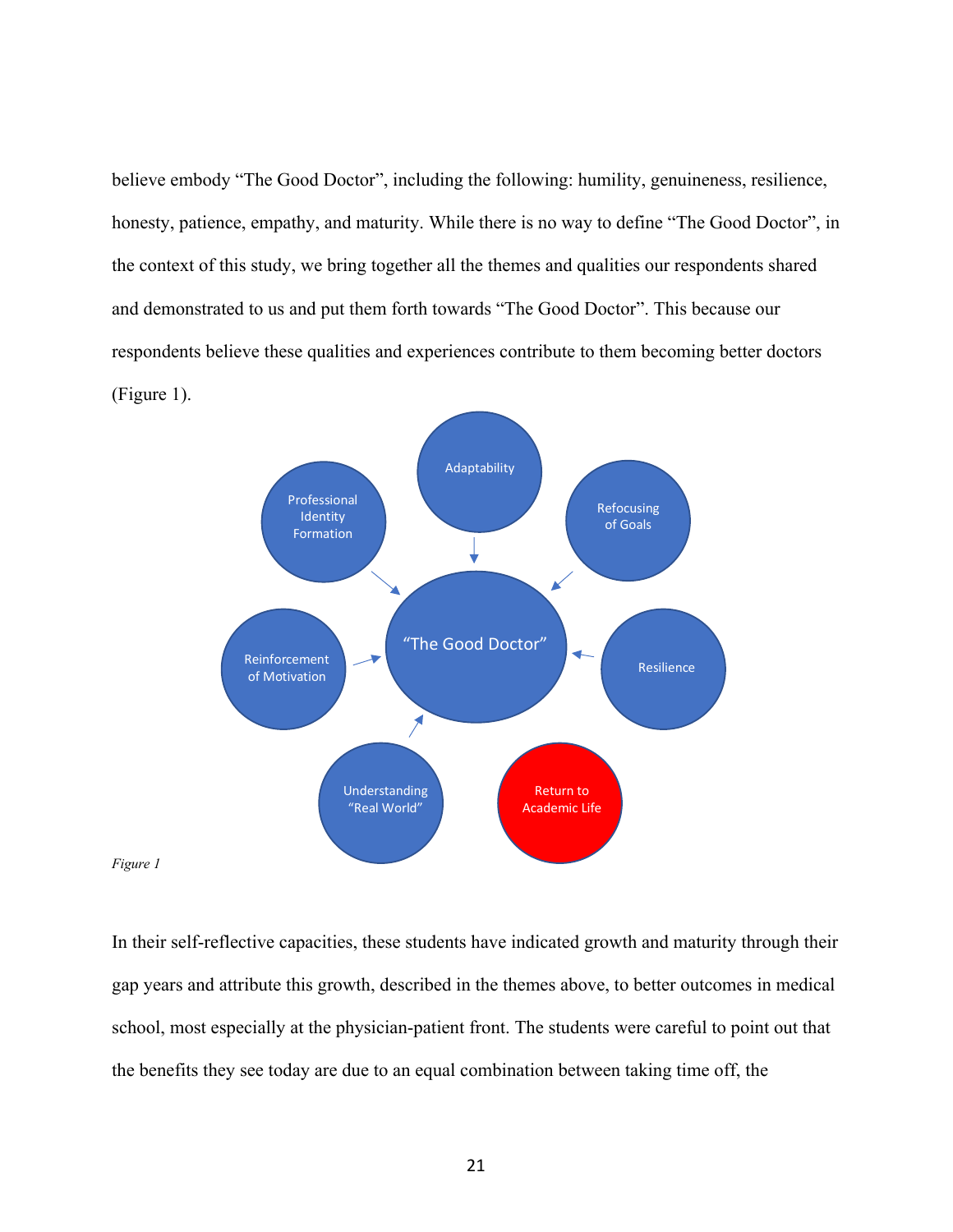experiences they engaged in, as well as age, and that the removal of either one of those factors would result in different outcomes. They were also careful to add that the growth they've experienced may too be experienced by non-gappers in medical school, but that they've rather received a jumpstart which allows them to start reaping the benefits in medical school as opposed to later during residency. This does not diminish the impact of the maturity, diversity, broader perspectives, and life experience these students bring, as concurred by Jauhar7.

Since this study was only conducted with 9 participants, and all from one institution, we must address the sampling bias that is inherently present herein. It is quite possible that the students who responded to our requests for the study are those who feel most strongly about their gap year experiences. Furthermore, perhaps with a larger pool of participants, we might see more varied answers regarding the motivations for taking gap years, and possibly more students who elected them by choice. Lastly, since all data was collected and analyzed by a pre-medical undergraduate student planning on taking his own gap year before matriculation, bias is present in the directionality and interpretation of data. According to next steps, we aim to have the coding process and data analysis redone by another researcher. This is a very exciting space and a lot of information remains to be discovered regarding gap years and medical education. In the future, we hope knowledge gained from this study, as well as future studies, shed more light on the impact of gap years on medical education outcomes. This could be helpful in improving premedical resources as well as revisiting the selection process.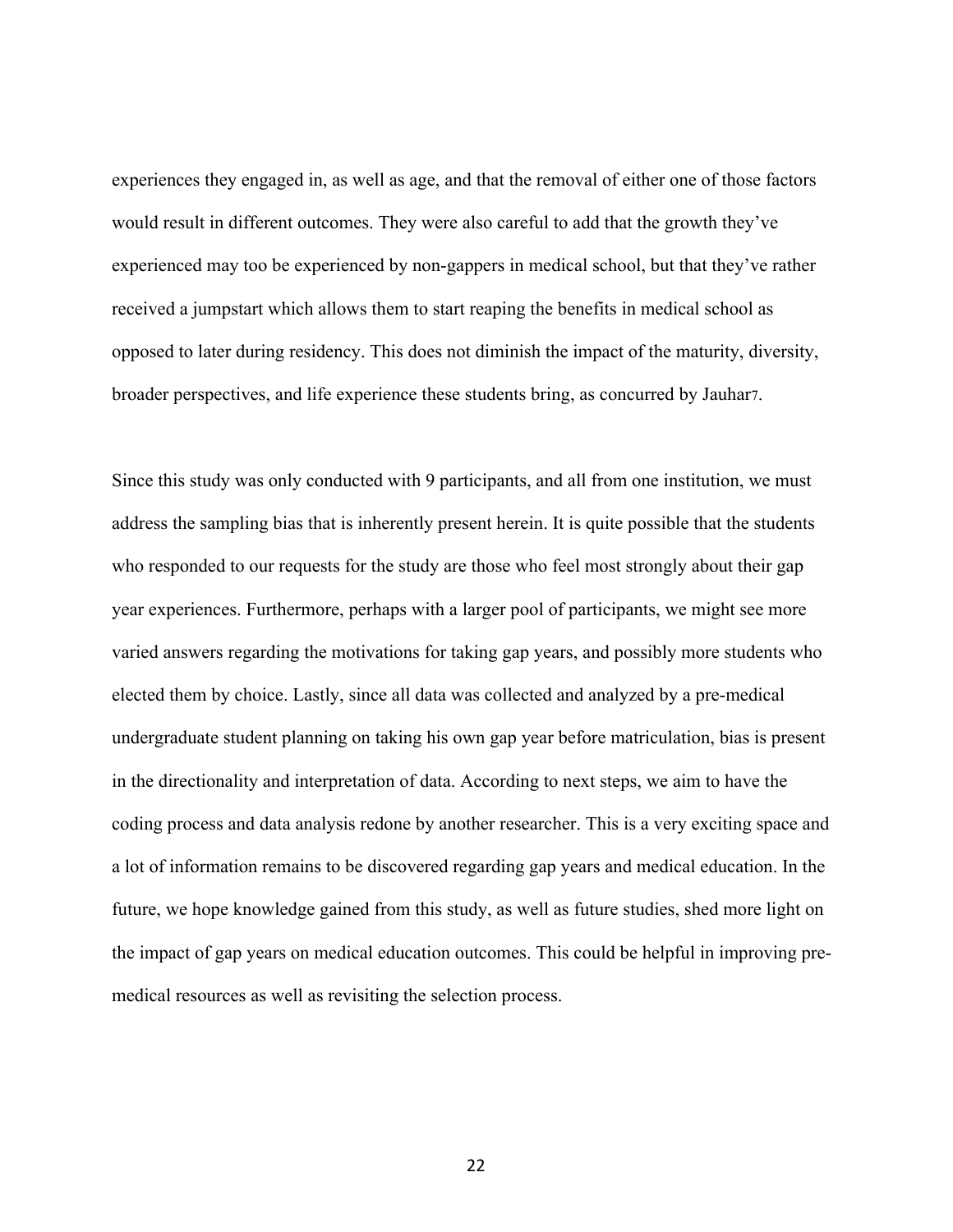### REFERENCES

- 1. Fact or Fiction: Reviewing Data from the Official Guide to Medical School Admissions. *AAMC.* Retrieved from https://students- residents.aamc.org/advisors/article/fact-orfiction-reviewing-data-official-guide- medi/.
- 2. Making the Most of Your Gap Year. *AAMC.* Retrieved from https://studentsresidents.aamc.org/applying-medical-school/article/making-most-your-gapyear/#targetText/.
- 3. Martin, A. (2010). Should students have a gap year? Motivation and performance factors relevant to time out after completing school. *Journal of Education Psychology,* 102(3), 561-576.
- 4. Birch, E., Miller, P. (2007). The characteristics of 'gap-year' students and their tertiary academic outcomes. *The Economic Record,* 83(262), 329-344
- 5. Coetzee, M. Bester, S. (2009). The possible value of a gap year: A case study. *SAJHE,*  23(3), 608-623.
- 6. O' Shea, J. (2011). Delaying the academy: A gap year education. *Teaching in Higher Education*, 16(5), 565-577.
- 7. Jauhar, S. (2008). From all walks of life- Nontraditional medical students and the future of medicine. *The New England Journal of Medicine,* 359(3), 224-228.
- 8. De Vaul, R., Jervey, F., Chappell, J. (1987). Medical school performance of initially rejected students. *JAMA,* 257(1), 47-51.
- 9. Noon, E. (2018). Interpretive Phenomenological Analysis: An appropriate methodology for education research? *Journal of Perspectives in Applied Academic Practice,* 6(1), 75- 83.
- 10. Caulfield, M., Andolsek, K., Grbic, D., Roskovensky, L. (2014). Ambiguity Tolerance of Students Matriculating to U.S. Medical Schools. *Journal of the Association of American Medical Colleges,* 89(11), 1526-1532.
- 11. Kalet, A., Buckvar-Keltz, L., Monson, V., Harnik, V., Hubbard, S., Crowe, R...Yingling, S. (2018). Professional Identity Formation in medical school: One measure reflects changes during pre-clerkship training. *MedEdPublish,* 7(1), 41.
- 12. Tempski, P., Santos, I., Mayer, F., Enns, S., Perotta, B., Gannam, S.,...Martins, M., (2015). Relationship among Medical Student Resilience, Educational Environment and Quality of Life. *PLoS ONE,* 10(6), e.
- 13. Thompson, G., McBride, R., Hosford, C., Halaas, G. (2016). Resilience Among Medical Students: The Role of Coping Style and Social Support. *Teaching and Learning in Medicine,* 28(2), 174-182.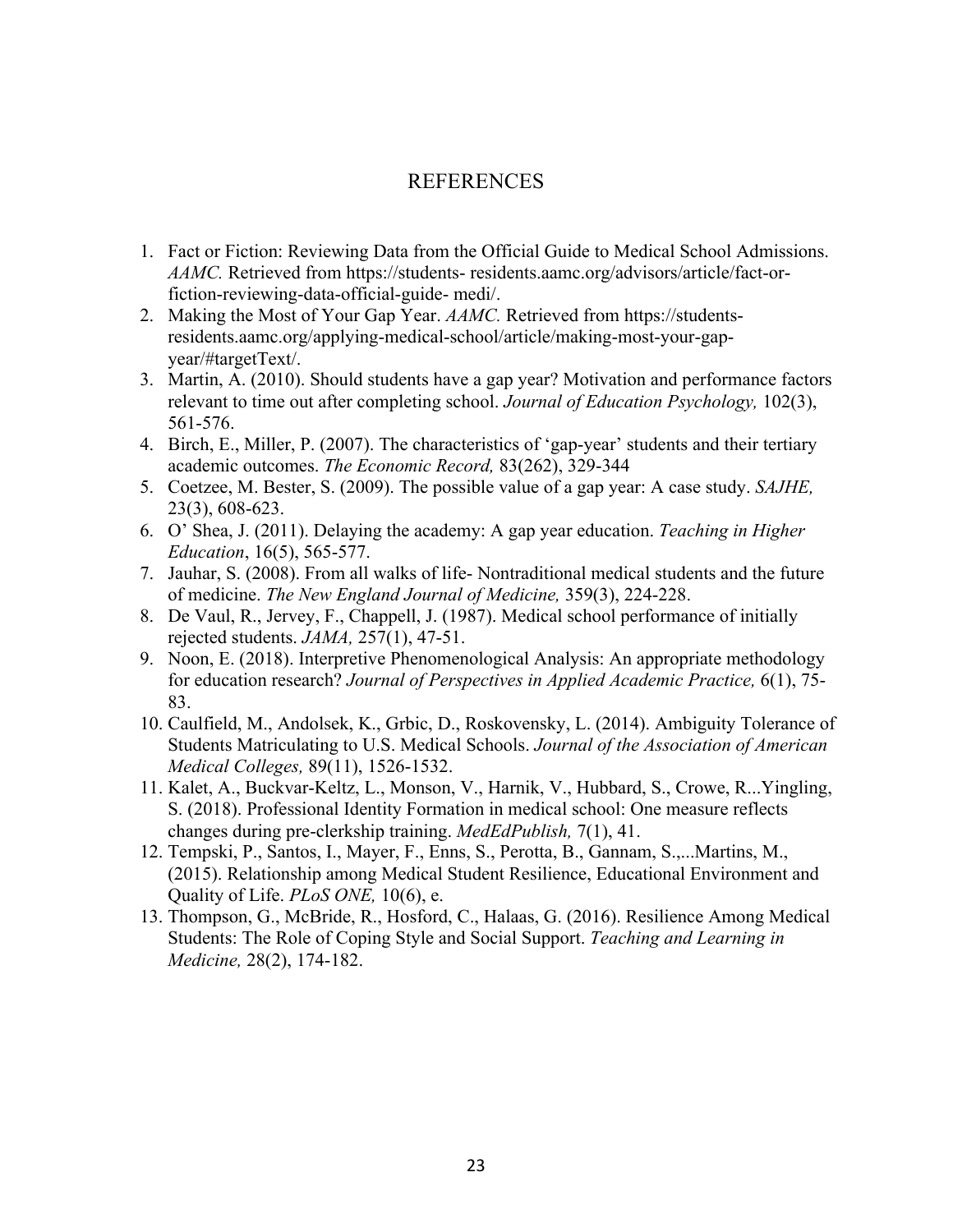# APPENDIX A

# Coding Results

| Undergraduate<br>Completed<br>3<br>0.5%<br>33.3%<br>3<br>Time<br>graduation<br>requirements<br>for degree<br>early<br>Undergraduate<br>Engaged in<br>$10\,$<br>1.7%<br>$\,8\,$<br>88.9%<br>Time<br>pre-med<br>volunteering,<br>shadowing,<br>research<br>activities in<br>undergrad<br>$\overline{7}$<br>5<br>1.2%<br>55.6%<br>Undergraduate<br>Experienced<br>burn-out in<br>Time<br>undergrad<br>$\overline{7}$<br>1.2%<br>5<br>Undergraduate<br>55.6%<br>Initially was<br>Time<br>not pursuing<br>medicine<br>(research, PhD<br>focus, major<br>switch etc.)<br>$\overline{2}$<br>0.3%<br>Undergraduate<br>$\mathbf 1$<br>11.1%<br>Began seeing<br>Time<br>greater<br>interest in<br>medicine<br>through<br>activities in<br>undergrad |
|-------------------------------------------------------------------------------------------------------------------------------------------------------------------------------------------------------------------------------------------------------------------------------------------------------------------------------------------------------------------------------------------------------------------------------------------------------------------------------------------------------------------------------------------------------------------------------------------------------------------------------------------------------------------------------------------------------------------------------------------|
|                                                                                                                                                                                                                                                                                                                                                                                                                                                                                                                                                                                                                                                                                                                                           |
|                                                                                                                                                                                                                                                                                                                                                                                                                                                                                                                                                                                                                                                                                                                                           |
|                                                                                                                                                                                                                                                                                                                                                                                                                                                                                                                                                                                                                                                                                                                                           |
|                                                                                                                                                                                                                                                                                                                                                                                                                                                                                                                                                                                                                                                                                                                                           |
|                                                                                                                                                                                                                                                                                                                                                                                                                                                                                                                                                                                                                                                                                                                                           |
|                                                                                                                                                                                                                                                                                                                                                                                                                                                                                                                                                                                                                                                                                                                                           |
|                                                                                                                                                                                                                                                                                                                                                                                                                                                                                                                                                                                                                                                                                                                                           |
|                                                                                                                                                                                                                                                                                                                                                                                                                                                                                                                                                                                                                                                                                                                                           |
|                                                                                                                                                                                                                                                                                                                                                                                                                                                                                                                                                                                                                                                                                                                                           |
|                                                                                                                                                                                                                                                                                                                                                                                                                                                                                                                                                                                                                                                                                                                                           |
|                                                                                                                                                                                                                                                                                                                                                                                                                                                                                                                                                                                                                                                                                                                                           |
|                                                                                                                                                                                                                                                                                                                                                                                                                                                                                                                                                                                                                                                                                                                                           |
|                                                                                                                                                                                                                                                                                                                                                                                                                                                                                                                                                                                                                                                                                                                                           |
|                                                                                                                                                                                                                                                                                                                                                                                                                                                                                                                                                                                                                                                                                                                                           |
|                                                                                                                                                                                                                                                                                                                                                                                                                                                                                                                                                                                                                                                                                                                                           |
|                                                                                                                                                                                                                                                                                                                                                                                                                                                                                                                                                                                                                                                                                                                                           |
|                                                                                                                                                                                                                                                                                                                                                                                                                                                                                                                                                                                                                                                                                                                                           |
|                                                                                                                                                                                                                                                                                                                                                                                                                                                                                                                                                                                                                                                                                                                                           |
|                                                                                                                                                                                                                                                                                                                                                                                                                                                                                                                                                                                                                                                                                                                                           |
|                                                                                                                                                                                                                                                                                                                                                                                                                                                                                                                                                                                                                                                                                                                                           |
|                                                                                                                                                                                                                                                                                                                                                                                                                                                                                                                                                                                                                                                                                                                                           |
|                                                                                                                                                                                                                                                                                                                                                                                                                                                                                                                                                                                                                                                                                                                                           |
|                                                                                                                                                                                                                                                                                                                                                                                                                                                                                                                                                                                                                                                                                                                                           |
|                                                                                                                                                                                                                                                                                                                                                                                                                                                                                                                                                                                                                                                                                                                                           |
|                                                                                                                                                                                                                                                                                                                                                                                                                                                                                                                                                                                                                                                                                                                                           |
|                                                                                                                                                                                                                                                                                                                                                                                                                                                                                                                                                                                                                                                                                                                                           |
|                                                                                                                                                                                                                                                                                                                                                                                                                                                                                                                                                                                                                                                                                                                                           |
|                                                                                                                                                                                                                                                                                                                                                                                                                                                                                                                                                                                                                                                                                                                                           |
| 6<br>5<br>Undergraduate<br>Did not feel<br>1.0%<br>55.6%                                                                                                                                                                                                                                                                                                                                                                                                                                                                                                                                                                                                                                                                                  |
| Time<br>they                                                                                                                                                                                                                                                                                                                                                                                                                                                                                                                                                                                                                                                                                                                              |
| adequately                                                                                                                                                                                                                                                                                                                                                                                                                                                                                                                                                                                                                                                                                                                                |
| participated in                                                                                                                                                                                                                                                                                                                                                                                                                                                                                                                                                                                                                                                                                                                           |
| shadowing,                                                                                                                                                                                                                                                                                                                                                                                                                                                                                                                                                                                                                                                                                                                                |
| volunteering,                                                                                                                                                                                                                                                                                                                                                                                                                                                                                                                                                                                                                                                                                                                             |
| other pre-                                                                                                                                                                                                                                                                                                                                                                                                                                                                                                                                                                                                                                                                                                                                |
| medical                                                                                                                                                                                                                                                                                                                                                                                                                                                                                                                                                                                                                                                                                                                                   |
| requirements                                                                                                                                                                                                                                                                                                                                                                                                                                                                                                                                                                                                                                                                                                                              |
| Undergraduate<br>$11\,$<br>1.9%<br>66.7%<br>6<br>A convincing                                                                                                                                                                                                                                                                                                                                                                                                                                                                                                                                                                                                                                                                             |
| Time<br>interest<br>in/motivation                                                                                                                                                                                                                                                                                                                                                                                                                                                                                                                                                                                                                                                                                                         |
| for medicine                                                                                                                                                                                                                                                                                                                                                                                                                                                                                                                                                                                                                                                                                                                              |
| was not                                                                                                                                                                                                                                                                                                                                                                                                                                                                                                                                                                                                                                                                                                                                   |
| initially                                                                                                                                                                                                                                                                                                                                                                                                                                                                                                                                                                                                                                                                                                                                 |
| present                                                                                                                                                                                                                                                                                                                                                                                                                                                                                                                                                                                                                                                                                                                                   |
| 6<br>66.7%<br>Motivations<br>1.0%<br>$\boldsymbol{6}$<br>Decision to                                                                                                                                                                                                                                                                                                                                                                                                                                                                                                                                                                                                                                                                      |
| for Gap Year<br>take gap year                                                                                                                                                                                                                                                                                                                                                                                                                                                                                                                                                                                                                                                                                                             |
| was ultimately                                                                                                                                                                                                                                                                                                                                                                                                                                                                                                                                                                                                                                                                                                                            |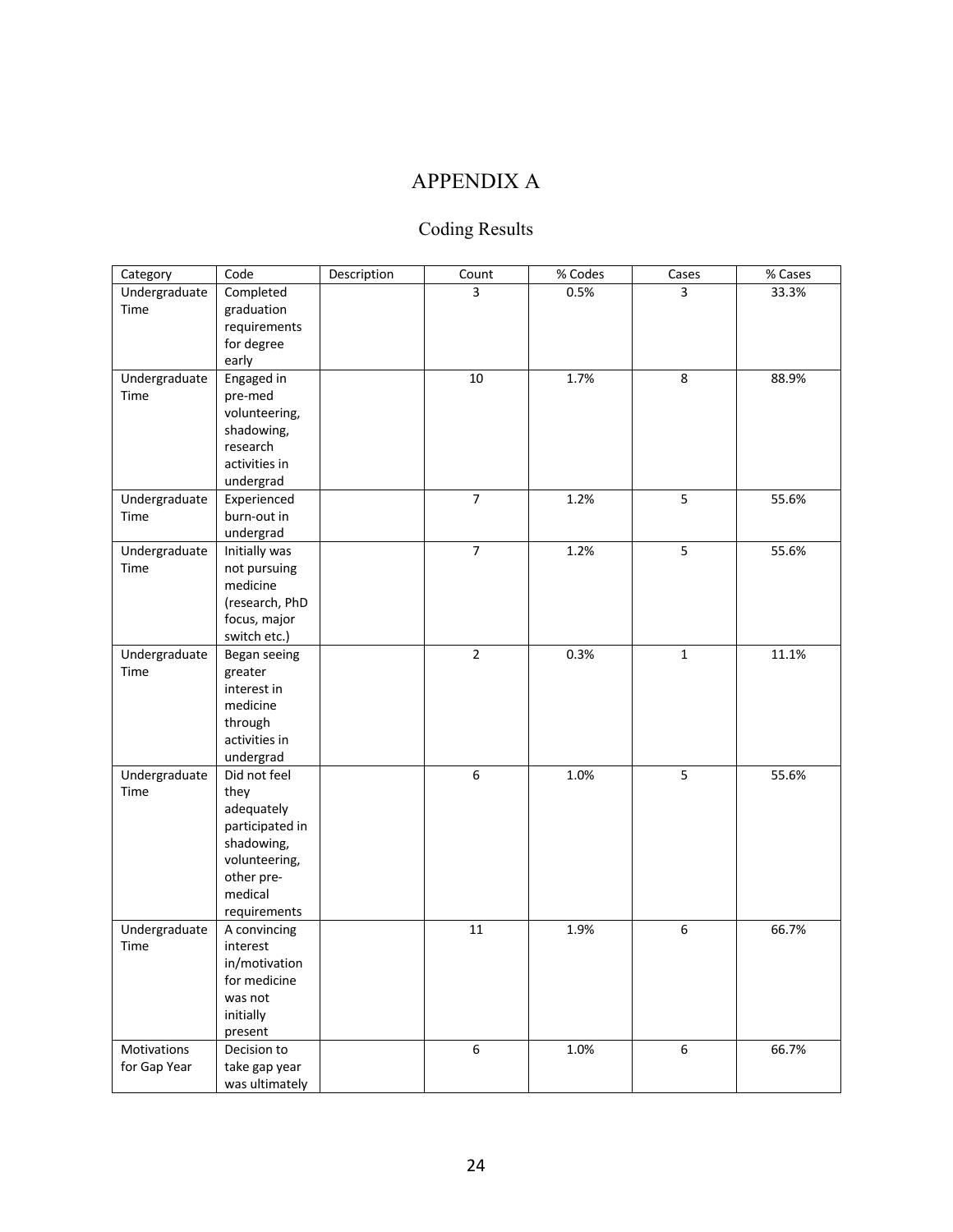|                    | not by choice<br>(forced)    |              |      |                |       |
|--------------------|------------------------------|--------------|------|----------------|-------|
| Motivations        | Considered a                 | 3            | 0.5% | $\overline{2}$ | 22.2% |
|                    |                              |              |      |                |       |
| for Gap Year       | gap year but<br>did not feel |              |      |                |       |
|                    | any particular               |              |      |                |       |
|                    | way about it                 |              |      |                |       |
| Motivations        | Motivated to                 | 6            | 1.0% | $\overline{4}$ | 44.4% |
| for Gap Year       | take gap year                |              |      |                |       |
|                    | to improve                   |              |      |                |       |
|                    | application/gai              |              |      |                |       |
|                    | n more                       |              |      |                |       |
|                    | experience                   |              |      |                |       |
| Motivations        | Motivated to                 | $\mathsf{3}$ | 0.5% | $\overline{2}$ | 22.2% |
| for Gap Year       | take gap year                |              |      |                |       |
|                    | to gain life                 |              |      |                |       |
|                    | experience                   |              |      |                |       |
| Motivations        | Rejected from                | 6            | 1.0% | 5              | 55.6% |
| for Gap Year       | medical school               |              |      |                |       |
|                    | on first                     |              |      |                |       |
|                    | application                  |              |      |                |       |
|                    | attempt in                   |              |      |                |       |
|                    | particular                   |              |      |                |       |
| <b>Motivations</b> | Felt                         | 13           | 2.2% | 6              | 66.7% |
| for Gap Year       | application                  |              |      |                |       |
|                    | needed                       |              |      |                |       |
|                    | improvement,                 |              |      |                |       |
|                    | particularly in              |              |      |                |       |
|                    | the area of                  |              |      |                |       |
|                    | clinical                     |              |      |                |       |
|                    | experience                   |              |      |                |       |
| Motivations        | Motivated to                 | 5            | 0.8% | $\overline{4}$ | 44.4% |
| for Gap Year       | take some                    |              |      |                |       |
|                    | time off from                |              |      |                |       |
|                    | academics                    |              |      |                |       |
| Motivations        | Motivated to                 | 5            | 0.8% | 3              | 33.3% |
| for Gap Year       | gain real                    |              |      |                |       |
|                    | world/work                   |              |      |                |       |
|                    | experience                   |              |      |                |       |
| Motivations        | Lack of                      | 5            | 0.8% | 3              | 33.3% |
| for Gap Year       | convincing<br>motivation for |              |      |                |       |
|                    | medical school               |              |      |                |       |
|                    | was a factor in              |              |      |                |       |
|                    | taking gap year              |              |      |                |       |
| Motivations        | Explicitly                   | $\mathbf{1}$ | 0.2% | $\mathbf 1$    | 11.1% |
| for Gap Year       | wanted to go                 |              |      |                |       |
|                    | directly into                |              |      |                |       |
|                    | medical school               |              |      |                |       |
| Motivations        | Gap year was                 | 5            | 0.8% | $\overline{3}$ | 33.3% |
| for Gap Year       | motivated by                 |              |      |                |       |
|                    | choice and                   |              |      |                |       |
|                    | unrelated to a               |              |      |                |       |
|                    | failed                       |              |      |                |       |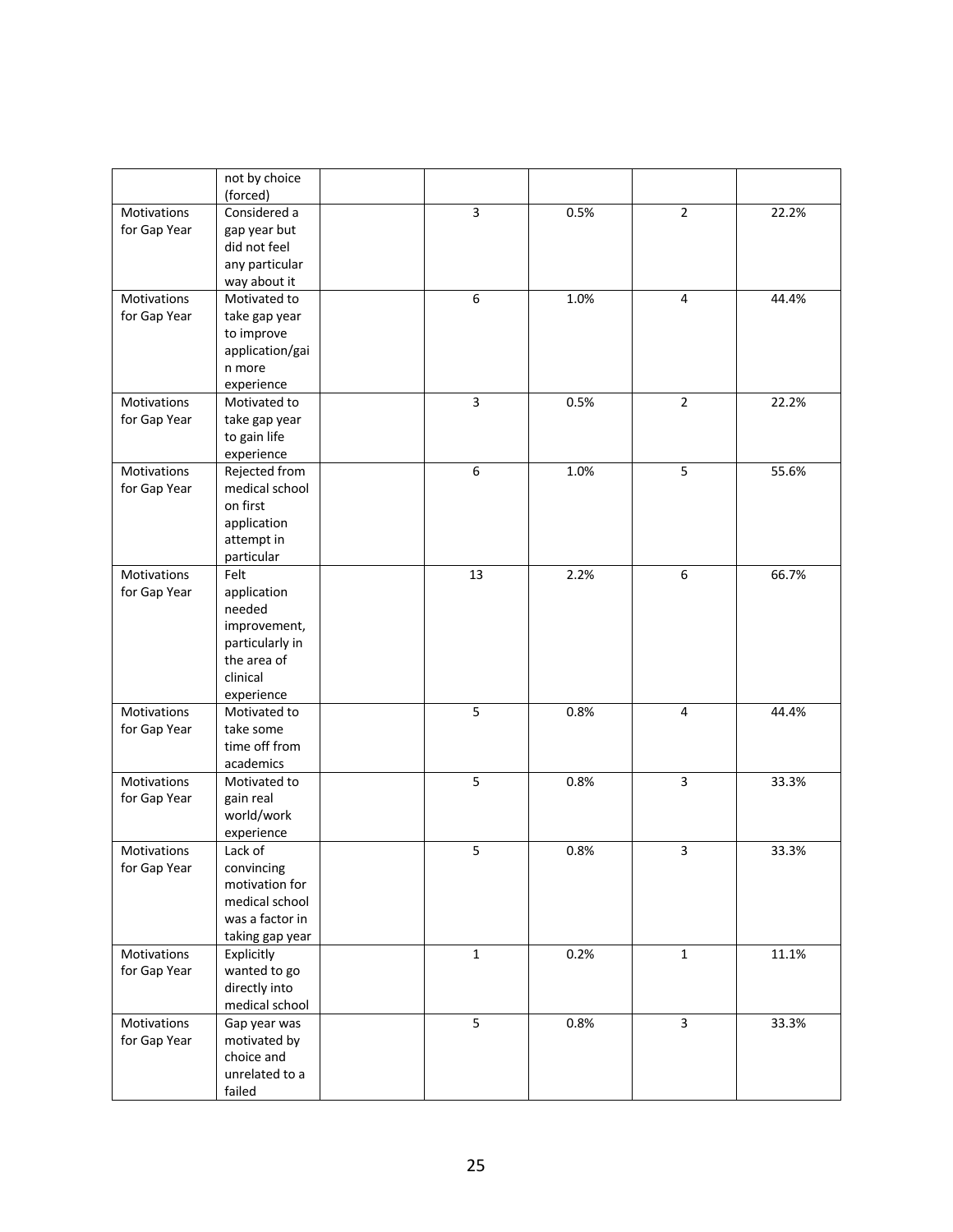|               | application                 |                |      |                |       |
|---------------|-----------------------------|----------------|------|----------------|-------|
| Motivations   | attempt<br>Saw an           | $\overline{4}$ | 0.7% | 3              | 33.3% |
| for Gap Year  | opportunity to              |                |      |                |       |
|               | take a break                |                |      |                |       |
|               | and take time               |                |      |                |       |
|               | off for self                |                |      |                |       |
| Nature of Gap | Felt it was                 | $\sqrt{4}$     | 0.7% | $\overline{3}$ | 33.3% |
| Year          | important to                |                |      |                |       |
| Experiences   | demonstrate                 |                |      |                |       |
|               | continued                   |                |      |                |       |
|               | involvement in              |                |      |                |       |
|               | academics                   |                |      |                |       |
|               | during gap                  |                |      |                |       |
|               | year                        |                |      |                |       |
| Nature of Gap | Worked in a                 | 6              | 1.0% | $\overline{4}$ | 44.4% |
| Year          | non-clinical job            |                |      |                |       |
| Experiences   | not intended                |                |      |                |       |
|               | for medical                 |                |      |                |       |
|               | school and not              |                |      |                |       |
|               | used to build               |                |      |                |       |
|               | lacking clinical            |                |      |                |       |
|               | experience                  |                |      |                |       |
| Nature of Gap | Involved with               | $\overline{7}$ | 1.2% | 6              | 66.7% |
| Year          | service based               |                |      |                |       |
| Experiences   | activities                  |                |      |                |       |
|               | during gap                  |                |      |                |       |
| Nature of Gap | year<br>Involved with       | $\overline{4}$ | 0.7% | $\overline{2}$ | 22.2% |
| Year          | youth/teachin               |                |      |                |       |
| Experiences   | g activities                |                |      |                |       |
|               | (youth groups,              |                |      |                |       |
|               | tutoring,                   |                |      |                |       |
|               | mentoring)                  |                |      |                |       |
| Nature of Gap | Engaged in                  | 6              | 1.0% | 4              | 44.4% |
| Year          | pre-med                     |                |      |                |       |
| Experiences   | activities such             |                |      |                |       |
|               | as                          |                |      |                |       |
|               | volunteering,               |                |      |                |       |
|               | shadowing,                  |                |      |                |       |
|               | research for                |                |      |                |       |
|               | application                 |                |      |                |       |
| Nature of Gap | Felt downcast               | $\overline{2}$ | 0.3% | $\overline{2}$ | 22.2% |
| Year          | after med                   |                |      |                |       |
| Experiences   | school                      |                |      |                |       |
|               | rejection                   |                |      |                |       |
| Nature of Gap | Engaged in                  | 5              | 0.8% | $\overline{4}$ | 44.4% |
| Year          | personal                    |                |      |                |       |
| Experiences   | projects out of             |                |      |                |       |
|               | personal                    |                |      |                |       |
|               | interest and<br>not for med |                |      |                |       |
|               | school                      |                |      |                |       |
|               |                             |                |      |                |       |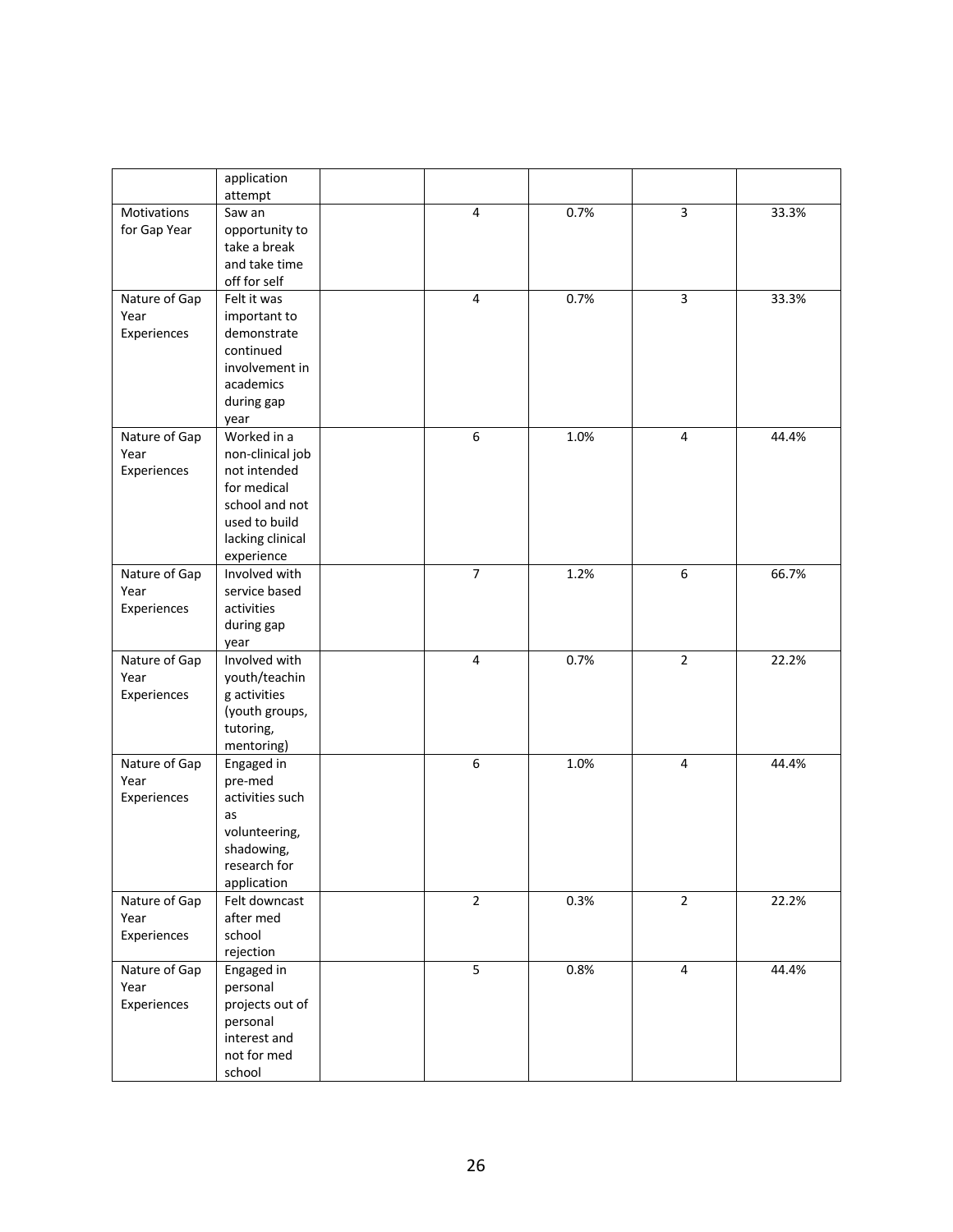| Nature of Gap | First gap year   | $\mathbf 2$             | 0.3% | $\mathbf{1}$   | 11.1% |
|---------------|------------------|-------------------------|------|----------------|-------|
| Year          | was due to       |                         |      |                |       |
| Experiences   | different        |                         |      |                |       |
|               | career choice    |                         |      |                |       |
|               | (such as         |                         |      |                |       |
|               | research, PhD)   |                         |      |                |       |
|               | - unrelated to   |                         |      |                |       |
|               | a medical        |                         |      |                |       |
|               | school           |                         |      |                |       |
|               | application      |                         |      |                |       |
|               | cycle            |                         |      |                |       |
| Nature of Gap | Specific gap     | 5                       | 0.8% | 4              | 44.4% |
| Year          | year             |                         |      |                |       |
| Experiences   | experience       |                         |      |                |       |
|               | such as job      |                         |      |                |       |
|               | clarified        |                         |      |                |       |
|               | motivation and   |                         |      |                |       |
|               | interest in      |                         |      |                |       |
|               | medicine,        |                         |      |                |       |
|               | either by        |                         |      |                |       |
|               | disliking job or |                         |      |                |       |
|               | feeling drawn    |                         |      |                |       |
|               | to clinical job  |                         |      |                |       |
| Nature of Gap | Reflecting on    | 3                       | 0.5% | 3              | 33.3% |
| Year          | purpose and      |                         |      |                |       |
| Experiences   | human side of    |                         |      |                |       |
|               | medicine         |                         |      |                |       |
| Nature of Gap | Gap year         | $\overline{4}$          | 0.7% | 3              | 33.3% |
| Year          | job/experience   |                         |      |                |       |
| Experiences   | was a            |                         |      |                |       |
|               | continuation     |                         |      |                |       |
|               | of a job in      |                         |      |                |       |
|               | undegrad         |                         |      |                |       |
| Nature of Gap | Was involved     | $\overline{\mathbf{4}}$ | 0.7% | 4              | 44.4% |
| Year          | in clinical work |                         |      |                |       |
| Experiences   | either through   |                         |      |                |       |
|               | job or on the    |                         |      |                |       |
|               | side             |                         |      |                |       |
| Nature of Gap | Engaged in       | $\mathbf 1$             | 0.2% | $\mathbf{1}$   | 11.1% |
| Year          | heavy bench      |                         |      |                |       |
| Experiences   | top style        |                         |      |                |       |
|               | research in gap  |                         |      |                |       |
|               | year             |                         |      |                |       |
| Nature of Gap | Shadowing        | $\overline{2}$          | 0.3% | $\overline{2}$ | 22.2% |
| Year          | gave them        |                         |      |                |       |
| Experiences   | insights into    |                         |      |                |       |
|               | what fields      |                         |      |                |       |
|               | they did and     |                         |      |                |       |
|               | did not like     |                         |      |                |       |
| Nature of Gap | Stresses the     | $\overline{2}$          | 0.3% | $\overline{2}$ | 22.2% |
| Year          | impotance of     |                         |      |                |       |
| Experiences   | pursuing         |                         |      |                |       |
|               | experiences      |                         |      |                |       |
|               | that are         |                         |      |                |       |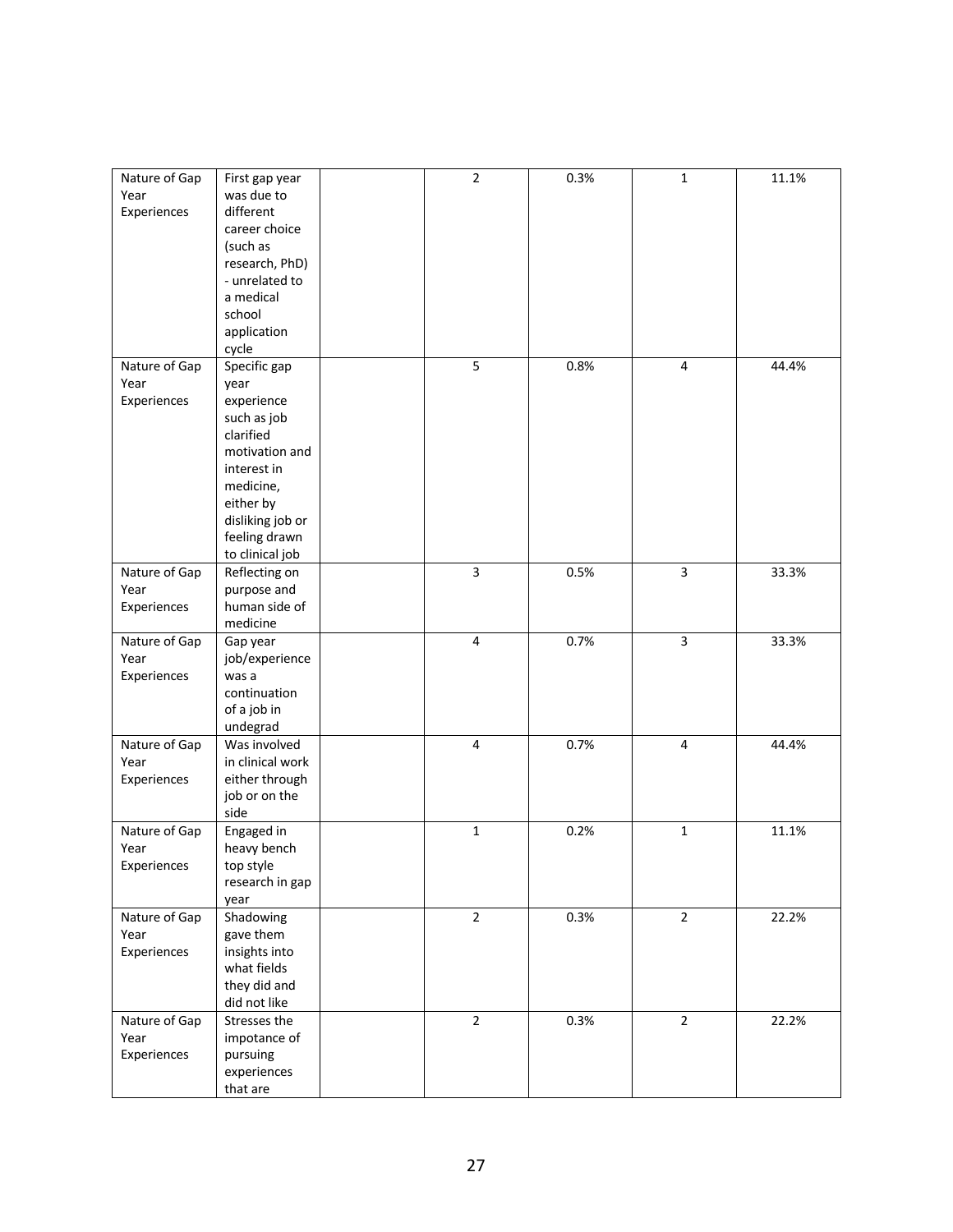|                | meaningful to                   |                |      |                |       |
|----------------|---------------------------------|----------------|------|----------------|-------|
|                | you personally<br>Believes some | $\mathbf 1$    | 0.2% |                | 11.1% |
| Nature of Gap  | methods of                      |                |      | 1              |       |
| Year           |                                 |                |      |                |       |
| Experiences    | medical                         |                |      |                |       |
|                | schools                         |                |      |                |       |
|                | applying                        |                |      |                |       |
|                | objective                       |                |      |                |       |
|                | measures to                     |                |      |                |       |
|                | evaluate                        |                |      |                |       |
|                | students'                       |                |      |                |       |
|                | experiences                     |                |      |                |       |
|                | should cause                    |                |      |                |       |
|                | applicants                      |                |      |                |       |
|                | more offense                    |                |      |                |       |
| Reflecting of  | Working with                    | 9              | 1.5% | 5              | 55.6% |
| Gap Year       | different                       |                |      |                |       |
| Benefits/Gap   | people of                       |                |      |                |       |
| Year in Review | diverse                         |                |      |                |       |
|                | backgrounds                     |                |      |                |       |
| Reflecting of  | Managing                        | 14             | 2.4% | 5              | 55.6% |
| Gap Year       | failure,                        |                |      |                |       |
| Benefits/Gap   | difficulties,                   |                |      |                |       |
| Year in Review | challenges,                     |                |      |                |       |
|                | and conflict                    |                |      |                |       |
| Reflecting of  | Learned the                     | 18             | 3.1% | 5              | 55.6% |
| Gap Year       | importance of                   |                |      |                |       |
| Benefits/Gap   | teamwork,                       |                |      |                |       |
| Year in Review | teamwork                        |                |      |                |       |
|                | skills, reduced                 |                |      |                |       |
|                | roll as an                      |                |      |                |       |
|                | individual no                   |                |      |                |       |
|                | longer at the                   |                |      |                |       |
|                | center                          |                |      |                |       |
| Reflecting of  | Understanding                   | $\overline{7}$ | 1.2% | 6              | 66.7% |
| Gap Year       | own role and                    |                |      |                |       |
| Benefits/Gap   | gaining                         |                |      |                |       |
| Year in Review | perspective of                  |                |      |                |       |
|                | the world                       |                |      |                |       |
| Reflecting of  | Setting and                     | 14             | 2.4% | 4              | 44.4% |
| Gap Year       | management                      |                |      |                |       |
| Benefits/Gap   | of life                         |                |      |                |       |
| Year in Review | priorities,                     |                |      |                |       |
|                | understanding                   |                |      |                |       |
|                | the role of                     |                |      |                |       |
|                | medical school                  |                |      |                |       |
|                | in one's life                   |                |      |                |       |
| Reflecting of  | Experienced                     | 6              | 1.0% | $\overline{4}$ | 44.4% |
| Gap Year       | reduced stress                  |                |      |                |       |
| Benefits/Gap   | and recognizes                  |                |      |                |       |
| Year in Review | better ability                  |                |      |                |       |
|                | to manage                       |                |      |                |       |
|                | stress                          |                |      |                |       |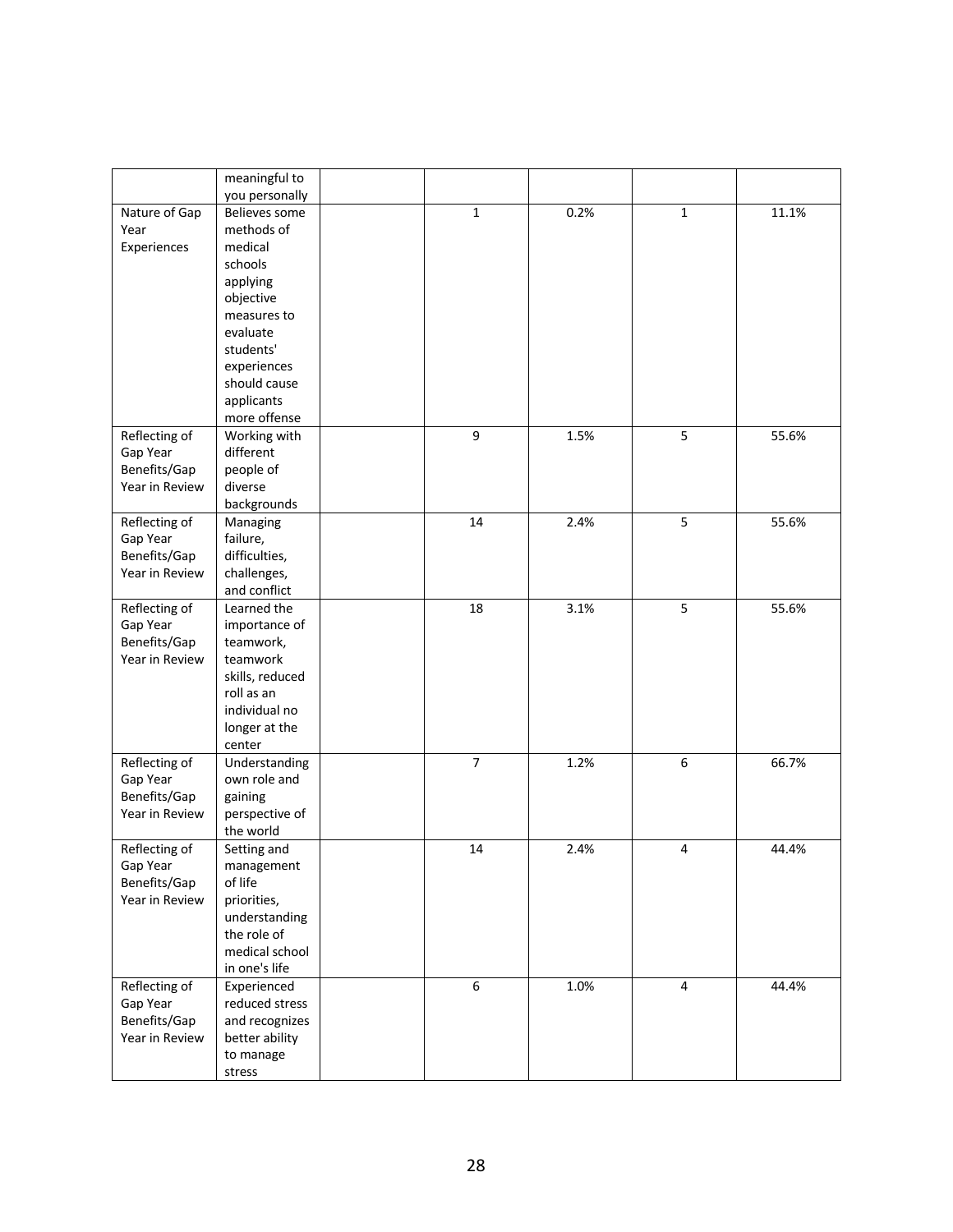| Reflecting of  | Greater          | 5              | 0.8% | $\overline{2}$ | 22.2% |
|----------------|------------------|----------------|------|----------------|-------|
| Gap Year       | maturity         |                |      |                |       |
| Benefits/Gap   | dictated by age  |                |      |                |       |
| Year in Review |                  |                |      |                |       |
| Reflecting of  | Attributes       | $\overline{4}$ | 0.7% | $\overline{2}$ | 22.2% |
| Gap Year       | some benefits    |                |      |                |       |
| Benefits/Gap   | to mere fact of  |                |      |                |       |
| Year in Review | having time      |                |      |                |       |
|                | off/break        |                |      |                |       |
|                | (often in        |                |      |                |       |
|                | relation to      |                |      |                |       |
|                | burn-out)        |                |      |                |       |
| Reflecting of  | Observes         | 6              | 1.0% | 5              | 55.6% |
| Gap Year       | fellow gappers   |                |      |                |       |
| Benefits/Gap   | are more         |                |      |                |       |
| Year in Review | relaxed and      |                |      |                |       |
|                | stress-free      |                |      |                |       |
|                | compared to      |                |      |                |       |
|                | other students   |                |      |                |       |
| Reflecting of  | Observes non     | 5              | 0.8% | $\overline{2}$ | 22.2% |
| Gap Year       | gappers have     |                |      |                |       |
| Benefits/Gap   | difficulty       |                |      |                |       |
| Year in Review | understanding    |                |      |                |       |
|                | role in medical  |                |      |                |       |
|                | school           |                |      |                |       |
| Reflecting of  | Learned things   | 19             | 3.2% | 8              | 88.9% |
| Gap Year       | are not always   |                |      |                |       |
| Benefits/Gap   | in one's         |                |      |                |       |
| Year in Review | control and      |                |      |                |       |
|                | you don't        |                |      |                |       |
|                | always get       |                |      |                |       |
|                | your way in life |                |      |                |       |
|                | (perspective,    |                |      |                |       |
|                | adaptability,    |                |      |                |       |
|                | stress           |                |      |                |       |
|                | management)      |                |      |                |       |
| Reflecting of  | Learned          | $10\,$         | 1.7% | $\overline{4}$ | 44.4% |
| Gap Year       | accountability/  |                |      |                |       |
| Benefits/Gap   | responsibility   |                |      |                |       |
| Year in Review |                  |                |      |                |       |
| Reflecting of  | "Personal        | 4              | 0.7% | Δ              | 44.4% |
| Gap Year       | Growth"          |                |      |                |       |
| Benefits/Gap   |                  |                |      |                |       |
| Year in Review |                  |                |      |                |       |
| Reflecting of  | Learned          | $\overline{2}$ | 0.3% | $\overline{2}$ | 22.2% |
| Gap Year       | leadership       |                |      |                |       |
| Benefits/Gap   | skills           |                |      |                |       |
| Year in Review |                  |                |      |                |       |
| Reflecting of  | Speaks to        | 5              | 0.8% | $\overline{3}$ | 33.3% |
| Gap Year       | different daily  |                |      |                |       |
| Benefits/Gap   | obligation, and  |                |      |                |       |
| Year in Review | better           |                |      |                |       |
|                | work/life        |                |      |                |       |
|                | boundaries       |                |      |                |       |
|                | found with job,  |                |      |                |       |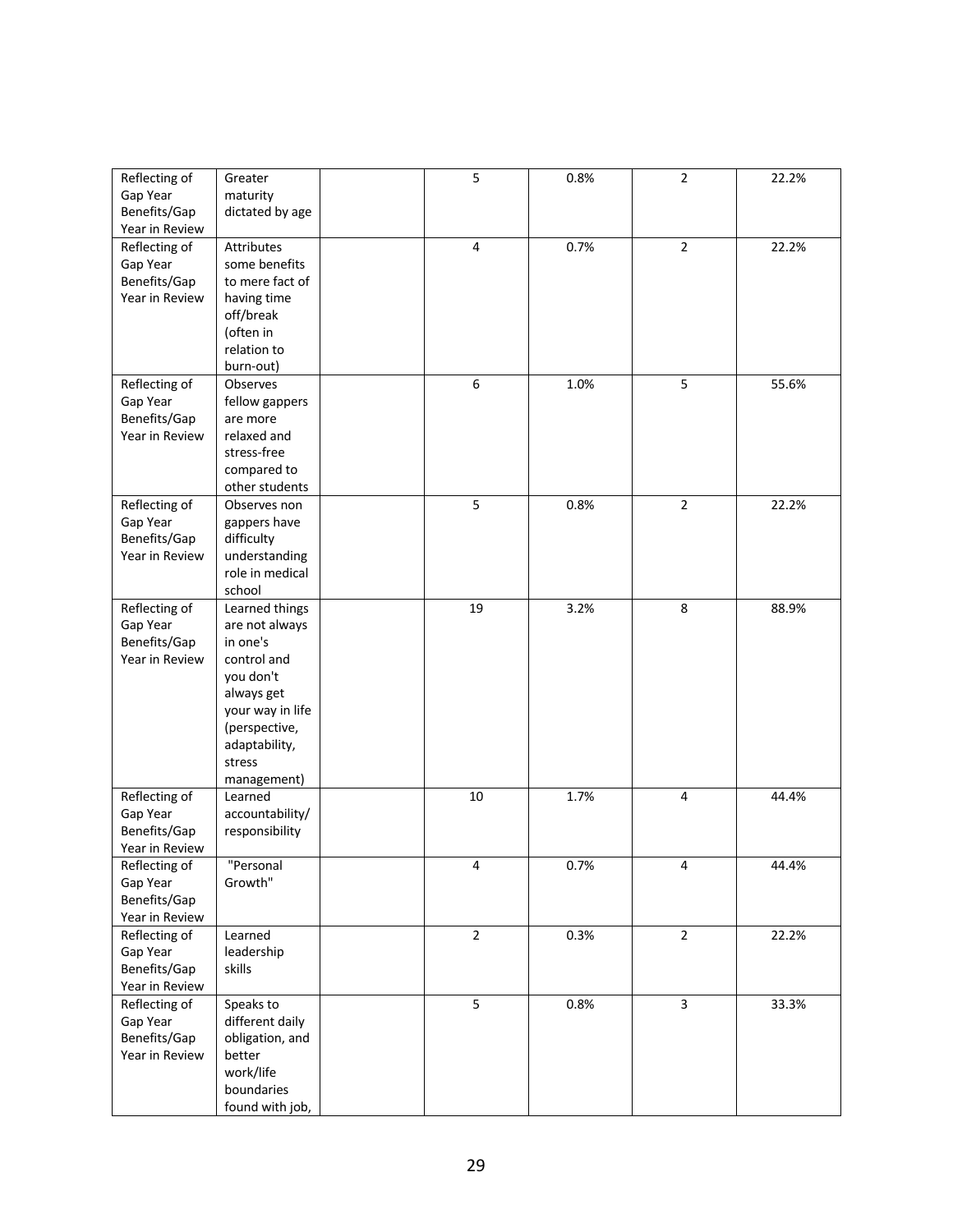|                | but missing in<br>school |                |      |                |       |
|----------------|--------------------------|----------------|------|----------------|-------|
| Reflecting of  | Attributes               | $\overline{4}$ | 0.7% | 3              | 33.3% |
| Gap Year       | benefits to              |                |      |                |       |
| Benefits/Gap   | experience +             |                |      |                |       |
| Year in Review | time off                 |                |      |                |       |
| Reflecting of  | Lessons on and           | 5              | 0.8% | 3              | 33.3% |
| Gap Year       | strengthening            |                |      |                |       |
| Benefits/Gap   | of humility              |                |      |                |       |
| Year in Review |                          |                |      |                |       |
| Reflecting of  | Medical school           | 6              | 1.0% | 3              | 33.3% |
| Gap Year       | rejection is a           |                |      |                |       |
| Benefits/Gap   | major example            |                |      |                |       |
| Year in Review | of failure, not          |                |      |                |       |
|                | getting own              |                |      |                |       |
|                | way, and cause           |                |      |                |       |
|                | for humility             |                |      |                |       |
|                | strengthening            |                |      |                |       |
| Reflecting of  | Different                | $\overline{7}$ | 1.2% | 5              | 55.6% |
| Gap Year       | experience               |                |      |                |       |
| Benefits/Gap   | found in full            |                |      |                |       |
| Year in Review | time job                 |                |      |                |       |
|                | experience               |                |      |                |       |
|                | and break                |                |      |                |       |
|                | from academia            |                |      |                |       |
| Reflecting of  | Taking time              | $\mathbf 1$    | 0.2% | $\mathbf{1}$   | 11.1% |
| Gap Year       | outside of job           |                |      |                |       |
| Benefits/Gap   | to develop self          |                |      |                |       |
| Year in Review | and hobbies              |                |      |                |       |
| Reflecting of  | Greater                  | 10             | 1.7% | 6              | 66.7% |
| Gap Year       | adaptability to          |                |      |                |       |
| Benefits/Gap   | changes and              |                |      |                |       |
| Year in Review | unexpected               |                |      |                |       |
|                | outcomes                 |                |      |                |       |
| Reflecting of  | Is able to               | $\overline{4}$ | 0.7% | $\overline{2}$ | 22.2% |
| Gap Year       | observe                  |                |      |                |       |
| Benefits/Gap   | differences              |                |      |                |       |
| Year in Review | with students            |                |      |                |       |
|                | who have not             |                |      |                |       |
|                | taken gap                |                |      |                |       |
|                | years and can            |                |      |                |       |
|                | identify them            |                |      |                |       |
| Reflecting of  | Recharge after           | 3              | 0.5% | 3              | 33.3% |
| Gap Year       | burn-out                 |                |      |                |       |
| Benefits/Gap   |                          |                |      |                |       |
| Year in Review |                          |                |      |                |       |
| Reflecting of  | Lowkey,                  | $\overline{4}$ | 0.7% | $\overline{4}$ | 44.4% |
| Gap Year       | lowered ego,             |                |      |                |       |
| Benefits/Gap   | less worry               |                |      |                |       |
| Year in Review | about being              |                |      |                |       |
|                | the "best"               |                |      |                |       |
| Reflecting of  | Rejection and            | $\mathbf 1$    | 0.2% | $\mathbf{1}$   | 11.1% |
| Gap Year       | experience               |                |      |                |       |
| Benefits/Gap   | combined,                |                |      |                |       |
| Year in Review | experience               |                |      |                |       |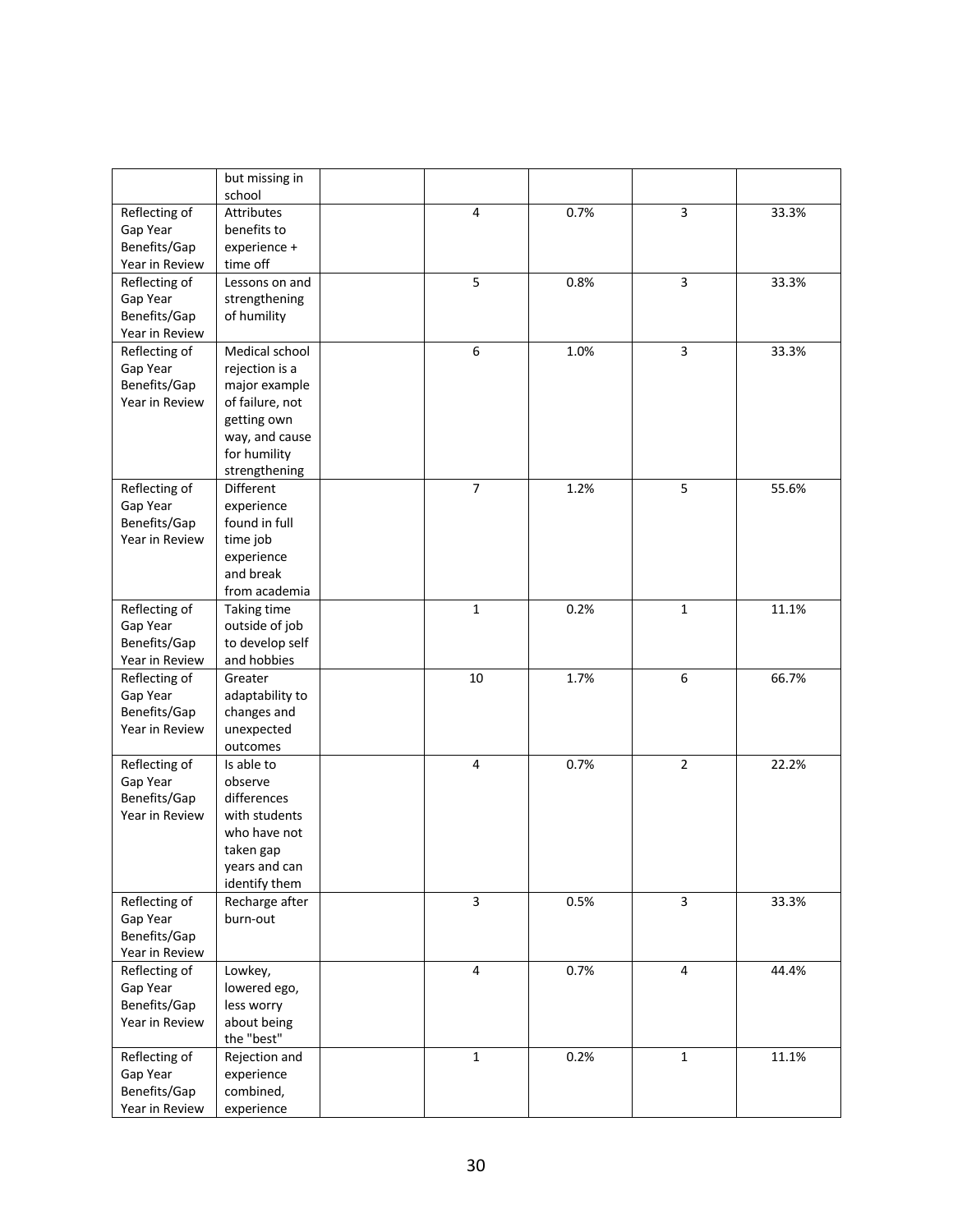|                | was just as<br>important    |                |      |                |       |
|----------------|-----------------------------|----------------|------|----------------|-------|
| Reflecting of  | Development                 | $\mathbf{1}$   | 0.2% | $\mathbf 1$    | 11.1% |
| Gap Year       | of time                     |                |      |                |       |
| Benefits/Gap   | management                  |                |      |                |       |
| Year in Review | skills                      |                |      |                |       |
| Reflecting of  | Is able to                  | $\overline{4}$ | 0.7% | $\overline{4}$ | 44.4% |
| Gap Year       | identify what is            |                |      |                |       |
| Benefits/Gap   | important to                |                |      |                |       |
| Year in Review | them                        |                |      |                |       |
| Reflecting of  | <b>Believes</b>             | $\mathbf{1}$   | 0.2% | $\mathbf 1$    | 11.1% |
| Gap Year       | mental health               |                |      |                |       |
| Benefits/Gap   | and personal                |                |      |                |       |
| Year in Review | stability are               |                |      |                |       |
|                | crucial for                 |                |      |                |       |
|                | patient                     |                |      |                |       |
|                | outcomes, and               |                |      |                |       |
|                | that mental<br>health       |                |      |                |       |
|                | benefited by                |                |      |                |       |
|                | taking break                |                |      |                |       |
|                | after being                 |                |      |                |       |
|                | burnt out                   |                |      |                |       |
| Reflecting of  | Identity                    | $\mathbf{1}$   | 0.2% | $\mathbf 1$    | 11.1% |
| Gap Year       | formation in                |                |      |                |       |
| Benefits/Gap   | the real world              |                |      |                |       |
| Year in Review | and greater                 |                |      |                |       |
|                | relatability                |                |      |                |       |
|                | with those of               |                |      |                |       |
|                | other                       |                |      |                |       |
|                | professions                 |                |      |                |       |
| Reflecting of  | Identifies                  | $\mathbf{1}$   | 0.2% | $\mathbf 1$    | 11.1% |
| Gap Year       | greater                     |                |      |                |       |
| Benefits/Gap   | reflective                  |                |      |                |       |
| Year in Review | capacity and<br>space for   |                |      |                |       |
|                | growth, areas               |                |      |                |       |
|                | in which they               |                |      |                |       |
|                | were                        |                |      |                |       |
|                | challenged and              |                |      |                |       |
|                | grew                        |                |      |                |       |
|                | unexpectedly                |                |      |                |       |
| Reflecting of  | Learning quick              | 3              | 0.5% | $\overline{2}$ | 22.2% |
| Gap Year       | and innovative              |                |      |                |       |
| Benefits/Gap   | decision                    |                |      |                |       |
| Year in Review | making skills               |                |      |                |       |
| Reflecting of  | Believes it's               | $\overline{2}$ | 0.3% | $\mathbf{1}$   | 11.1% |
| Gap Year       | about life                  |                |      |                |       |
| Benefits/Gap   | experience,                 |                |      |                |       |
| Year in Review | and gap year                |                |      |                |       |
|                | gave them<br>extensive life |                |      |                |       |
|                | experience                  |                |      |                |       |
|                | that otherwise              |                |      |                |       |
|                | would not                   |                |      |                |       |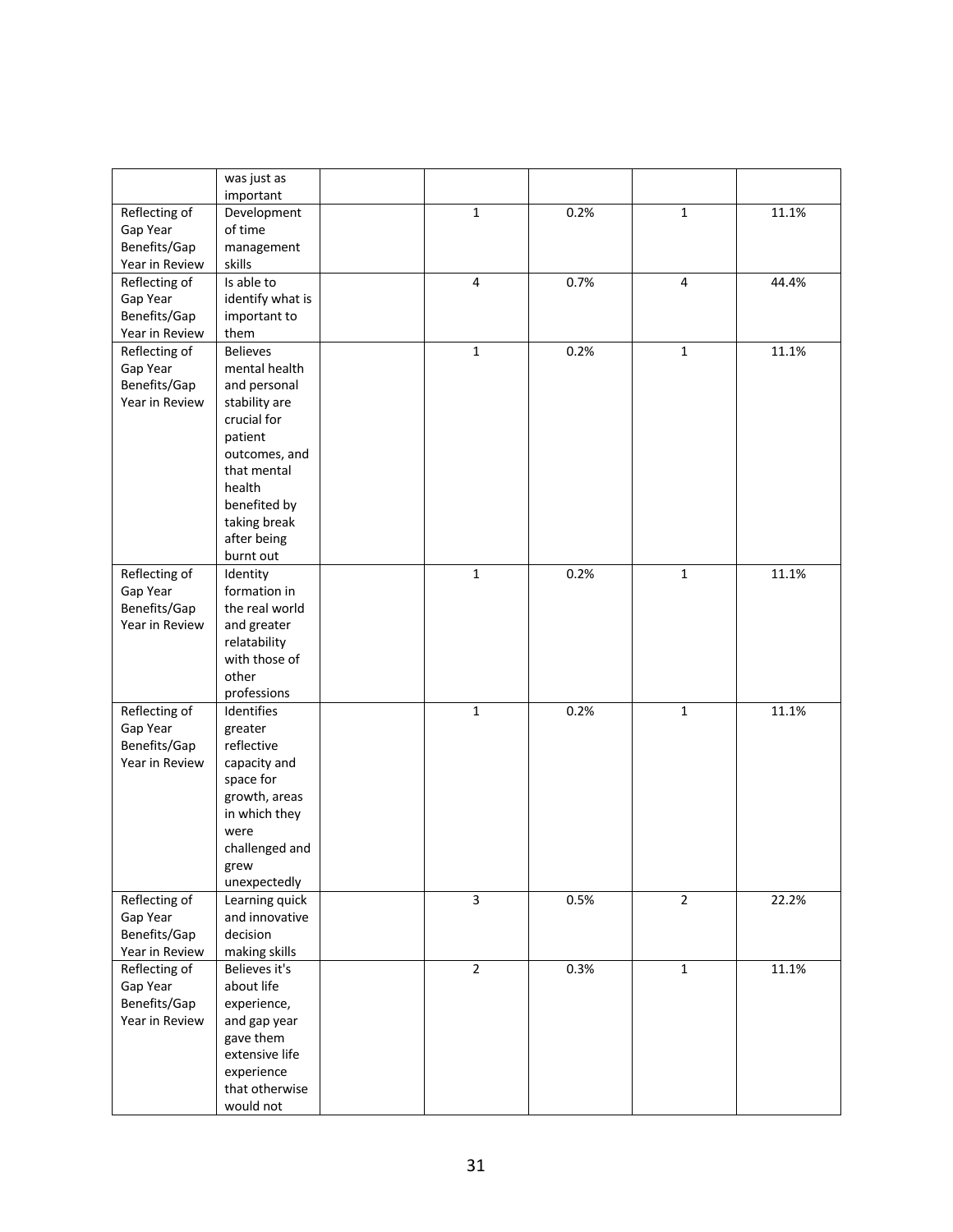|                       | have taken<br>place |                |      |                |       |
|-----------------------|---------------------|----------------|------|----------------|-------|
| Reasons for           | Personal            | 8              | 1.4% | 4              | 44.4% |
| Electing              | interest with       |                |      |                |       |
| Specific Gap          | associated          |                |      |                |       |
| Year                  | benefit of          |                |      |                |       |
| Experiences           | diversifying        |                |      |                |       |
|                       | application         |                |      |                |       |
| Reasons for           | Demonstrating       | 1              | 0.2% | $\mathbf{1}$   | 11.1% |
| Electing              | utilization of      |                |      |                |       |
| Specific Gap          | time in             |                |      |                |       |
| Year                  | valuable ways       |                |      |                |       |
| Experiences           |                     |                |      |                |       |
| Reasons for           | Engaging in         | 5              | 0.8% | $\overline{3}$ | 33.3% |
| Electing              | pre-med             |                |      |                |       |
| Specific Gap          | activities due      |                |      |                |       |
| Year                  | to explicit lack    |                |      |                |       |
| Experiences           | in undergrad,       |                |      |                |       |
|                       | associated          |                |      |                |       |
|                       | with rejection      |                |      |                |       |
|                       | or reduced          |                |      |                |       |
|                       | chance of           |                |      |                |       |
|                       | acceptance          |                |      |                |       |
| Reasons for           | Needed more         | $\overline{4}$ | 0.7% | $\overline{2}$ | 22.2% |
| Electing              | clinical            |                |      |                |       |
| Specific Gap          | experience          |                |      |                |       |
| Year                  | specifically        |                |      |                |       |
| Experiences           |                     |                |      |                |       |
| Involvement in        | Decent              | 6              | 1.0% | 6              | 66.7% |
| <b>Medical School</b> | involvement         |                |      |                |       |
|                       | with extra          |                |      |                |       |
|                       | curriculars in      |                |      |                |       |
|                       | medical school      |                |      |                |       |
|                       | (volunteering,      |                |      |                |       |
|                       | free clinics,       |                |      |                |       |
|                       | etc.)               |                |      |                |       |
| Involvement in        | Participation in    | $\overline{2}$ | 0.3% | $\overline{2}$ | 22.2% |
| <b>Medical School</b> | these activities    |                |      |                |       |
|                       | is unrelated to     |                |      |                |       |
|                       | gap year            |                |      |                |       |
|                       | experiences, or     |                |      |                |       |
|                       | a deviation         |                |      |                |       |
|                       | from gap year       |                |      |                |       |
|                       | experiences         |                |      |                |       |
| Involvement in        | Rather              | $\mathbf 1$    | 0.2% | $\mathbf 1$    | 11.1% |
| <b>Medical School</b> | uninvolved          |                |      |                |       |
|                       | extra               |                |      |                |       |
|                       | curricularly in     |                |      |                |       |
|                       | medical school      |                |      |                |       |
| Involvement in        | Observes that       | $\mathbf{1}$   | 0.2% | $\mathbf 1$    | 11.1% |
| Medical School        | first year of       |                |      |                |       |
|                       | medical school      |                |      |                |       |
|                       | standardizes        |                |      |                |       |
|                       | all students-       |                |      |                |       |
|                       | everyone            |                |      |                |       |
|                       |                     |                |      |                |       |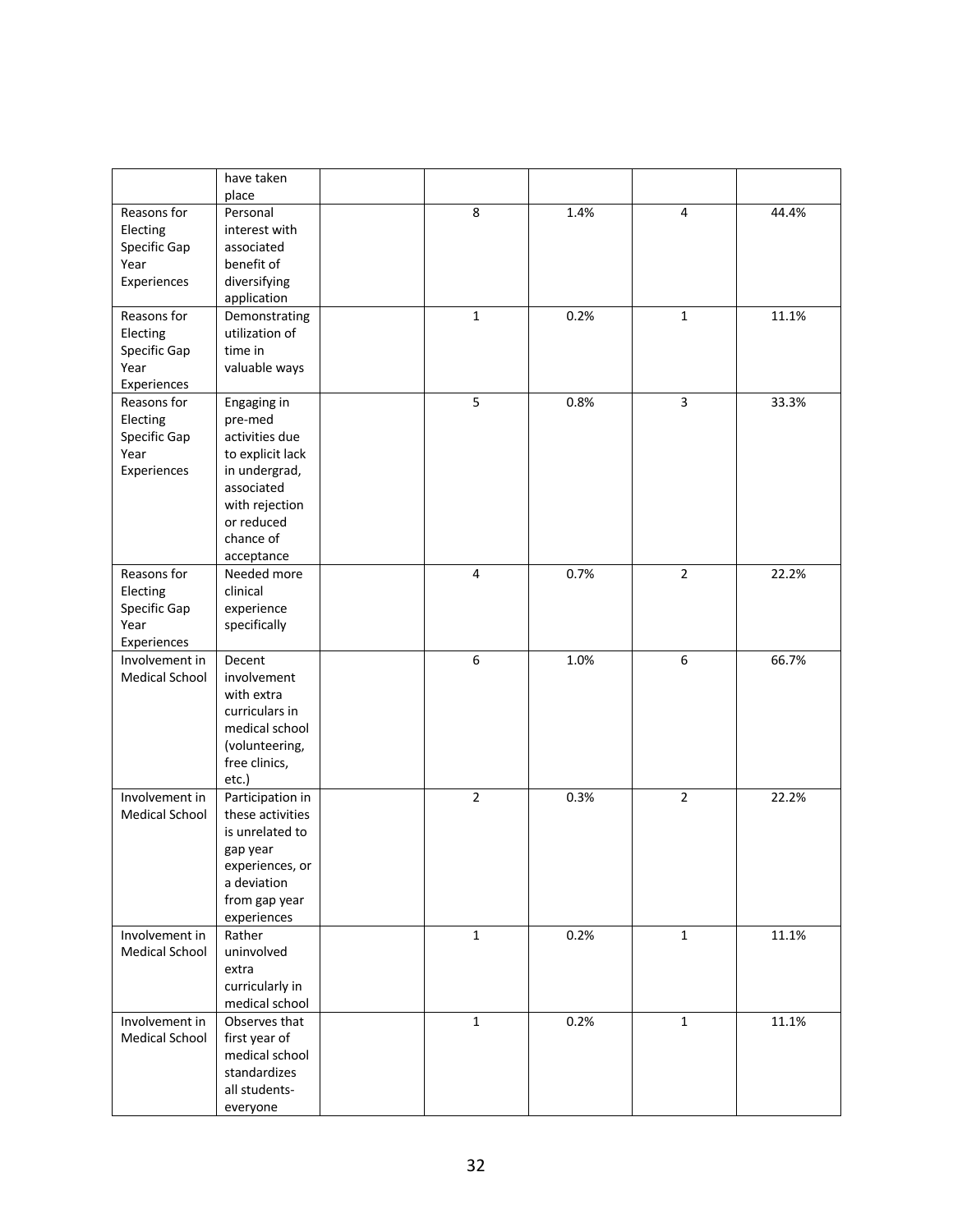|                          | comes on the<br>same playing<br>field                                                                                                    |                  |      |                         |       |
|--------------------------|------------------------------------------------------------------------------------------------------------------------------------------|------------------|------|-------------------------|-------|
| Negatives of<br>Gap Year | Felt at<br>disadvantage<br>compared to<br>other students<br>for coming<br>back into<br>academic<br>environment<br>after lengthy<br>break | 6                | 1.0% | 4                       | 44.4% |
| Negatives of<br>Gap Year | However,<br>academic<br>disadvantage<br>was shortlived<br>or not overly<br>significant<br>(adaptability)                                 | 5                | 0.8% | $\overline{4}$          | 44.4% |
| Negatives of<br>Gap Year | Missing gap<br>year work<br>experience in<br>medical<br>school                                                                           | $\overline{2}$   | 0.3% | $\overline{2}$          | 22.2% |
| The Good<br>Doctor       | Sees<br>medicine's<br>defining virtue<br>as a need to<br>help people<br>and give back                                                    | 9                | 1.5% | $\overline{7}$          | 77.8% |
| The Good<br>Doctor       | Felt those<br>experiences/sk<br>ills make them<br>better person<br>and thus<br>better doctor                                             | $\boldsymbol{9}$ | 1.5% | 6                       | 66.7% |
| The Good<br>Doctor       | Patience/resili<br>ency = better<br>doctor                                                                                               | $\boldsymbol{6}$ | 1.0% | $\overline{\mathbf{4}}$ | 44.4% |
| The Good<br>Doctor       | Experiences,<br>time off, and<br>age have led to<br>greater<br>maturity,<br>development<br>of better<br>person and<br>doctor             | 7                | 1.2% | 5                       | 55.6% |
| The Good<br>Doctor       | <b>Believes</b><br>dealing with<br>failure of<br>applying and<br>more<br>experiences of                                                  | $\overline{2}$   | 0.3% | $\overline{2}$          | 22.2% |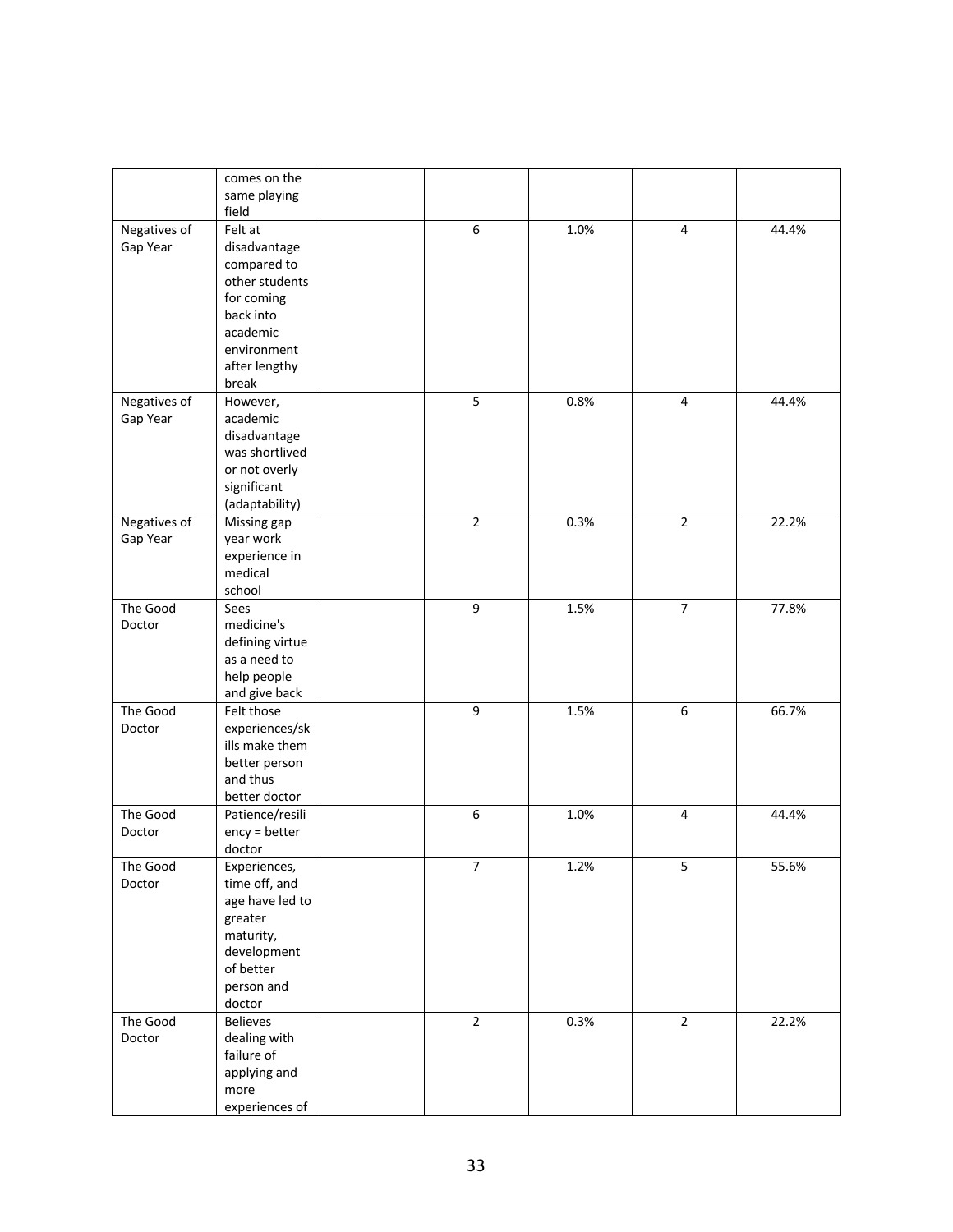|          | failure through  |                |      |                  |       |
|----------|------------------|----------------|------|------------------|-------|
|          | experiences,     |                |      |                  |       |
|          | make them        |                |      |                  |       |
|          | even better      |                |      |                  |       |
| The Good | Observes         | 15             | 2.5% | 6                | 66.7% |
| Doctor   | greater ability  |                |      |                  |       |
|          | to interface     |                |      |                  |       |
|          | with patients    |                |      |                  |       |
| The Good | Responsiblity    | 6              | 1.0% | 5                | 55.6% |
| Doctor   | and role on      |                |      |                  |       |
|          |                  |                |      |                  |       |
|          | team of care     |                |      |                  |       |
| The Good | Sees greater     | 12             | 2.0% | $\overline{7}$   | 77.8% |
| Doctor   | benefits in      |                |      |                  |       |
|          | intangible       |                |      |                  |       |
|          | areas,           |                |      |                  |       |
|          | including        |                |      |                  |       |
|          | patience,        |                |      |                  |       |
|          | empathy,         |                |      |                  |       |
|          | maturity, over   |                |      |                  |       |
|          | curriculum       |                |      |                  |       |
|          | benefits and     |                |      |                  |       |
|          | speaks to        |                |      |                  |       |
|          | the"Good         |                |      |                  |       |
|          | Doctor"          |                |      |                  |       |
| The Good | Doesn't worry    | 11             | 1.9% | $\boldsymbol{6}$ | 66.7% |
| Doctor   | about being      |                |      |                  |       |
|          | best             |                |      |                  |       |
|          | academically,    |                |      |                  |       |
|          | worries about    |                |      |                  |       |
|          | being the best   |                |      |                  |       |
|          | doctor           |                |      |                  |       |
| The Good | Refocusing/rei   | 10             | 1.7% | 5                | 55.6% |
| Doctor   | nforcing of      |                |      |                  |       |
|          | goals as a       |                |      |                  |       |
|          |                  |                |      |                  |       |
|          | physician        |                |      |                  |       |
| The Good | Observes         | 6              | 1.0% | $\sqrt{4}$       | 44.4% |
| Doctor   | humility         |                |      |                  |       |
|          | gained through   |                |      |                  |       |
|          | dealing with     |                |      |                  |       |
|          | adversity        |                |      |                  |       |
|          | directly relates |                |      |                  |       |
|          | to better        |                |      |                  |       |
|          | patient          |                |      |                  |       |
|          | interactions     |                |      |                  |       |
| The Good | <b>Believes</b>  | $\overline{2}$ | 0.3% | $\mathbf{1}$     | 11.1% |
| Doctor   | greater          |                |      |                  |       |
|          | understanding    |                |      |                  |       |
|          | of different     |                |      |                  |       |
|          | types of         |                |      |                  |       |
|          | diversity can    |                |      |                  |       |
|          | help them        |                |      |                  |       |
|          | provide better   |                |      |                  |       |
|          | care to          |                |      |                  |       |
|          | patients         |                |      |                  |       |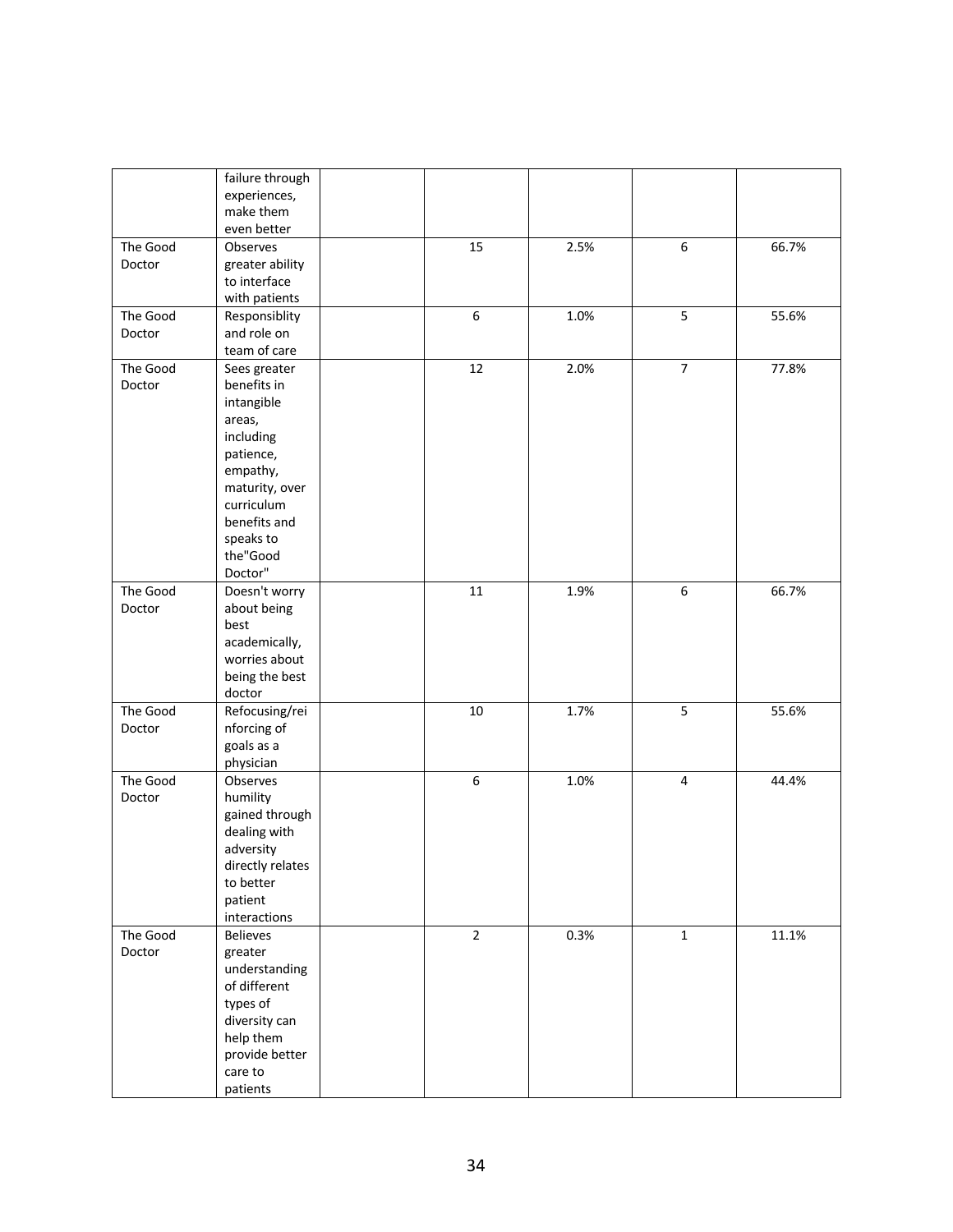| The Good                        | <b>Believes</b>  | 1              | 0.2% | 1              | 11.1% |
|---------------------------------|------------------|----------------|------|----------------|-------|
| Doctor                          | students who     |                |      |                |       |
|                                 | come straight    |                |      |                |       |
|                                 | out of college   |                |      |                |       |
|                                 | are less skilled |                |      |                |       |
|                                 | in interfacing   |                |      |                |       |
|                                 | with patients    |                |      |                |       |
| Benefits of                     |                  | $\overline{2}$ | 0.3% | 1              | 11.1% |
|                                 | Feels gap        |                |      |                |       |
| Gap Year                        | year(s) were     |                |      |                |       |
| Directly                        | most beneficial  |                |      |                |       |
| Related With                    | for 3rd/4th      |                |      |                |       |
| <b>Medical School</b>           | years            |                |      |                |       |
| Benefits of                     | Observe no       | $\overline{2}$ | 0.3% | $\overline{2}$ | 22.2% |
| Gap Year                        | gappers          |                |      |                |       |
| Directly                        | struggling with  |                |      |                |       |
| Related With                    | adapting to      |                |      |                |       |
| Medical School                  | unstructured/i   |                |      |                |       |
|                                 | ndependent       |                |      |                |       |
|                                 | work             |                |      |                |       |
| Benefits of                     | Understanding    | 5              | 0.8% | 3              | 33.3% |
| Gap Year                        | that the         |                |      |                |       |
| Directly                        | patient comes    |                |      |                |       |
| <b>Related With</b>             | first and        |                |      |                |       |
| <b>Medical School</b>           | learning         |                |      |                |       |
|                                 | second           |                |      |                |       |
|                                 |                  |                |      |                |       |
| Benefits of                     | Understanding    | $\pmb{4}$      | 0.7% | 3              | 33.3% |
| Gap Year                        | the              |                |      |                |       |
| Directly                        | importance of    |                |      |                |       |
| Related With                    | "now" and less   |                |      |                |       |
| Medical School                  | concerned        |                |      |                |       |
|                                 | about            |                |      |                |       |
|                                 | becoming a       |                |      |                |       |
|                                 | doctor since     |                |      |                |       |
|                                 | that is all but  |                |      |                |       |
|                                 | guaranteed       |                |      |                |       |
| Benefits of                     | Believes being   | 3              | 0.5% | 3              | 33.3% |
| Gap Year                        | out of           |                |      |                |       |
| Directly                        | academia and     |                |      |                |       |
| Related With                    | learning to not  |                |      |                |       |
| <b>Medical School</b>           | be the           |                |      |                |       |
|                                 | spotlight is     |                |      |                |       |
|                                 | very important   |                |      |                |       |
| Benefits of                     | Relates          | $\mathbf{1}$   | 0.2% | $\mathbf 1$    | 11.1% |
| Gap Year                        | professional     |                |      |                |       |
|                                 |                  |                |      |                |       |
| Directly<br><b>Related With</b> | interactions on  |                |      |                |       |
|                                 | the job to       |                |      |                |       |
| <b>Medical School</b>           | enhanced         |                |      |                |       |
|                                 | interactions     |                |      |                |       |
|                                 | with             |                |      |                |       |
|                                 | professionals    |                |      |                |       |
|                                 | in medical       |                |      |                |       |
|                                 | school           |                |      |                |       |
|                                 | environment      |                |      |                |       |
| Benefits of                     | Gap year         | $\pmb{4}$      | 0.7% | 4              | 44.4% |
| Gap Year                        | experiences      |                |      |                |       |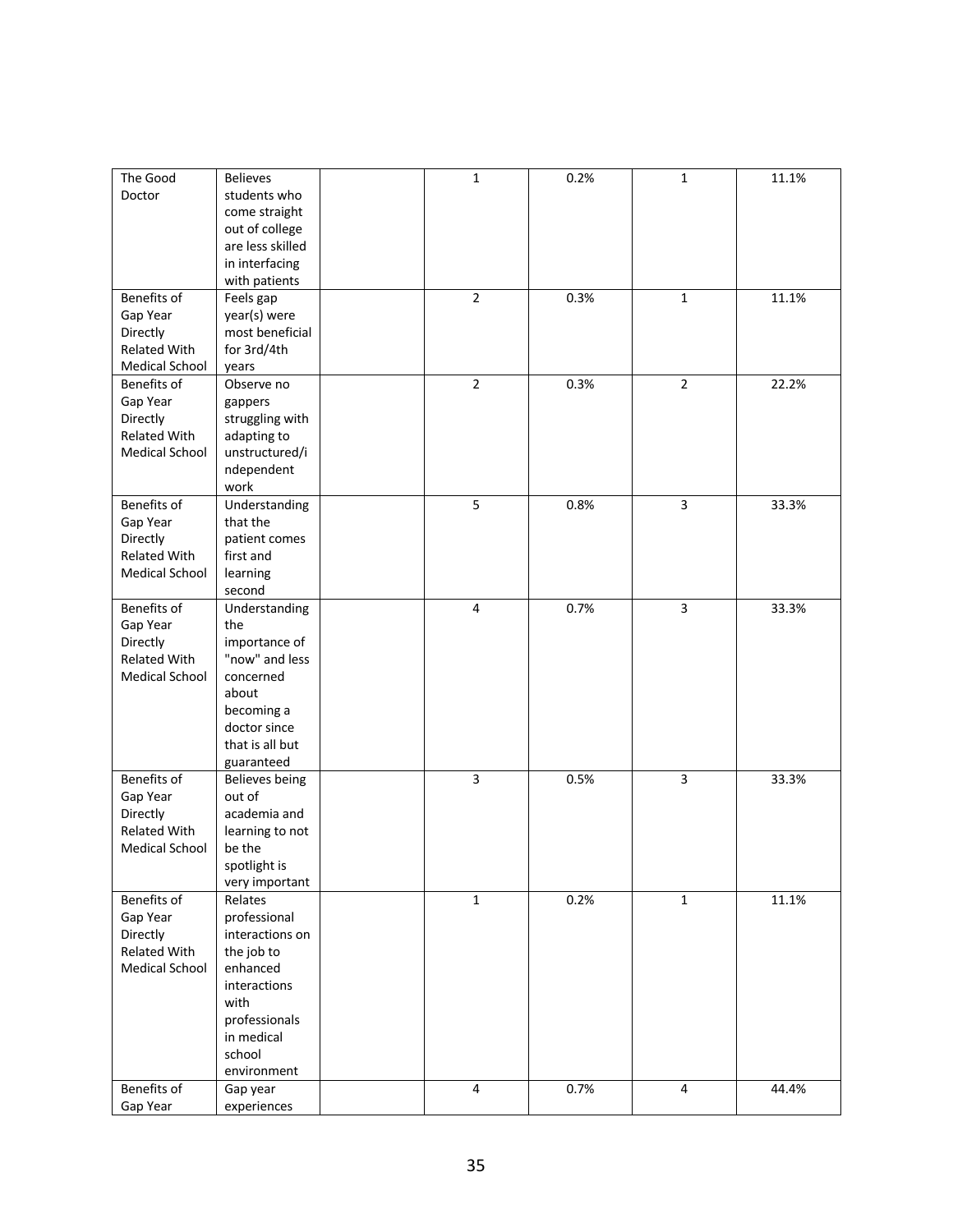| Directly<br>Related With<br><b>Medical School</b>                            | assisted with<br>curriculum<br>(research/FIRE                                                                                                                        |                |      |                |       |
|------------------------------------------------------------------------------|----------------------------------------------------------------------------------------------------------------------------------------------------------------------|----------------|------|----------------|-------|
| Benefits of<br>Gap Year<br>Directly<br>Related With<br><b>Medical School</b> | Speaks to the<br>differences in<br>expectations<br>of gappers and<br>non gappers,<br>where non<br>gappers<br>struggle with<br>complaining/fe<br>el more<br>entitled. | 8              | 1.4% | 4              | 44.4% |
| Benefits of<br>Gap Year<br>Directly<br>Related With<br><b>Medical School</b> | Observes non-<br>gappers<br>struggling to<br>adjust to a less<br>entitled<br>environment,<br>particularly<br>3rd/4th year                                            | 3              | 0.5% | $\overline{2}$ | 22.2% |
| Benefits of<br>Gap Year<br>Directly<br>Related With<br><b>Medical School</b> | Slight<br>introductory<br>benefits with<br>curriculum,<br>but<br>insignificant in<br>long-run                                                                        | 5              | 0.8% | 3              | 33.3% |
| Benefits of<br>Gap Year<br>Directly<br>Related With<br>Medical School        | Believes gap<br>year is not<br>necessarily<br>transformative<br>, but gives you<br>head start on<br>growth when<br>you are free<br>from school                       | $\overline{4}$ | 0.7% | 3              | 33.3% |
| Benefits of<br>Gap Year<br>Directly<br>Related With<br><b>Medical School</b> | Speaks to head<br>start on<br>growing pains,<br>resulting in<br>already<br>strenuous med<br>school<br>experience to<br>be less jarring                               | $\mathbf 1$    | 0.2% | 1              | 11.1% |
| Benefits of<br>Gap Year<br>Directly<br>Related With<br><b>Medical School</b> | Reinvigorated,<br>solidified, and<br>confirmed<br>medicine as<br>field of choice<br>and the<br>motivation for                                                        | $11\,$         | 1.9% | $\overline{5}$ | 55.6% |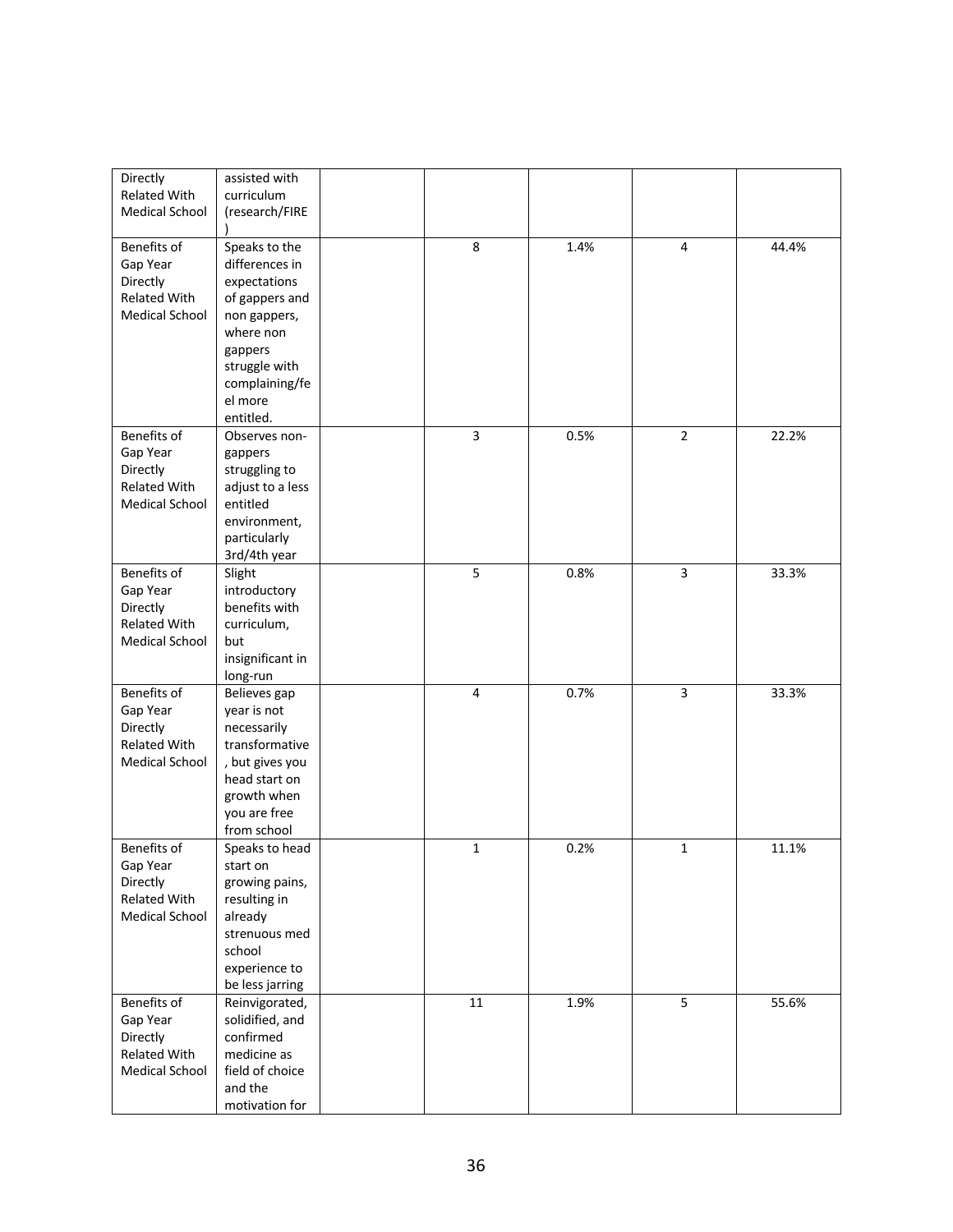| Benefits of<br>Doesn't<br>$\mathbf{1}$<br>0.2%<br>$\mathbf 1$<br>11.1%<br>Gap Year<br>necessarily feel<br>Directly<br>any advantage<br>Related With<br>towards<br>Medical School<br>curriculum<br>0.2%<br>Benefits of<br>Clinical<br>$\mathbf 1$<br>11.1%<br>$\mathbf{1}$<br>Gap Year<br>knowledge<br>Directly<br>gained from<br>Related With<br>gap year<br><b>Medical School</b><br>experience<br>proved<br>relevant and<br>aided in<br>relating to<br>material<br>Benefits of<br>$\overline{2}$<br>0.3%<br>22.2%<br>Observed<br>$\overline{2}$<br>Gap Year<br>other students<br>without<br>Directly<br>Related With<br>extensive<br><b>Medical School</b><br>clinical<br>experience<br>struggle<br>through a<br>learning curve<br>when it came<br>to patient<br>interaction and<br>taking histories<br>Benefits of<br>$\overline{2}$<br>0.3%<br>$\overline{2}$<br>22.2%<br>Experienced<br>Gap Year<br>same learning<br>Directly<br>curve, just<br>Related With<br>earlier in gap<br>Medical School<br>year which<br>allowed them<br>to shine more<br>in medical<br>school where<br>others are now<br>in the learning<br>curve<br>8<br>1.4%<br>Benefits of<br>44.4%<br>Has a<br>4<br>Gap Year<br>fundamentally<br>Directly<br>stronger |              | becoming a    |  |  |  |
|------------------------------------------------------------------------------------------------------------------------------------------------------------------------------------------------------------------------------------------------------------------------------------------------------------------------------------------------------------------------------------------------------------------------------------------------------------------------------------------------------------------------------------------------------------------------------------------------------------------------------------------------------------------------------------------------------------------------------------------------------------------------------------------------------------------------------------------------------------------------------------------------------------------------------------------------------------------------------------------------------------------------------------------------------------------------------------------------------------------------------------------------------------------------------------------------------------------------------------------|--------------|---------------|--|--|--|
|                                                                                                                                                                                                                                                                                                                                                                                                                                                                                                                                                                                                                                                                                                                                                                                                                                                                                                                                                                                                                                                                                                                                                                                                                                          |              | physician     |  |  |  |
|                                                                                                                                                                                                                                                                                                                                                                                                                                                                                                                                                                                                                                                                                                                                                                                                                                                                                                                                                                                                                                                                                                                                                                                                                                          |              |               |  |  |  |
|                                                                                                                                                                                                                                                                                                                                                                                                                                                                                                                                                                                                                                                                                                                                                                                                                                                                                                                                                                                                                                                                                                                                                                                                                                          |              |               |  |  |  |
|                                                                                                                                                                                                                                                                                                                                                                                                                                                                                                                                                                                                                                                                                                                                                                                                                                                                                                                                                                                                                                                                                                                                                                                                                                          |              |               |  |  |  |
|                                                                                                                                                                                                                                                                                                                                                                                                                                                                                                                                                                                                                                                                                                                                                                                                                                                                                                                                                                                                                                                                                                                                                                                                                                          |              |               |  |  |  |
|                                                                                                                                                                                                                                                                                                                                                                                                                                                                                                                                                                                                                                                                                                                                                                                                                                                                                                                                                                                                                                                                                                                                                                                                                                          |              |               |  |  |  |
|                                                                                                                                                                                                                                                                                                                                                                                                                                                                                                                                                                                                                                                                                                                                                                                                                                                                                                                                                                                                                                                                                                                                                                                                                                          |              |               |  |  |  |
|                                                                                                                                                                                                                                                                                                                                                                                                                                                                                                                                                                                                                                                                                                                                                                                                                                                                                                                                                                                                                                                                                                                                                                                                                                          |              |               |  |  |  |
|                                                                                                                                                                                                                                                                                                                                                                                                                                                                                                                                                                                                                                                                                                                                                                                                                                                                                                                                                                                                                                                                                                                                                                                                                                          |              |               |  |  |  |
|                                                                                                                                                                                                                                                                                                                                                                                                                                                                                                                                                                                                                                                                                                                                                                                                                                                                                                                                                                                                                                                                                                                                                                                                                                          |              |               |  |  |  |
|                                                                                                                                                                                                                                                                                                                                                                                                                                                                                                                                                                                                                                                                                                                                                                                                                                                                                                                                                                                                                                                                                                                                                                                                                                          |              |               |  |  |  |
|                                                                                                                                                                                                                                                                                                                                                                                                                                                                                                                                                                                                                                                                                                                                                                                                                                                                                                                                                                                                                                                                                                                                                                                                                                          |              |               |  |  |  |
|                                                                                                                                                                                                                                                                                                                                                                                                                                                                                                                                                                                                                                                                                                                                                                                                                                                                                                                                                                                                                                                                                                                                                                                                                                          |              |               |  |  |  |
|                                                                                                                                                                                                                                                                                                                                                                                                                                                                                                                                                                                                                                                                                                                                                                                                                                                                                                                                                                                                                                                                                                                                                                                                                                          |              |               |  |  |  |
|                                                                                                                                                                                                                                                                                                                                                                                                                                                                                                                                                                                                                                                                                                                                                                                                                                                                                                                                                                                                                                                                                                                                                                                                                                          |              |               |  |  |  |
|                                                                                                                                                                                                                                                                                                                                                                                                                                                                                                                                                                                                                                                                                                                                                                                                                                                                                                                                                                                                                                                                                                                                                                                                                                          |              |               |  |  |  |
|                                                                                                                                                                                                                                                                                                                                                                                                                                                                                                                                                                                                                                                                                                                                                                                                                                                                                                                                                                                                                                                                                                                                                                                                                                          |              |               |  |  |  |
|                                                                                                                                                                                                                                                                                                                                                                                                                                                                                                                                                                                                                                                                                                                                                                                                                                                                                                                                                                                                                                                                                                                                                                                                                                          |              |               |  |  |  |
|                                                                                                                                                                                                                                                                                                                                                                                                                                                                                                                                                                                                                                                                                                                                                                                                                                                                                                                                                                                                                                                                                                                                                                                                                                          |              |               |  |  |  |
|                                                                                                                                                                                                                                                                                                                                                                                                                                                                                                                                                                                                                                                                                                                                                                                                                                                                                                                                                                                                                                                                                                                                                                                                                                          |              |               |  |  |  |
|                                                                                                                                                                                                                                                                                                                                                                                                                                                                                                                                                                                                                                                                                                                                                                                                                                                                                                                                                                                                                                                                                                                                                                                                                                          |              |               |  |  |  |
|                                                                                                                                                                                                                                                                                                                                                                                                                                                                                                                                                                                                                                                                                                                                                                                                                                                                                                                                                                                                                                                                                                                                                                                                                                          |              |               |  |  |  |
|                                                                                                                                                                                                                                                                                                                                                                                                                                                                                                                                                                                                                                                                                                                                                                                                                                                                                                                                                                                                                                                                                                                                                                                                                                          |              |               |  |  |  |
|                                                                                                                                                                                                                                                                                                                                                                                                                                                                                                                                                                                                                                                                                                                                                                                                                                                                                                                                                                                                                                                                                                                                                                                                                                          |              |               |  |  |  |
|                                                                                                                                                                                                                                                                                                                                                                                                                                                                                                                                                                                                                                                                                                                                                                                                                                                                                                                                                                                                                                                                                                                                                                                                                                          |              |               |  |  |  |
|                                                                                                                                                                                                                                                                                                                                                                                                                                                                                                                                                                                                                                                                                                                                                                                                                                                                                                                                                                                                                                                                                                                                                                                                                                          |              |               |  |  |  |
|                                                                                                                                                                                                                                                                                                                                                                                                                                                                                                                                                                                                                                                                                                                                                                                                                                                                                                                                                                                                                                                                                                                                                                                                                                          |              |               |  |  |  |
|                                                                                                                                                                                                                                                                                                                                                                                                                                                                                                                                                                                                                                                                                                                                                                                                                                                                                                                                                                                                                                                                                                                                                                                                                                          |              |               |  |  |  |
|                                                                                                                                                                                                                                                                                                                                                                                                                                                                                                                                                                                                                                                                                                                                                                                                                                                                                                                                                                                                                                                                                                                                                                                                                                          |              |               |  |  |  |
|                                                                                                                                                                                                                                                                                                                                                                                                                                                                                                                                                                                                                                                                                                                                                                                                                                                                                                                                                                                                                                                                                                                                                                                                                                          |              |               |  |  |  |
|                                                                                                                                                                                                                                                                                                                                                                                                                                                                                                                                                                                                                                                                                                                                                                                                                                                                                                                                                                                                                                                                                                                                                                                                                                          |              |               |  |  |  |
|                                                                                                                                                                                                                                                                                                                                                                                                                                                                                                                                                                                                                                                                                                                                                                                                                                                                                                                                                                                                                                                                                                                                                                                                                                          |              |               |  |  |  |
|                                                                                                                                                                                                                                                                                                                                                                                                                                                                                                                                                                                                                                                                                                                                                                                                                                                                                                                                                                                                                                                                                                                                                                                                                                          |              |               |  |  |  |
|                                                                                                                                                                                                                                                                                                                                                                                                                                                                                                                                                                                                                                                                                                                                                                                                                                                                                                                                                                                                                                                                                                                                                                                                                                          |              |               |  |  |  |
|                                                                                                                                                                                                                                                                                                                                                                                                                                                                                                                                                                                                                                                                                                                                                                                                                                                                                                                                                                                                                                                                                                                                                                                                                                          |              |               |  |  |  |
|                                                                                                                                                                                                                                                                                                                                                                                                                                                                                                                                                                                                                                                                                                                                                                                                                                                                                                                                                                                                                                                                                                                                                                                                                                          |              |               |  |  |  |
|                                                                                                                                                                                                                                                                                                                                                                                                                                                                                                                                                                                                                                                                                                                                                                                                                                                                                                                                                                                                                                                                                                                                                                                                                                          |              |               |  |  |  |
|                                                                                                                                                                                                                                                                                                                                                                                                                                                                                                                                                                                                                                                                                                                                                                                                                                                                                                                                                                                                                                                                                                                                                                                                                                          |              |               |  |  |  |
|                                                                                                                                                                                                                                                                                                                                                                                                                                                                                                                                                                                                                                                                                                                                                                                                                                                                                                                                                                                                                                                                                                                                                                                                                                          |              |               |  |  |  |
|                                                                                                                                                                                                                                                                                                                                                                                                                                                                                                                                                                                                                                                                                                                                                                                                                                                                                                                                                                                                                                                                                                                                                                                                                                          |              |               |  |  |  |
|                                                                                                                                                                                                                                                                                                                                                                                                                                                                                                                                                                                                                                                                                                                                                                                                                                                                                                                                                                                                                                                                                                                                                                                                                                          |              |               |  |  |  |
|                                                                                                                                                                                                                                                                                                                                                                                                                                                                                                                                                                                                                                                                                                                                                                                                                                                                                                                                                                                                                                                                                                                                                                                                                                          | Related With | understanding |  |  |  |
| Medical School<br>of the                                                                                                                                                                                                                                                                                                                                                                                                                                                                                                                                                                                                                                                                                                                                                                                                                                                                                                                                                                                                                                                                                                                                                                                                                 |              |               |  |  |  |
| expectations                                                                                                                                                                                                                                                                                                                                                                                                                                                                                                                                                                                                                                                                                                                                                                                                                                                                                                                                                                                                                                                                                                                                                                                                                             |              |               |  |  |  |
| and realities of                                                                                                                                                                                                                                                                                                                                                                                                                                                                                                                                                                                                                                                                                                                                                                                                                                                                                                                                                                                                                                                                                                                                                                                                                         |              |               |  |  |  |
| a practicing                                                                                                                                                                                                                                                                                                                                                                                                                                                                                                                                                                                                                                                                                                                                                                                                                                                                                                                                                                                                                                                                                                                                                                                                                             |              |               |  |  |  |
| physician                                                                                                                                                                                                                                                                                                                                                                                                                                                                                                                                                                                                                                                                                                                                                                                                                                                                                                                                                                                                                                                                                                                                                                                                                                |              |               |  |  |  |
| Benefits of<br>Found<br>$\mathbf 2$<br>0.3%<br>$\overline{2}$<br>22.2%                                                                                                                                                                                                                                                                                                                                                                                                                                                                                                                                                                                                                                                                                                                                                                                                                                                                                                                                                                                                                                                                                                                                                                   |              |               |  |  |  |
| Gap Year<br>curriculum to                                                                                                                                                                                                                                                                                                                                                                                                                                                                                                                                                                                                                                                                                                                                                                                                                                                                                                                                                                                                                                                                                                                                                                                                                |              |               |  |  |  |
| Directly<br>largely be a<br>rehash of                                                                                                                                                                                                                                                                                                                                                                                                                                                                                                                                                                                                                                                                                                                                                                                                                                                                                                                                                                                                                                                                                                                                                                                                    |              |               |  |  |  |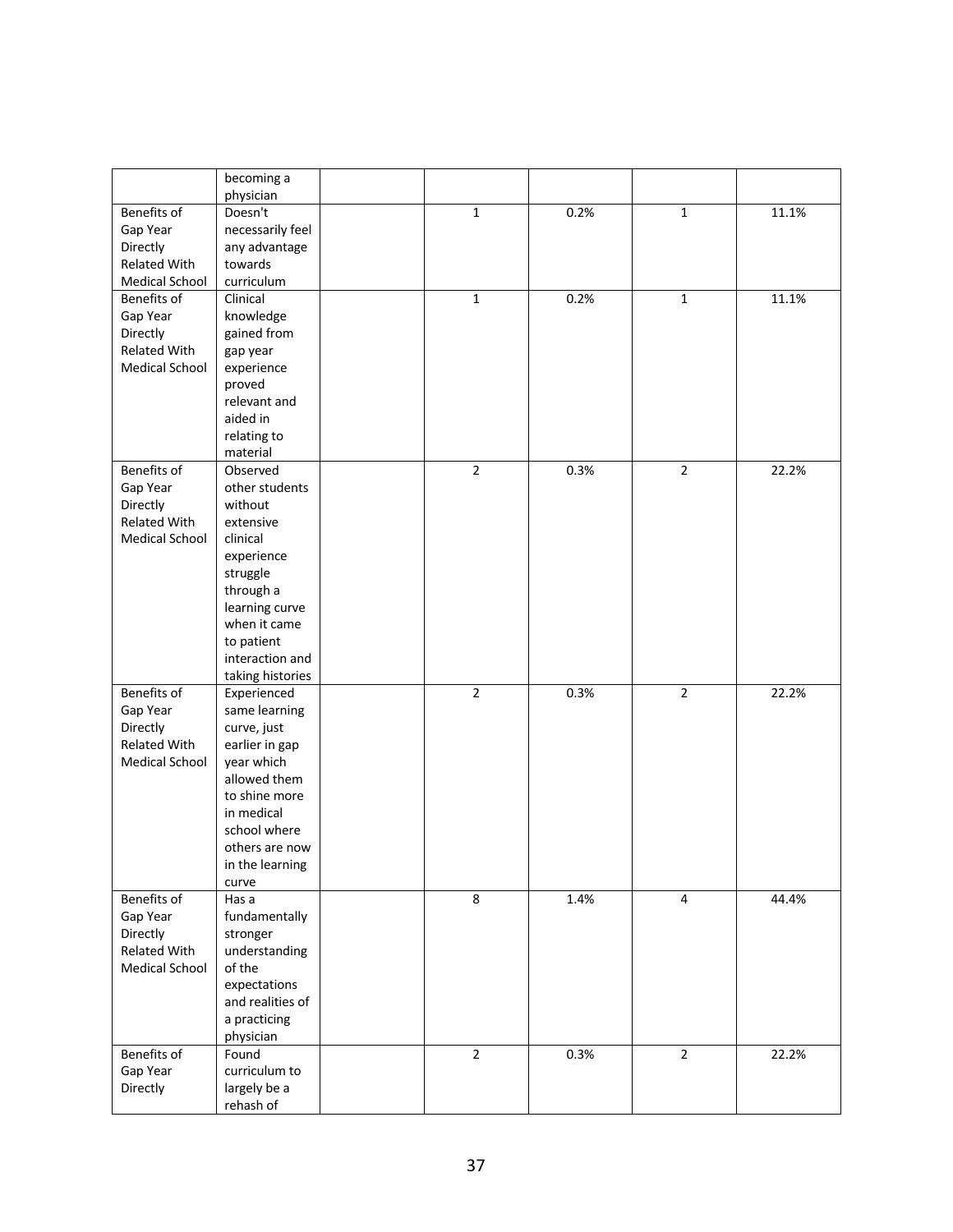| Related With                         | undergraduate                    |                |      |                |       |
|--------------------------------------|----------------------------------|----------------|------|----------------|-------|
| <b>Medical School</b><br>Benefits of | major<br>Did not find            | $\mathbf 1$    | 0.2% | $\mathbf 1$    | 11.1% |
|                                      | the                              |                |      |                |       |
| Gap Year<br>Directly                 |                                  |                |      |                |       |
| Related With                         | adjustment to                    |                |      |                |       |
| Medical School                       | be particularly<br>difficult and |                |      |                |       |
|                                      | found                            |                |      |                |       |
|                                      | transition to                    |                |      |                |       |
|                                      | be                               |                |      |                |       |
|                                      | comfortable as                   |                |      |                |       |
|                                      | soon as                          |                |      |                |       |
|                                      | expectations                     |                |      |                |       |
|                                      | are were                         |                |      |                |       |
|                                      | experienced                      |                |      |                |       |
| Long Term                            | Long term                        | 3              | 0.5% | $\overline{2}$ | 22.2% |
| Goals &                              | career goals                     |                |      |                |       |
| Relationship                         | are undecided                    |                |      |                |       |
| With Gap Year                        | and do not                       |                |      |                |       |
|                                      | relate with gap                  |                |      |                |       |
|                                      | year                             |                |      |                |       |
|                                      | experiences                      |                |      |                |       |
| Long Term                            | Sees future                      | $\sqrt{4}$     | 0.7% | 3              | 33.3% |
| Goals &                              | involvement                      |                |      |                |       |
| Relationship                         | with service                     |                |      |                |       |
| With Gap Year                        | and free clinic                  |                |      |                |       |
|                                      | work later on                    | $\overline{2}$ |      | $\overline{2}$ |       |
| Long Term<br>Goals &                 | Feels they                       |                | 0.3% |                | 22.2% |
| Relationship                         | have<br>adequately               |                |      |                |       |
| With Gap Year                        | served their                     |                |      |                |       |
|                                      | time in                          |                |      |                |       |
|                                      | research and                     |                |      |                |       |
|                                      | has no interest                  |                |      |                |       |
|                                      | in returning -                   |                |      |                |       |
|                                      | gap year                         |                |      |                |       |
|                                      | experience                       |                |      |                |       |
|                                      | negatively                       |                |      |                |       |
|                                      | reinforces a                     |                |      |                |       |
|                                      | previous                         |                |      |                |       |
|                                      | interest                         |                |      |                |       |
| Long Term                            | Knows what                       | 9              | 1.5% | 5              | 55.6% |
| Goals &                              | they want to                     |                |      |                |       |
| Relationship                         | specialize in                    |                |      |                |       |
| With Gap Year                        | because of gap                   |                |      |                |       |
| Long Term                            | year<br>Remains                  | $\overline{3}$ | 0.5% | $\overline{3}$ | 33.3% |
| Goals &                              | interested in                    |                |      |                |       |
| Relationship                         | research and                     |                |      |                |       |
| With Gap Year                        | would like to                    |                |      |                |       |
|                                      | be involved                      |                |      |                |       |
|                                      | again in the                     |                |      |                |       |
|                                      | future                           |                |      |                |       |
| Long Term                            | Gap year                         | $\overline{4}$ | 0.7% | $\overline{4}$ | 44.4% |
| Goals &                              | experiences                      |                |      |                |       |